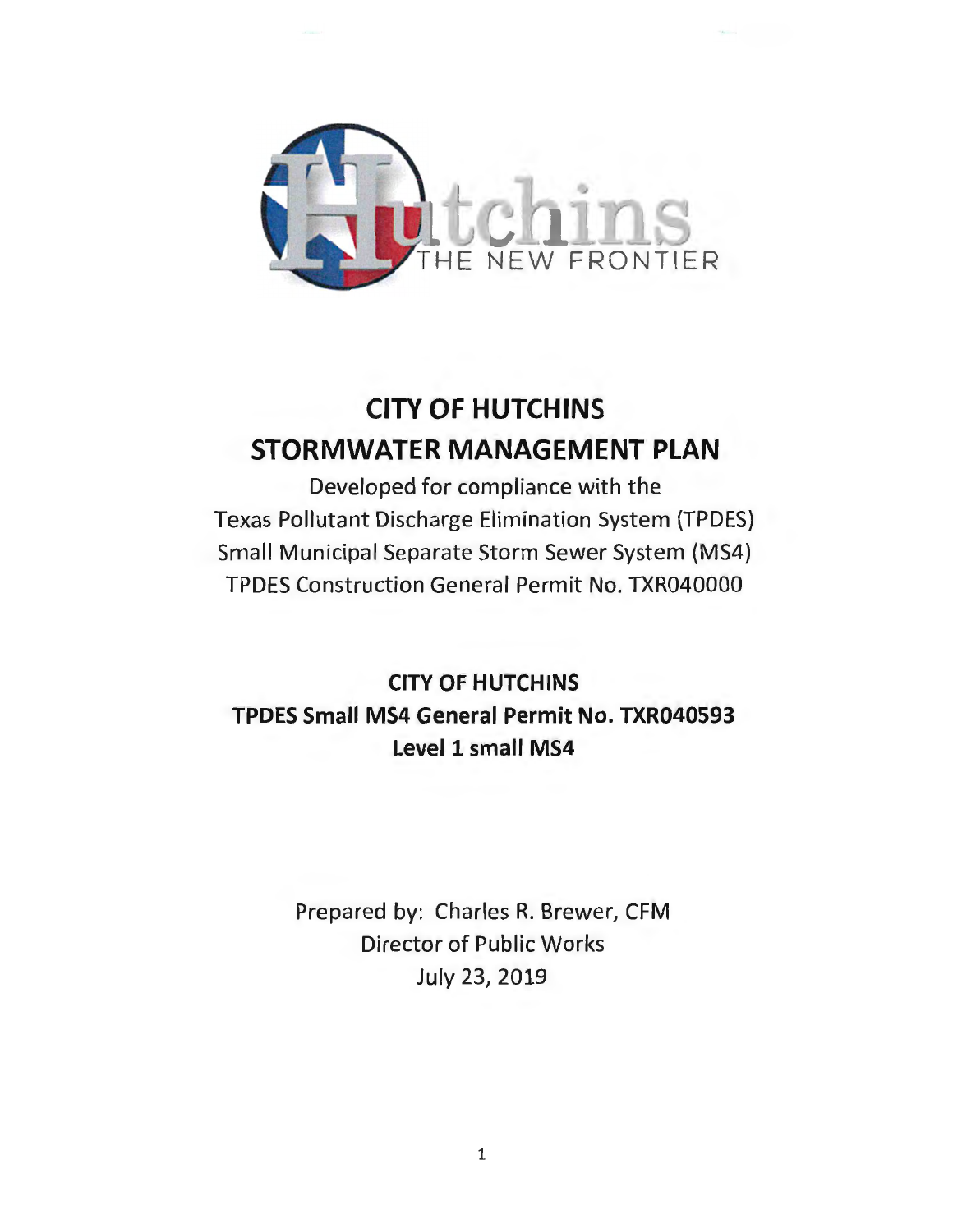# **CITY OF HUTCHINS STORMWATER MANAGEMENT PLAN**

 $\sim$ 

Developed for compliance with the Texas Pollutant Discharge Elimination System (TPDES) Small Municipal Separate Storm Sewer System (MS4) TPDES Construction General Permit No. TXR040000

**CITY OF HUTCHINS TPDES Small MS4 General Permit No. TXR040593 Level 1 small MS4** 

> Prepared by: Charles R. Brewer, CFM Director of Public Works July 23, 2019

> > 1

 $V$  :  $\mathcal{M}^{1,1}$ 

 $V = \mathcal{M}$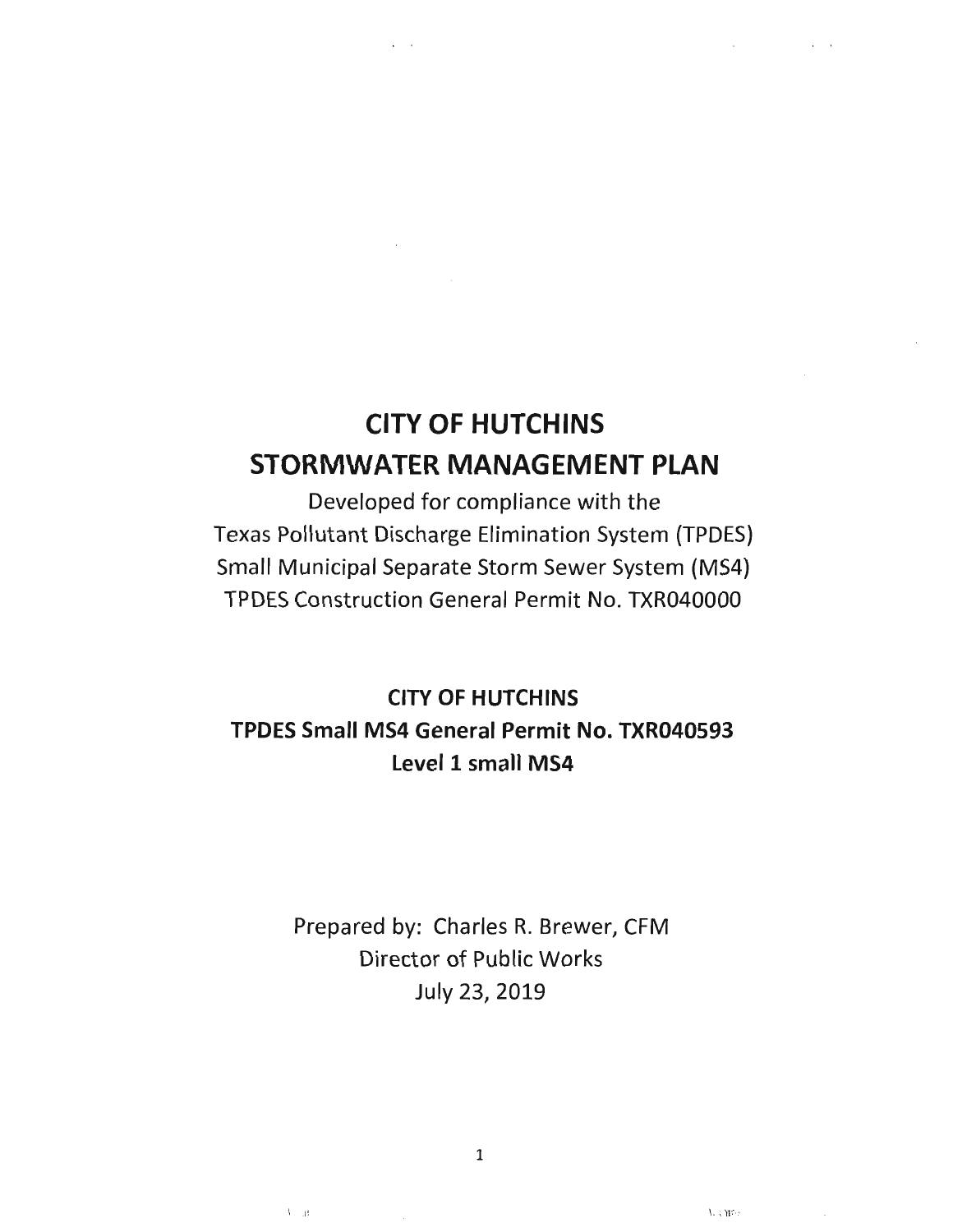# **TABLE OF CONTENTS**

 $\sim 10^{-1}$ 

 $\alpha\in\mathcal{A}$  .

|           |                                                                                    | 3           |
|-----------|------------------------------------------------------------------------------------|-------------|
| 1.1       |                                                                                    | $\mathsf 3$ |
| 1.2       |                                                                                    | 4           |
| 1.3       |                                                                                    | 6           |
|           |                                                                                    | 10          |
|           |                                                                                    | 11          |
|           |                                                                                    | 11          |
| А.        |                                                                                    | 11          |
| <b>B.</b> |                                                                                    | 12          |
| C.        |                                                                                    | 12          |
|           |                                                                                    | 15          |
| А.        |                                                                                    | 15          |
| В.        |                                                                                    | 16          |
| C         |                                                                                    | 16          |
| D.        |                                                                                    | 17          |
|           |                                                                                    | 19          |
| А.        |                                                                                    | 19          |
| В.        |                                                                                    | 22          |
|           | MCM 4 Post Construction Stormwater Management in New Development and Redevelopment | 25          |
| А.        |                                                                                    | 25          |
| В.        |                                                                                    | 26          |
| C.        |                                                                                    | 26          |
|           |                                                                                    | 28          |
| А.        |                                                                                    | 28          |
| <b>B.</b> |                                                                                    | 28          |
| C.        |                                                                                    | 31          |
|           |                                                                                    | 35          |
| А.        |                                                                                    | 35          |
| В.        |                                                                                    | 35          |
|           |                                                                                    | 39          |

 $\alpha\rightarrow\infty$  .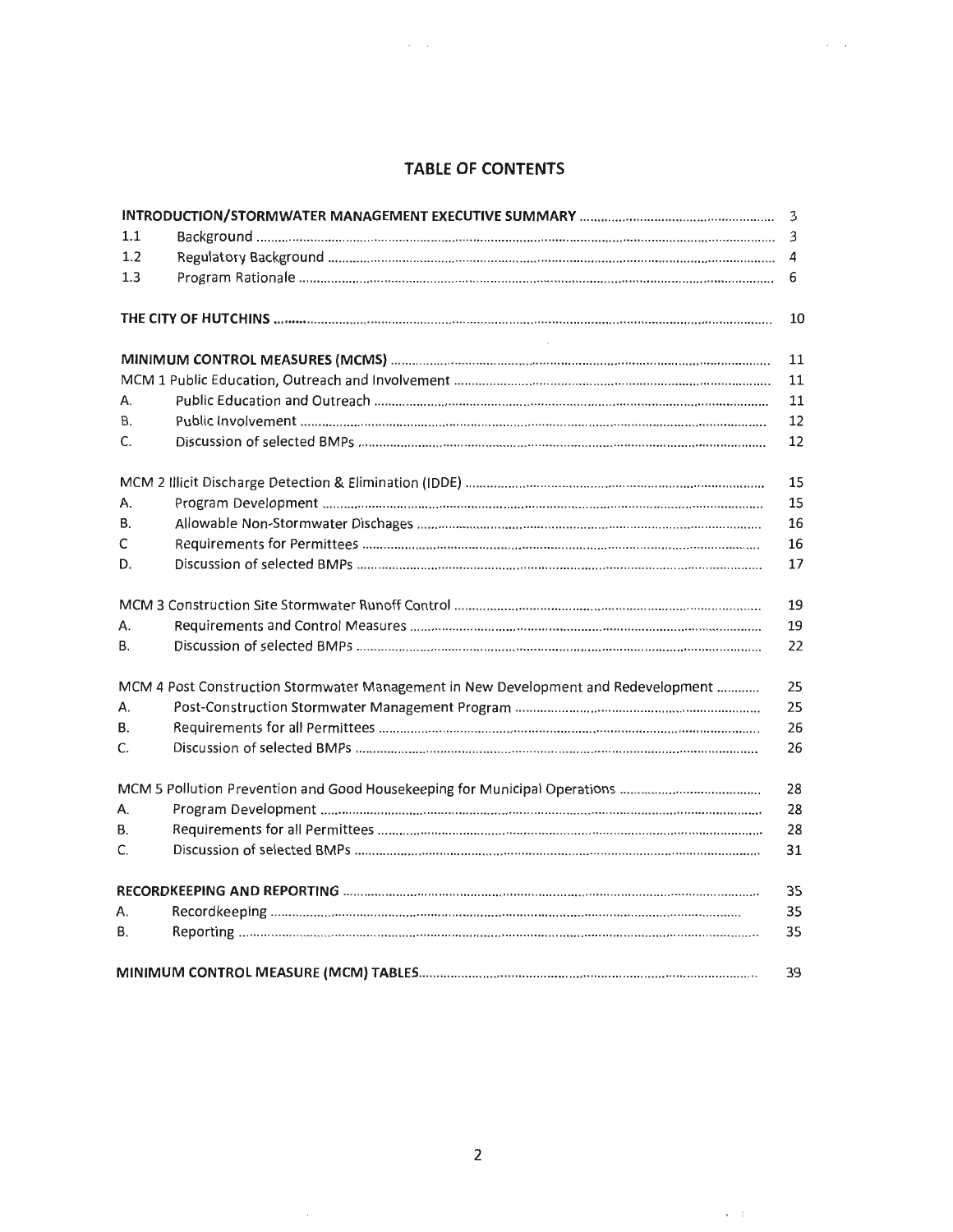#### **INTRODUCTION/STORMWATER MANAGEMENT EXECUTIVE SUMMARY**

The City of Hutchins is subject to the requirements of the Texas Commission on Environmental Quality (TCEQ) Texas Pollutant Discharge Elimination System (TPDES) General Permit No. TXR040000, adopted January 16, 2019, which reissued the requirements and conditions for stormwater discharges from a small municipal separate storm sewer system (MS4) to surface waters in the state. The reissued general permit became effective date on January 24, 2019.

The City of Hutchins previously submitted a Notice of Intent (NOi) and Stormwater Management Plan (SWMP) to TCEQ on May 11, 2015 in order to be in compliance with the TPDES small MS4 general permit. The City's intent to discharge stormwater under the terms and conditions imposed by the TPDES Small MS4 General Permit TXR040000 was approved by TCEQ and officially became effective on October 1, 2015. The City's assigned MS4 Operator's TPDES Small MS4 General Permit authorization number is TXR040593.

The City of Hutchins is located within the Dallas-Fort Worth-Arlington, Texas urbanized area (UA), as defined by the 2000 U.S. Census. This document describes the City of Hutchins' stormwater management plan (SWMP) to protect water quality from stormwater runoff throughout the City and serves as the City's documentation of intended compliance with the reissued 2019 TPDES small MS4 General Permit No. TXR150000.

Based on the 2010 U.S. Census, the City has a population of 5338. As a result, the City is classified as a Level 1 small MS4 under the 2019 TCEQ small MS4 general permit.

The City's revised SWMP documents 24 best management practices (BMPs) that the City already has implemented or will implement over the next five years to meet the minimum requirements of the 2019 small MS4 general permit. The City has identified these BMPs as being cost-effective approaches to protect water quality, recognizing the importance of protecting our natural and financial resources. A five-year implementation, maintenance, and documentation approach is contained within this SWMP.

# **1.1 Background**

Stormwater affects the quality of water in urban lakes, rivers, neighborhood creeks, and storm drains. Pollutants (i.e. pesticides, oil, detergents and bacteria) present on urban land and impermeable surfaces (i.e. streets and parking lots) can be transported by stormwater runoff into stormwater drainage systems. These drainage systems, both natural and man-made, convey the stormwater runoff away from urban areas and into nearby water bodies.

In order to protect water quality, it is necessary to identify the types and sources of pollution and implement plans to protect the City's water resources. Historically, waters have been protected through State and Federal regulation of "point-sources" or end-of-pipe sources of pollution. Over time, it has become more evident that overland runoff sources of pollution, such as urban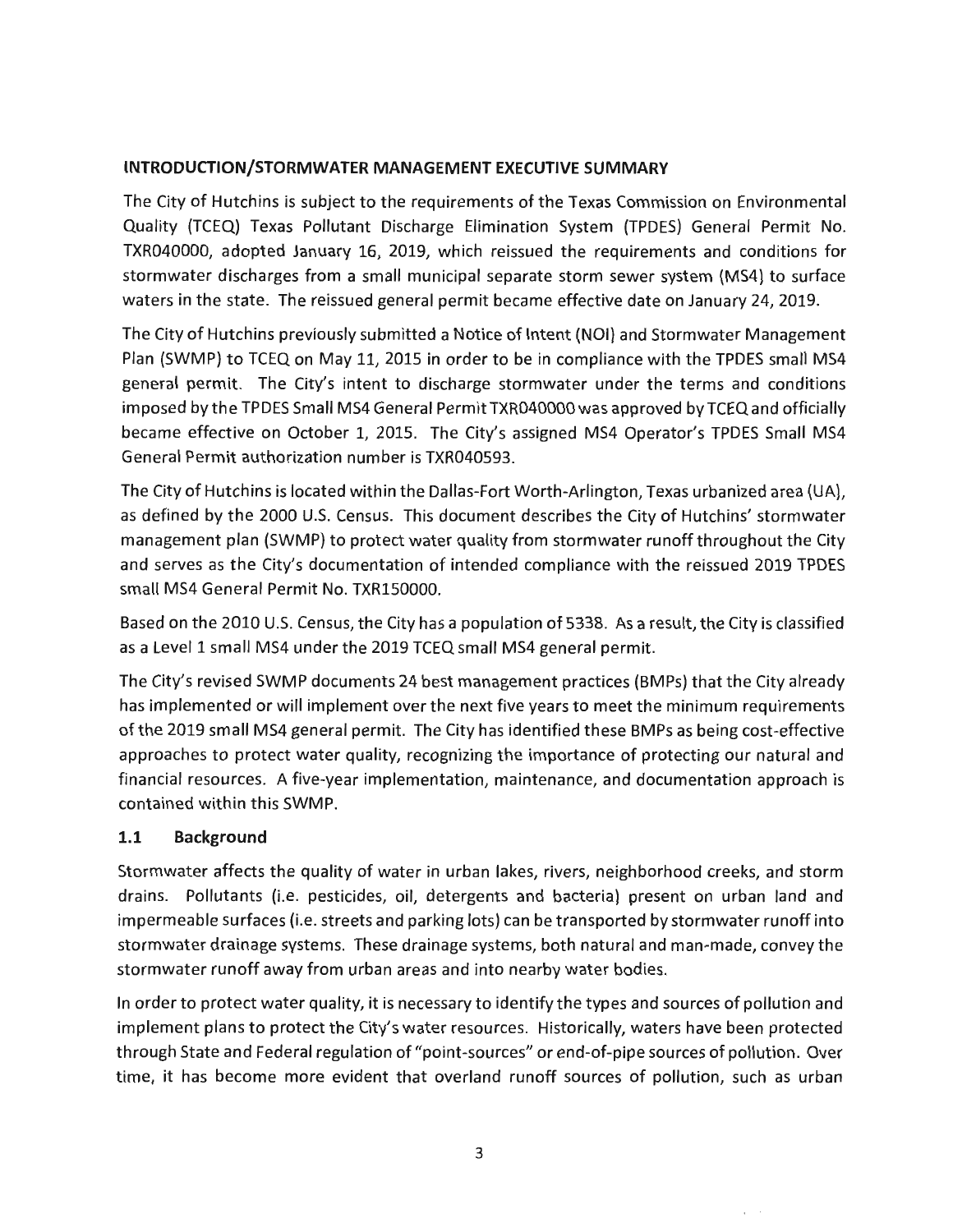stormwater runoff, can create serious problems in waterways and impact the community's quality of life.

# **1.2 Regulatory Background**

In 1972, Congress amended the Federal Water Pollution Control Act [commonly referred to as the Clean Water Act (CWA)] to prohibit the discharge of any pollutant to waters of the United States (US) from a point source unless the discharge is authorized by a National Pollutant Discharge Elimination System {NPDES) permit. The NPDES program is a program designed to track point sources and require the implementation of the controls necessary to minimize the discharge of pollutants.

In 1987, Congress amended the Clean Water Act (CWA) to require implementation, in two (2) phases, of a comprehensive national program for addressing stormwater discharges. The first phase of the program, commonly referred to as "Phase 1", was promulgated by the US Environmental Protection Agency (EPA) on November 16, 1990 (Federal Register, Volume 55, Page 47, 990 50 SF447990). Phase 1 requires NPDES permits for stormwater discharge from a large number of priority sources, including municipal separate stormwater sewer systems (MS4s) generally serving populations of 100,000 or more and several categories of industrial activity, including construction sites that disturb five or more acres of land. EPA promulgated the second phase of the stormwater regulation program, commonly referred to as "Phase II", on December 8, 1999 {60 4FR68722). Phase II regulations address stormwater discharges from certain MS4s serving populations of less than 100,000 people (called small MS4s). In summary, the regulations require that all small MS4 operators located in urbanized areas (as defined by the latest US Census) must develop, implement and enforce a stormwater management program (SWMP) designed to reduce discharge of pollutants from the MS4 to the maximum extent practicable (MEP) to protect water quality.

In 1999, the EPA issued NPDES regulations to protect stormwater quality in small MS4s (known as "Phase II" MS4s) within urbanized areas. The TCEQ, who was delegated the responsibility of implementing the stormwater quality regulations in the state of Texas, finalized the initial small MS4 general permit (officially named Texas Pollutant Discharge Elimination System General Permit No. TXR040000} on August 13, 2007. The TPDES permit, commonly called the "small MS4 general permit", originally had a five-year term but was extended administratively for more than a year while TCEQ negotiated with EPA over the renewed permit conditions. The renewed small MS4 general permit became effective on December 13, 2013 and had a five-year permit term.

On January 16, 2019, the TCEQ adopted the 2019 Small MS4 General Permit No. TXR040000. The new/updated general permit's effective date was January 24, 2019.

# 1.2.1 Small Municipal Separate Storm Sewer System (MS4) General Permit

In most areas of the country, storm drainage systems are separate from sanitary sewer systems and are thereby classified as "separate storm sewer systems". Separate storm sewer systems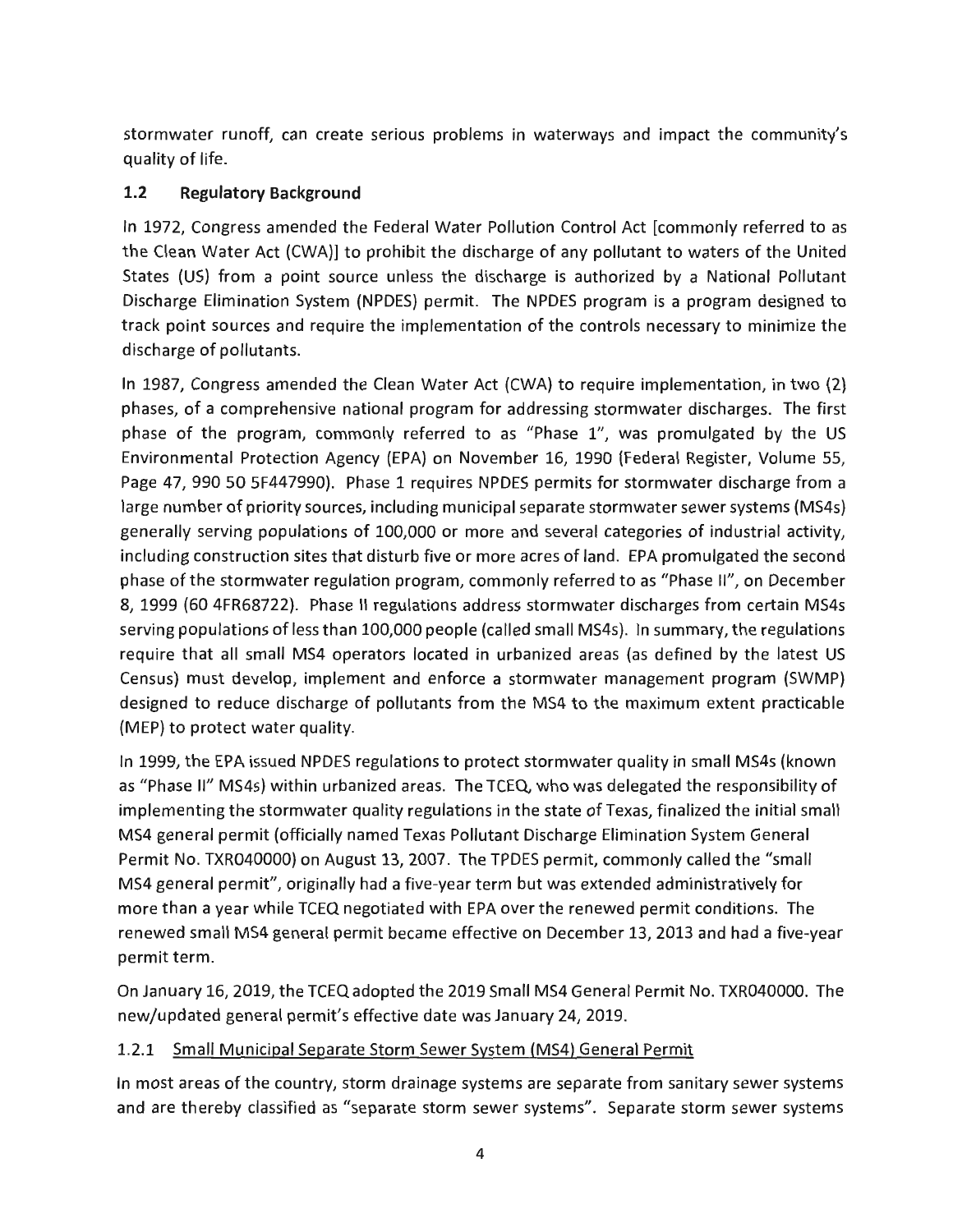include ditches, curbs, gutters, storm sewers and similar means of collecting or conveying runoff that do not connect with a wastewater collection system or treatment facility before discharging into water bodies. A "municipal separate storm sewer system" (MS4) is a system owned or operated by a public agency like a city, fold control district, county or state agency.

The City of Hutchins is one of several hundred cities, counties and other public entities subject to TCEQ's small MS4 general permit.

# 1.2.2 Stormwater General Permit for Construction Activity

The TCEQ regulates stormwater discharges from most construction activity through TPDES General Permit No. TXR150000. For construction sites generally disturbing one acre or more, a stormwater pollution prevention plan (SWPPP) must be developed and site controls must be installed, such as silt fence, inlet protection, and a stabilized construction site entrance, to minimize the discharge of sediment and other pollutants from the construction site. When construction is complete and the site is re-vegetated or otherwise stabilized, the control measures may be removed.

Small MS4s do not have direct responsibility to inspect and enforce construction sites for compliance with the requirements of the TCEQ construction general permit, but requirements do exist for small MS4s to require proper erosion control measures to be installed and maintained on construction sites, including the implementation of an ordinance. Many small MS4 cities reference the TCEQ construction general permit in the city ordinance for compliance consistency, and the small MS4 general permit provides a specific allowance for regulated MS4s to reference the TCEQ construction general permit to demonstrate their own compliance with construction site related oversight requirements.

# 1.2.3 Stormwater Multi-Sector General Permit for Industrial Activity

The TCEQ regulates stormwater discharges from developed sites in certain industrial classifications through TPDES General Permit No. TXR150000. Sites operating in certain identified industrial sectors are required to develop, implement and maintain a stormwater pollution prevention plan (SWPPP) for operations at the facility. These industrial sectors have been identified by EPA and TCEQ as high potential sources of significant stormwater pollutants, and as a result, the implementation of BMPs are required to protect water quality from stormwater runoff pollution. Types of BMPs for industrial facilities range from covered storage of materials to staff training. Ongoing stormwater monitoring of wet weather events is required to observe and test for stormwater pollution.

Cities that are small MS4s often have their own facilities subject to the industrial stormwater permit. Municipal landfills, wastewater treatment plants and municipal airports are common city facilities that must comply with the industrial stormwater permit. Each of these facilities are required to be documented within the small MS4's SWMP. Level 4 MS4s (those with a 2010 U.S. Census population of 100,000 or greater) are also required to develop and implement a program to inspect and enforce stormwater quality runoff protection from industrial facilities that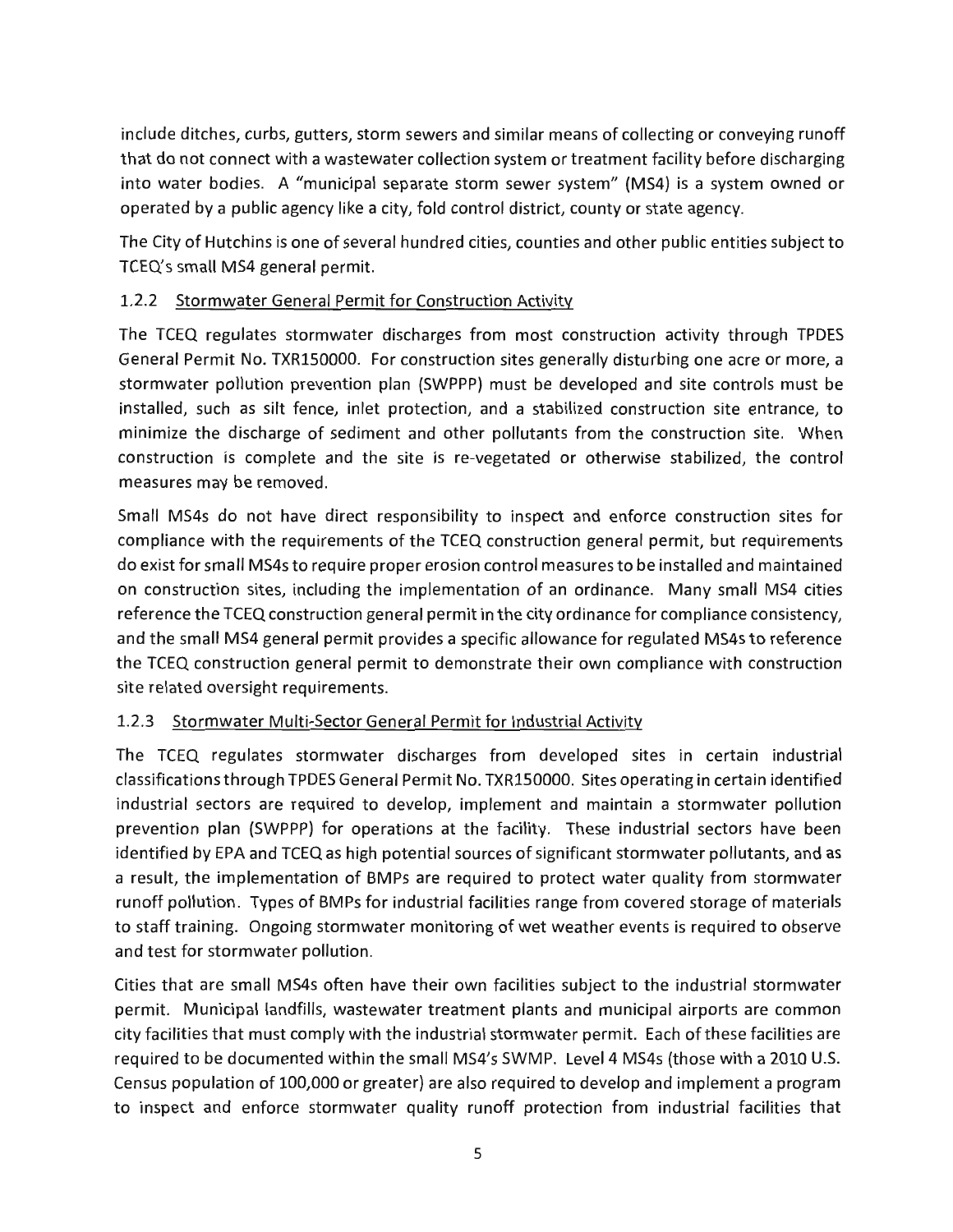discharge to the MS4. This would be expected to include facilities subject to the industrial stormwater permit, although it also may include additional facilities determined by the MS4 to have high potential for stormwater pollution.

# **1.3 Program Rationale**

# 1.3.1 Regulatory Requirements and Changes

As the City of Hutchins operates a small Phase II MS4 fully located within an urbanized area, the City must obtain authorization for the discharge of stormwater runoff and the City is eligible for continuous coverage under the new 2019 General Permit. Based on the 2000 and 2010 Censuses, the City is categorized as a Level 1 Phase II MS4 (serving a population of a least 10,000 within the urbanized area). MS4s are required to develop ordinances or other regulatory mechanisms to implement and enforce the SWMP. The SWMP needs to include:

- BMPs and measurable goals that are clear, specific and measurable;
- Annual Reporting Year selected; and
- Estimated population served by the MS4.

# 1.3.2 Requirements of small Phase II MS4s

Develop and implement a SWMP that includes:

- Six (6) Minimum Control Measures (MCMs) Operators must address each MCM to reduce pollutants from the MS4 to the Maximum Extent Possible (MEP)
- Measurable goals with frequency, month and year
- List of BMPs
- Schedule for implementation in yearly intervals over the five year permit term
- Full implementation at the end of the five year permit term
- Additional requirements for discharges into impaired waterbodies.

Submit annual reports.

# 1.3.3 What are Measurable Goals

Milestones the City (and TCEQ) will use to track the progress and effectiveness of BMPs in reducing pollutants to the MEP.

What are Measurable Goals used for:

- Tracking implementation over time
- Measuring progress in implementing the BMP
- Tracking total number of BMPs implemented
- Tracking program/BMPs effectiveness
- Tracking environmental improvement

Measurable goals should include: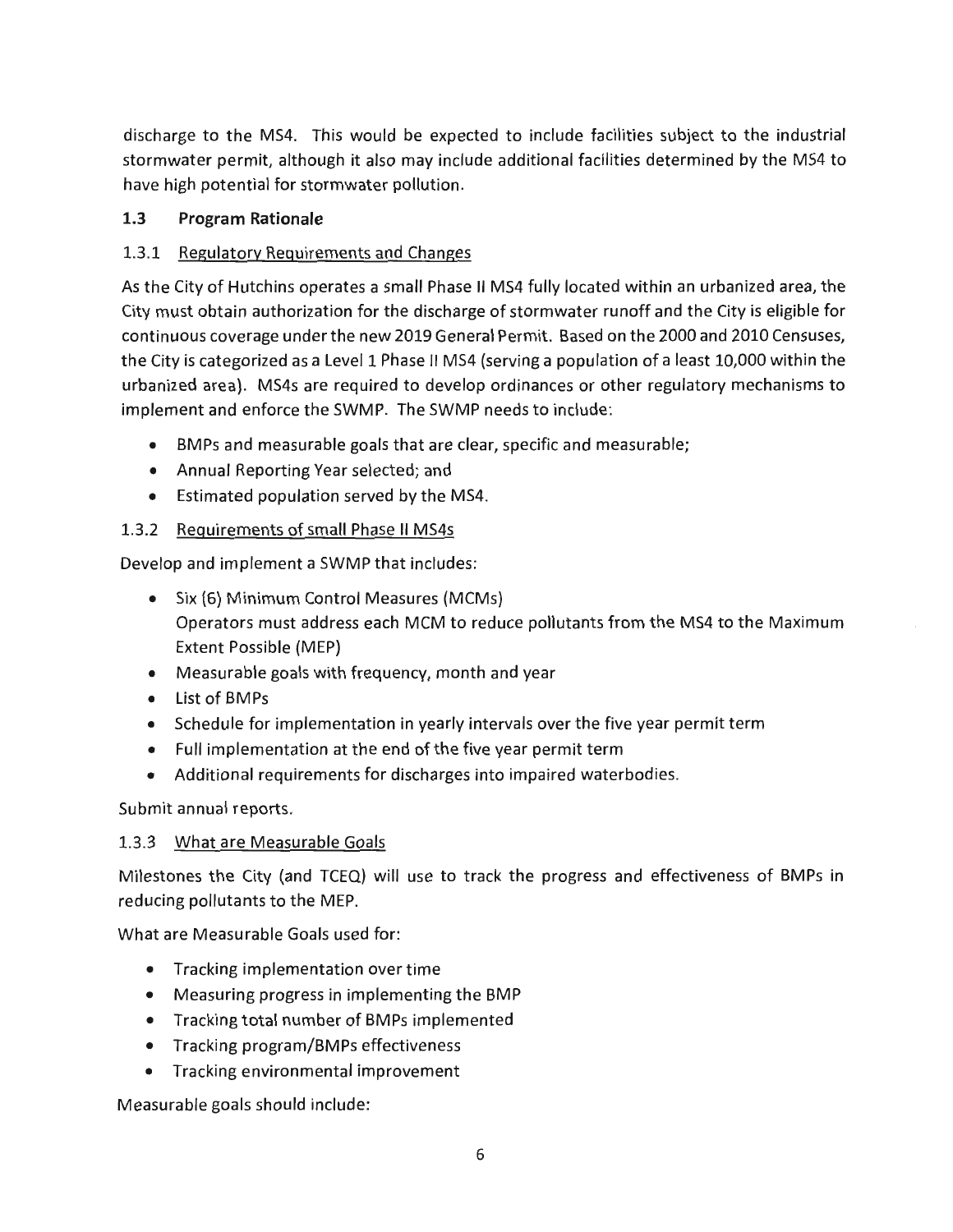- The activity or BMP to be completed
- A quantifiable target to measure progress
- A schedule or date of completion

#### 1.3.4 Impaired Water Bodies

• Additional Permit Requirements for MS4s:

Category  $5 - CWA$  303(d) for stream segment, no TMDL

Category 4- Not on CWA 303(d), with watershed TMDL

- Discharges directly into Impaired Water Bodies without an approved TMDL Determine if MS4 is source of the Pollutant of Concern (POC) Describe focused BMPs in SWMP Each BMP to include a measurable goal
- If POC is bacteria Identify potential sources and implement BMPs
- Report progress in annual report
- Discharges into Impaired Water Bodies with an approved TMDL Determine if MS4 is source of the POC Identify a Benchmark= TMDL's Waste Load Allocation Implement targeted controls (BMPs) with measurable goals If POC is bacteria refer to I-Plan or use alternative BMPs
- Assess progress towards benchmark If no progress, select alternative BMPs

# 1.3.5 Impairment for Bacteria

• Focused BMPs address Sanitary Sewer Systems On-Site Sewage Facilities Illicit Discharges and Dumping Animal Sources Residential education focused on bacteria discharges from a residential site, fats oils and grease, decorative ponds, and pet waste

#### 1.3.6 Summary of changes to 2013 Permit

- Electronic Reporting Rule
- Phase 11 MS4 Remand Rule
- Changes that do not require a Notice of Change (NOC)
- MS4 makes updates in its SWMP
- Changes that require an NOC
- Changes that require an NOC and public notice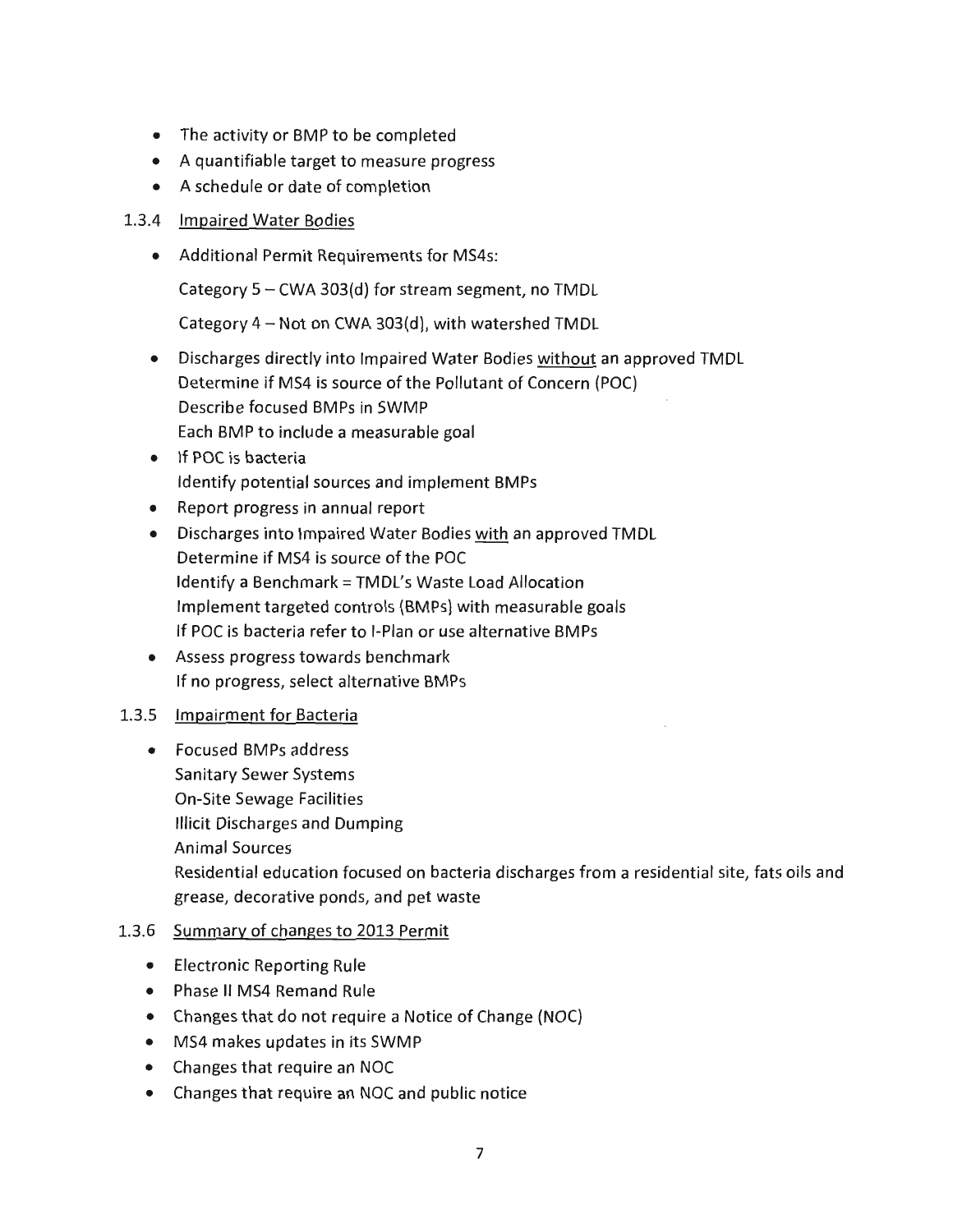- Added and revised definitions such as benchmark, infeasible, construction activity, Waters of the US, Implementation Plan and impaired waterbodies
- Clarified that annexation of lands or acquiring new areas will not require an NOC
- Added a requirement to check annually if a water body within the MS4s permitted area has been added to the latest 305{b)/303{d) list (Texas Integrated Report Index)
- Newly listed impaired waterbodies must be addressed in the SWMP within 2 years
- Added a requirement to review and update the SWMP once a year in conjunction with completion of the annual report
- Publish SWMP and annual report on MS4s public website, if MS4 has one
- For Level 4 MS4s only: Add a program to control the discharge of floatables into the MS4 (MCM2)
	- Add a program to evaluate new and existing flood management projects for their water quality impact {MCM 5)
- Decreased the benchmark value of total suspended solids from 100 mg/L to 50 mg/L (MCM 7)
- Application fee increased from \$100 to \$400

# 1.3.7 Minimum Control Measures (MCMs)

- 1) Public Education, Outreach and Involvement
- 2) Illicit Discharge Detection and Elimination (IDDE)
- 3) Construction Site Stormwater Runoff Control
- 4) Post-Construction Stormwater Management in New Development and Redevelopment
- 5) Pollution Prevention and Good Housekeeping for Municipal Operations
- 6) Industrial Stormwater Sources

Note: MCM-6 is required for only Level 4 MS4s, as they are similar in populations to Phase 1 MS4s, which this MCM is based on. The general permit also maintains the optional MCM-7, related to municipal construction activities where the small MS4 is the site operator.

The implementation and evaluation of these MCMs comprise the heart of the City's SWMP. Included within each MCM category is information about:

- Best Management Practices (BMPs) that will be implemented as appropriate.
- The measurable goals for each of the BMPs, including, as appropriate the months and years in which the City will take the required actions, including interim milestones and the frequency of the action.
- The person(s) responsible for implementing or coordinating the City's SWMP.

The City's revised SWMP is to be submitted to TCEQ with a Notice of Intent (NOi) by July 23, 2019 in order to meet the requirements of the 2019 General Permit. Any BMPs that were found not to be effective in the previous permit can be modified or removed with justification. The City will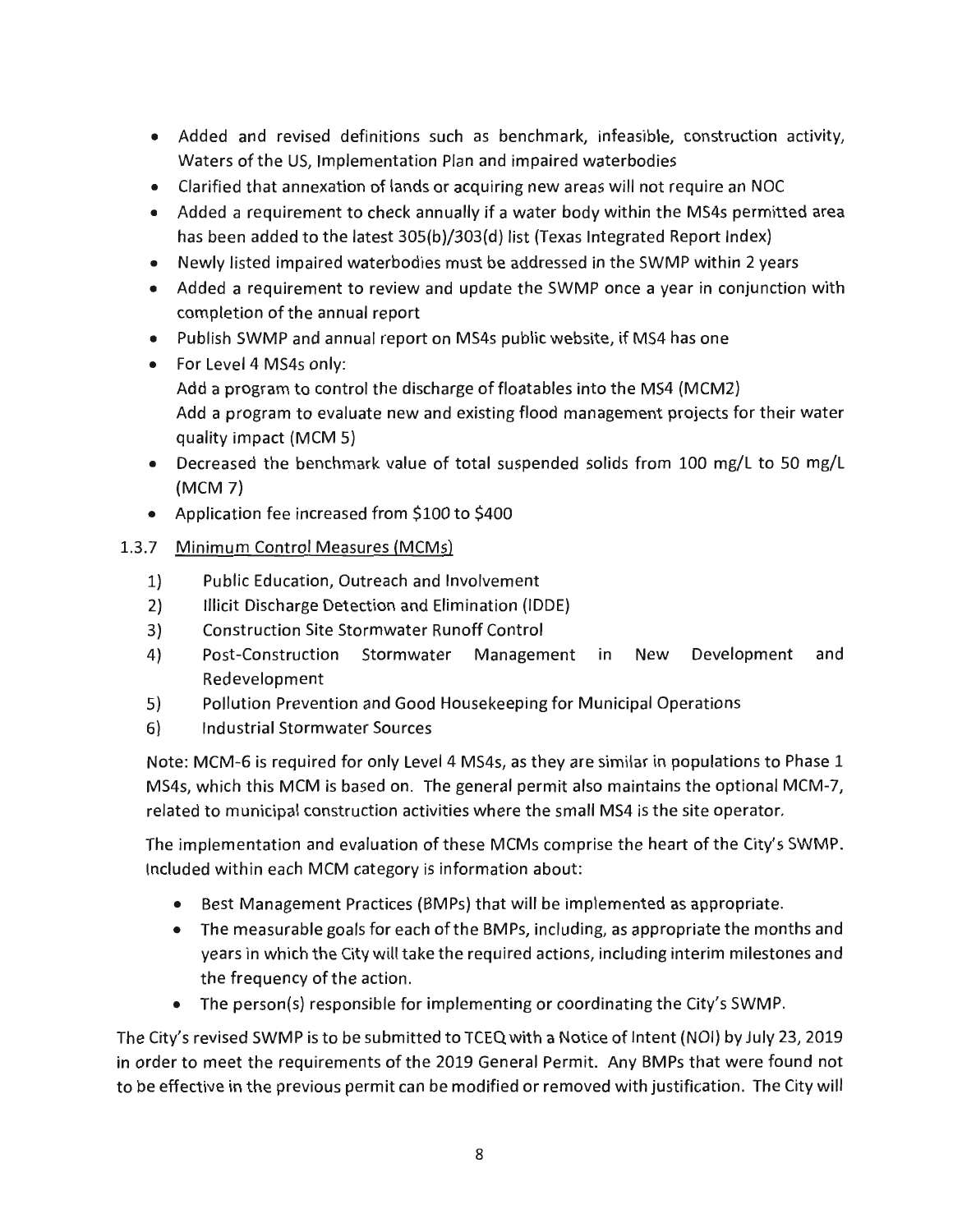continue to implement the City's existing SWMP until the City's revised SWMP has been approved by the TCEQ.

#### 1.3.8 Public Participation

As an applicant under the TCEQ general MS4 permit, the City must comply with the following public notice procedures:

- 1) The City must submit the Notice of Intent (NOi) and a SWMP to the TCEQ Executive Director by July 23, 2019.
- 2) After the City receives written instructions from TCEQ, the City must publish notice of the Executive Director's preliminary decision on the NOi and SWMP.
- 3) The notice will include the following information, at a minimum:
	- a. The legal name of the MS4 operator;
	- b. Indication of whether the NOi is for a new authorization or is a renewal of an existing authorization;
	- c. The address of the applicant;
	- d. A brief summary of the information included in the NOi, such as the general location of the small MS4 and a description of the classified receiving waters that receive the discharges from the small MS4;
	- e. The location and mailing address where the public may provide comments to the TCEQ;
	- f. The public location where copies of the NOi and SWMP, as well as the executive director's general permit and fact sheet, may be reviewed; and
	- g. If required by the executive director, the date, time and location of the public meeting.
- 4) This notice must be published at least once in a newspaper of general circulation in the municipality or county where the small MS4 is located. If the small MS4 is located in multiple municipalities or counties, the notice must be published at least once in a newspaper of general circulation in the municipality or county containing the largest resident population for the regulated portion of the small MS4. This notice must provide opportunity for the public to submit comments on the NOi and SWMP. In addition, the notice must allow the public to request a public meeting. A public meeting will be held if the TCEQ determines that there is significant public interest.
- 5) The public comment period begins on the first date the notice is published and lasts for a least 30 days. If a public meeting is held, the comment period will end at the closing of the public meeting. The public may submit written comments to TCEQ during the comment period detailing how the NOi or SWMP for the small MS4 fails to meet the technical requirements or conditions of this general permit.
- 6) If significant public interest exists, the TCEQ Executive Director will direct the City to publish a notice of the public meeting and to hold the public meeting. The City shall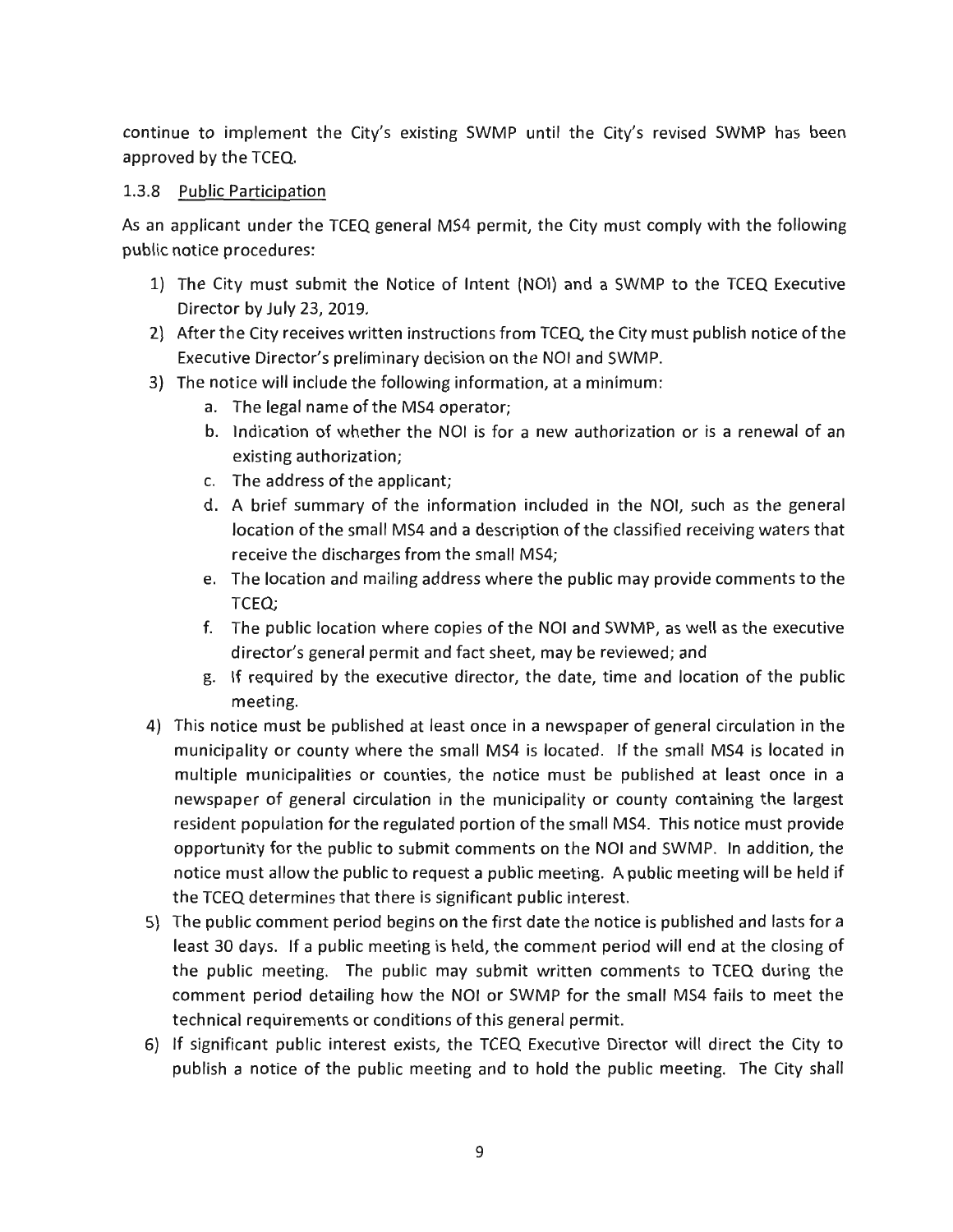publish notice of a public meeting at least 30 days before the meeting and hold the public meeting in a county where the small MS4 is located. TCEQ staff will facilitate the meeting.

- 7) If a public meeting is held, the City shall describe the contents of the NOi and SWMP. The City shall provide a sign in sheet for attendees to register their names and addresses and furnish the sheet to TCEQ's Executive Director. A public meeting held under this general permit is not an evidentiary proceeding.
- 8) The City shall file with the TCEQ a copy and an affidavit of the publication of notice(s) within 60 days of receiving the written instructions from TCEQ.
- 9) The TCEQ Executive Director, after considering public comment, will either approve, approve with conditions or deny the NOi based on whether the NOi and SWMP meet the requirements of the general permit.
- 10) Persons whose names and addresses appear legibly on the sign-in sheet from the public meeting and persons who submitted written comments to the TCEQ will be notified by TCEQ of the Executive Director's decision regarding the authorization.

# **THE CITY OF HUTCHINS**

The City of Hutchins, Texas was founded in 1860 as the trading place for immigrants who crossed the Trinity River from the east of Dowdy's Ferry and for the settlers along the west banks of the river. The City received its name from William J. Hutchins who was then President and General Manager of the Houston and Texas Central Railroad and was responsible for the railroad locating to the City in the mid 1800's. The City was officially incorporated in 1945.

The City of Hutchins, Texas is located in southeastern Dallas County. It is a residential community approximately 10 miles southeast of downtown Dallas with a population of 5,338 and a land area of 9 square miles. The city is bounded on the south by the cities of Wilmer and Lancaster and Dallas County, on the west and north by the city of Dallas and on the east by Dallas County. The northern and western portions of the city of Hutchins are drained by tributaries of Five Mile Creek, a tributary of the Trinity River. The remainder of the community is drained by relatively small streams which eventually drain to the Trinity River. The undeveloped land is devoted to farming and improved short grass pasture. Most of the development in the city of Hutchins lies immediately south of the intersection of Interstate 45 and Lancaster-Hutchins Road. The city of Hutchins is primarily a residential community, with some commercial and industrial development.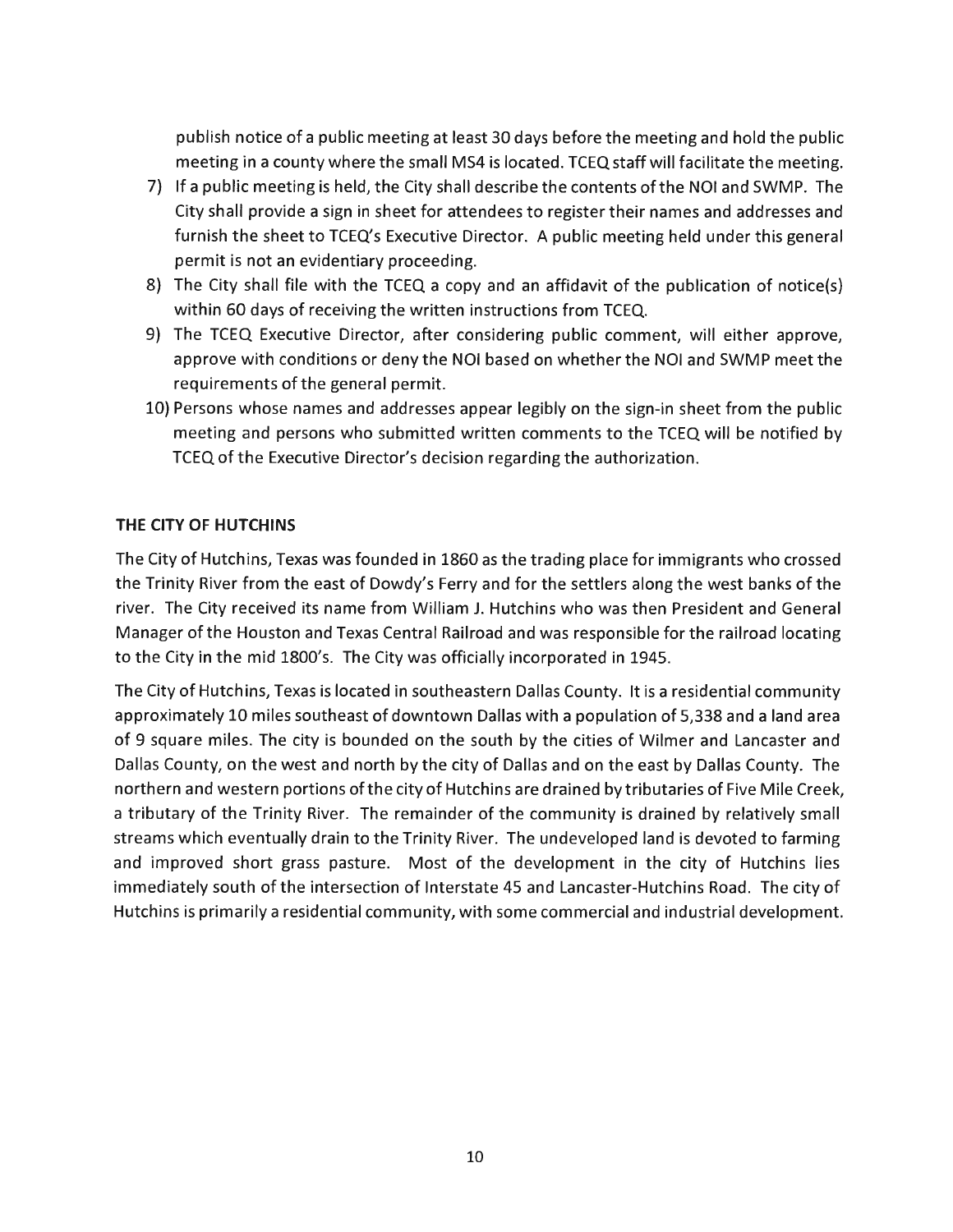# **MINIMUM CONTROL MEASURES**

#### **MCM-1 PUBLIC EDUCATION, OUTREACH AND INVOLVEMENT**

The Public Education, Outreach and Involvement minimum control measure is intended to ensure greater public support and compliance for the stormwater management program. Specifically these efforts are to teach the public employees, business and general public the importance of protecting stormwater quality for the benefit of the environment and human health. The role of each community member at home and at work are a particular emphasis.

#### A. Public Education and Outreach

1. All permittees shall develop, implement and maintain a comprehensive stormwater education and outreach program to educate public employees, businesses and the general public of hazards associated with the illegal discharges and improper disposal of waste and about the impact that storm water discharges can have on local waterways, as well as the steps that the public can take to reduce pollutants in stormwater.

Existing permittees shall assess program elements that were described in the previous permit, modify as necessary, and develop and implement new elements, as necessary, to continue reducing the discharge of pollutants from the MS4 to the MEP. New elements must be fully implemented by the end of this permit term and newly regulated permittees shall have the program fully implemented by the end of this permit term. The program must, at a minimum:

- a. clearly define the goals and objectives of the program based on high priority community-wide issues (for example, reduction of nitrogen in discharges from the small MS4, promoting previous techniques used in the small MS4 or improving the quality of discharges to the Edwards Aquifer);
- b. identify the target audience(s);
- c. develop or utilize appropriate educational materials, such as printed materials, billboard and mass transit advertisements, signage at select locations, radio advertisements, television advertisements, and websites; and
- d. determine cost effective and practical methods and procedures for distribution of materials.
- 2. Throughout the permit term, all permittees shall make the educational materials available to convey the program's message to the target audience(s) at least annually.
- 3. If the permittee has a public website, the permittee shall post its SWMP and the annual reports or a summary of the annual report on the permittee's website. The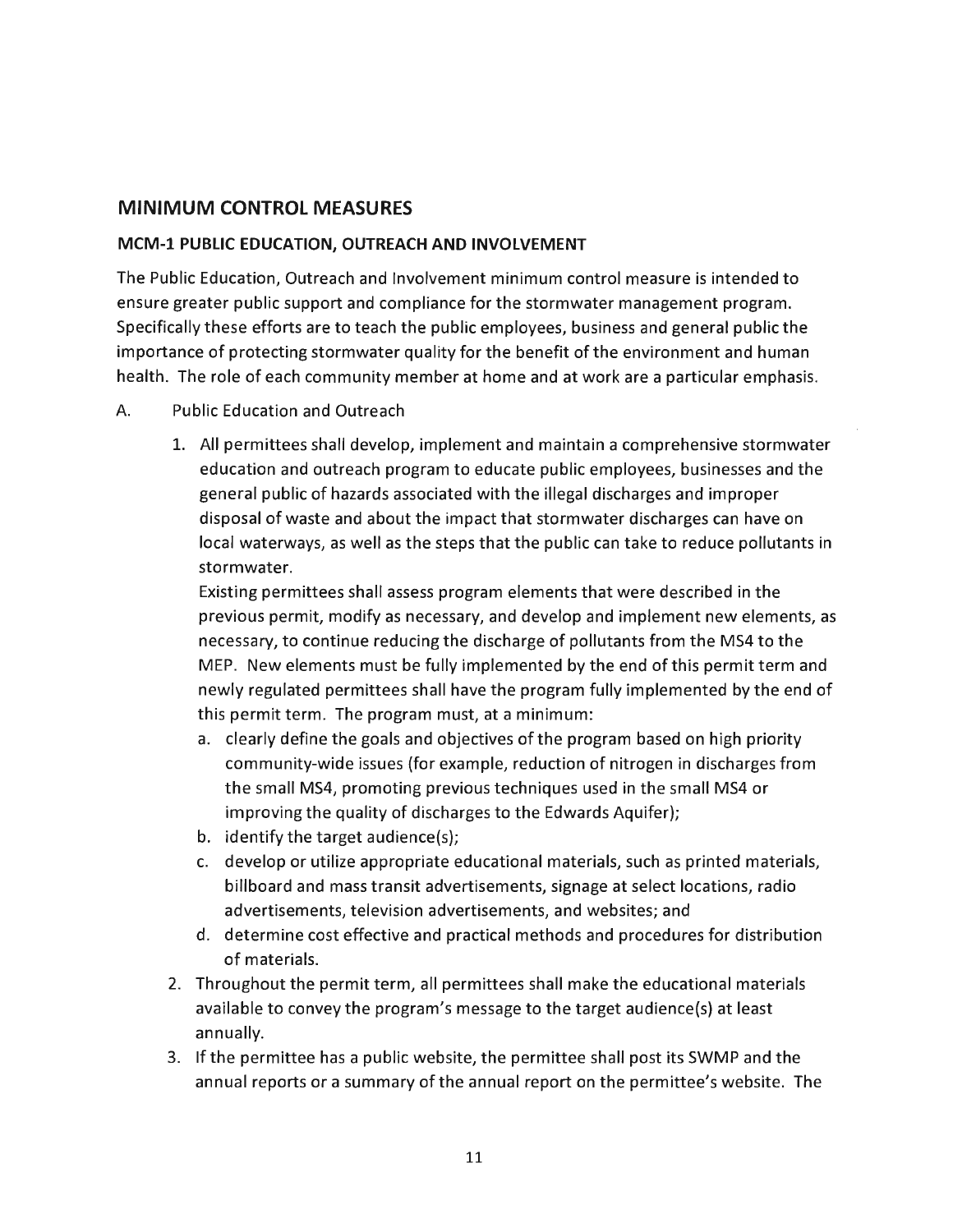SWMP must be posted no later than 30 days after the approval date, and the annual report no later than 30 days after the due date.

- 4. All permittees shall annually review and update the SWMP and MCM implementation procedures as necessary. Any changes must be reflected in the annual report. Such written procedures must be maintained, either on site or in the SWMP and made available for inspection by the TCEQ.
- 5. MS4 operators may partner with other MS4 operators to maximize the program and cost effectiveness of the required outreach.
- B. Public Involvement

All permittees shall involve the public, and at minimum, comply with any state and local public notice requirements in the planning and implementation activities related to developing the implementing the SWMP, except that correctional facilities are not required to implement this portion of the MCM.

Existing permittees shall assess program elements that were described in the previous permit, modify as necessary, and develop and implement new elements, as necessary, to continue reducing the discharge of pollutants from the MS4 to the MEP. New elements must be fully implemented by the end of this permit term and newly regulated permittees shall have the program fully implemented by the end of this permit term. At a minimum, all permittees shall:

- (1) consider using public input (for example, the opportunity for public comment, or public meetings) in the implementation of the program;
- (2) create opportunities for citizens to participate in the implementation of control measures, such as stream clean-ups, storm drain stenciling, volunteer monitoring, volunteer "Adopt-A-Highway' programs and educational activities; and
- (3) ensure the public can easily find information about the SWMP.
- C. Discussion of selected BMPs

Implementation, activities, measurable goals, schedules and responsible parties for existing and new BMPs are presented in **Table 1.** 

1. STORMWATER BROCHURES

Description: The City will continue distribution of stormwater brochures targeted toward educating the general public about stormwater requirements and BMPs to reduce negative impacts to stormwater.

Measurable Goals: The City will provide and distribute these general stormwater brochures. The brochure will be distributed at City and community events and at City facilities (i.e. City Hall, Library, Senior Citizen Facility). The City will maintain a file copy of the brochure and review the information at least once a year and update as necessary. The City will record the number of brochures distributed each year. Responsible Parties: Public Works, Parks & Recreation Commission, City Library, Senior Citizen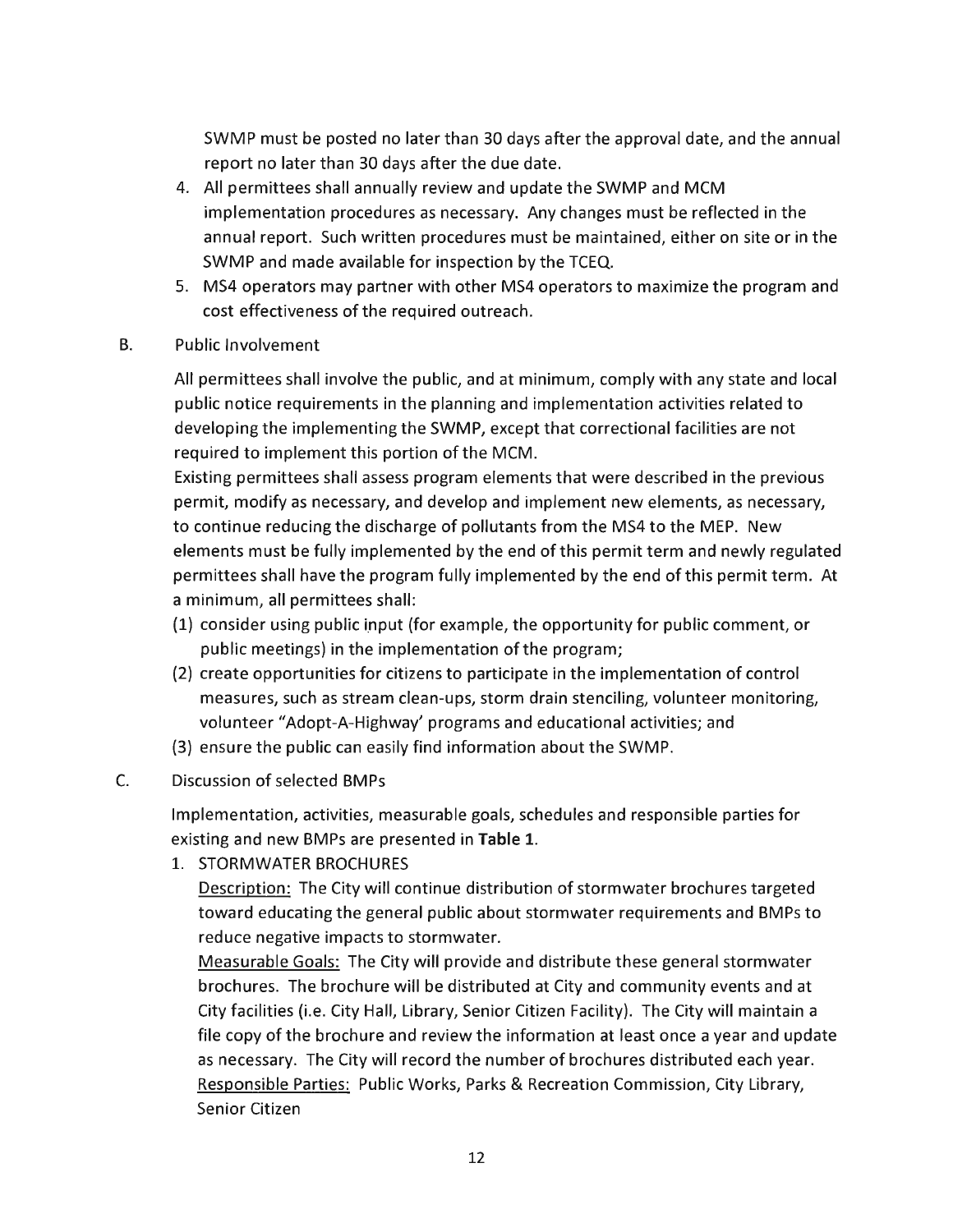# 2. WEBSITE

Description: The City will maintain and update the current stormwater page on its website (www.cityofhutchins.org). Information related to stormwater ordinances, a copy of the permit and the updated SWMP will be posted.

Measurable Goals: The City will maintain annual updates on its stormwater page. The City will include information related to stormwater education, SWMP program contact information and event schedules and dates, as needed. The City will advertise the webpage in brochures and print materials.

Responsible Parties: Public Works, City Secretary, Building Inspection

# 3. EVENT PARTICIPATION

Description: The City sponsors special events such as the Annual Easter Egg Hunt, Annual Spring Trash Off, Movie-in-the-Park, Harvest Festival and various Library events throughout the year where information regarding stormwater can be distributed.

Measurable Goals: The City will work with the Public Works Department, Parks & Recreation Commission and Library Staff to provide new exhibits and materials for relevant public events. Staff will keep a list of events attended, the materials distributed at each event, and the approximate number of attendees at each event. Responsible Parties: Public Works, Parks & Recreation Commission, City Library

# 4. ANIMAL WASTE CONTROL ORDINANCE

Description: The City will enforce the existing Animal Waste Ordinance prohibiting excreta deposited by animals on public, walks, public right-of-ways, recreational areas or private property owned by others. Violations of the ordinance will be pursued and enforced when necessary.

Measurable Goals: The City will record any complaints received. Complaints necessitating City action will be delegated to appropriate personnel. All enforcement actions associated with ordinance violations will be tracked. Responsible Parties: Police, Code Enforcement, Animal Control

5. SPRING TRASH OFF EVENT/BRUSH PICK-UP

Description: The City will encourage citizens and organizations to be involved in the annual Spring Trash-off Event and to participate in the monthly Brush Pick-up program. The programs will emphasize litter pick-up and maintenance of healthy vegetation.

Measurable Goals: The City will continue its annual Spring Trash-Off event and monthly Brush Pick-up program and evaluate opportunities, public receptiveness, and budgetary requirements for continued clean up events. City will record the volume of trash removed annually and number of participants. Responsible Parties: Police, Code Enforcement, Public Works

6. PUBLIC WORKSHOPS ON SWMP Description: The TCEQ may require additional public workshops following submittal of the NOi and SWMP. The City will follow the procedures as required by TCEQ.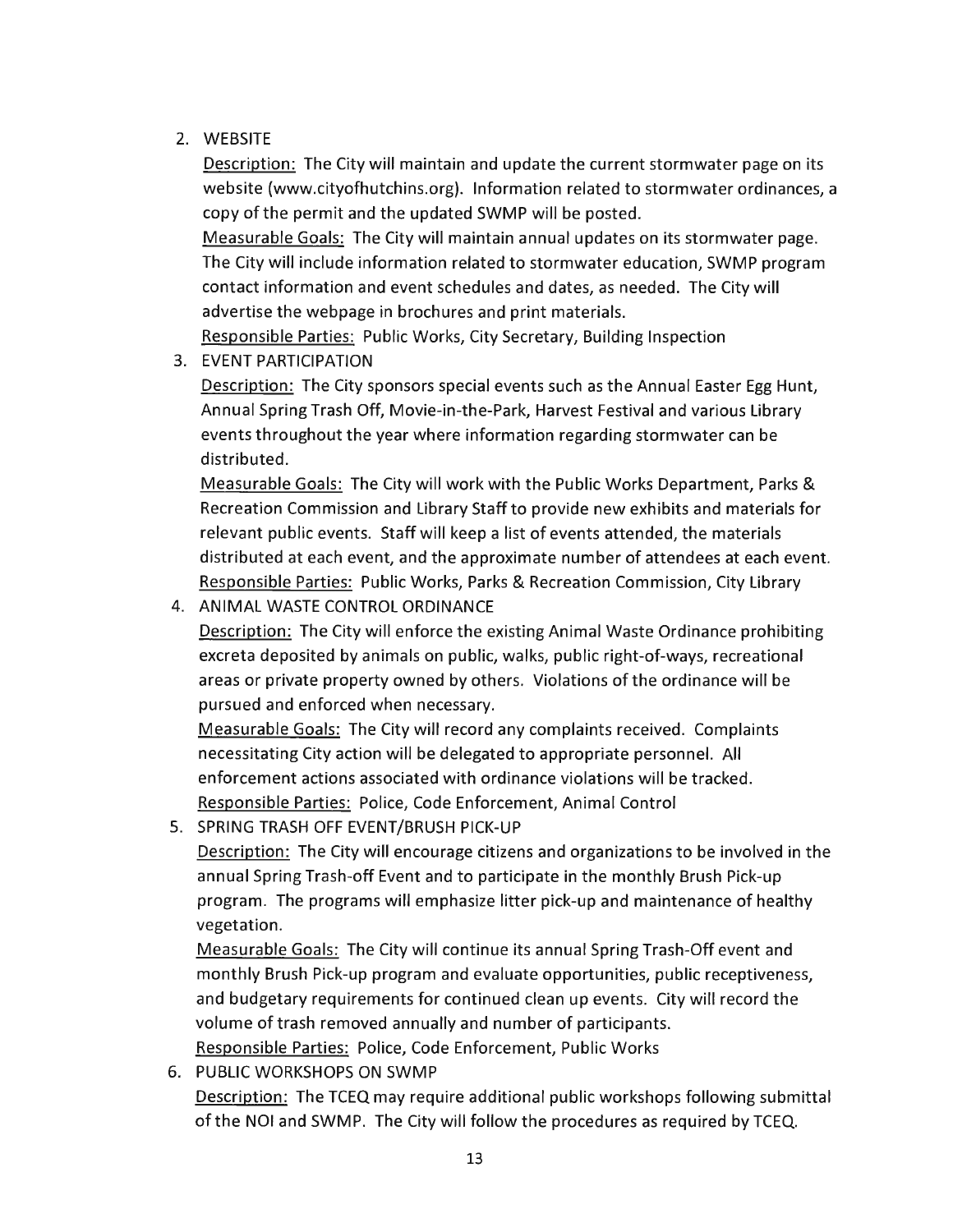Measurable Goals: The City will record the agenda, minutes and number of attendees for all public workshops. Official responses to public comments will be prepared.

Responsible Parties: Public Works

7. LEGAL PUBLIC NOTICE

Description: Public notice required under Texas law will be provided when implementing SWMP provisions. This may include public hearings, notices in the local newspaper and/or the City mailer insert, or other legally required and acceptable means of providing public notice for City actions.

Measurable Goals: The City will maintain copies of Public Notices and the manner in which each was advertised.

Responsible Parties: Public Works, City Secretary

| BMP ID         | <b>BMP</b>                                    | Activity                                                                                                                                                                                                                                        | Measurable<br>Goal                                                                                                                                                  | Due Date                                                                 | Responsible Party                                                               |
|----------------|-----------------------------------------------|-------------------------------------------------------------------------------------------------------------------------------------------------------------------------------------------------------------------------------------------------|---------------------------------------------------------------------------------------------------------------------------------------------------------------------|--------------------------------------------------------------------------|---------------------------------------------------------------------------------|
| $\mathbf{1}$   | Stormwater<br><b>Brochures</b>                | Continue distribution of Stormwater<br>Brochures at city facilities and public<br>events<br>Review at least once per year and update<br>as necessary.                                                                                           | Document the<br>of<br>number<br>brochures<br>distributed.<br>Document<br>updates<br>as<br>necessary.                                                                | Annually<br>Annually                                                     | Public Works, Parks & Recreation<br>Commission, City Library, Senior<br>Citizen |
| $\overline{2}$ | Website                                       | Maintain and update current stormwater<br>the<br>Ωņ<br>City<br>website<br>page<br>(www.cityofhutchins.org) which includes<br>information<br>related to stormwater<br>education, SWMP program contact<br>information, event schedules and dates. | Document the<br>of<br>number<br>updates.                                                                                                                            | Annually                                                                 | Public Works, City Secretary                                                    |
| 3              | Event<br>Participation                        | Sponsor special events like Annual Easter<br>Egg Hunt, Movies-in-the-Park, Spring<br>Trash Off Event and various Library events<br>throughout the year where information<br>regarding stormwater issues can be<br>distributed.                  | Document the<br>name<br>and<br>date of each<br>event.<br>Document<br>approximate<br>number<br>of<br>attendees and<br>the materials<br>distributed at<br>each event. | Annually<br>per event<br>scheduled<br>Annually<br>per event<br>scheduled | Public Works, Parks & Recreation<br>Commission, City Library                    |
| 4              | Animal<br>Waste<br>Ordinance                  | Enforce existing ordinance prohibiting<br>excreta deposited by animals on public<br>walks, public ROWs, recreational areas or<br>private property owned by others                                                                               | Document the<br>number<br>οf<br>enforcement<br>actions                                                                                                              | Annually                                                                 | Police, Code Enforcement, Animal<br>Control                                     |
| 5              | Spring<br>Trash-off<br>Event/Brush<br>Pick-up | Continue annual Spring Trash-off Event<br>and monthly Brush Pick-up programs.<br>These programs will emphasize litter pick-<br>up and maintenance of vegetation<br>overgrowth.                                                                  | Record<br>the<br>of<br>amount<br>trash received<br>annually.<br>Document the<br>approximate                                                                         | Annually<br>Annually                                                     | Public Works, Code Enforcement                                                  |

#### **TABLE 1. MCM-1 List of BMPs: Public Education, Outreach and Involvement**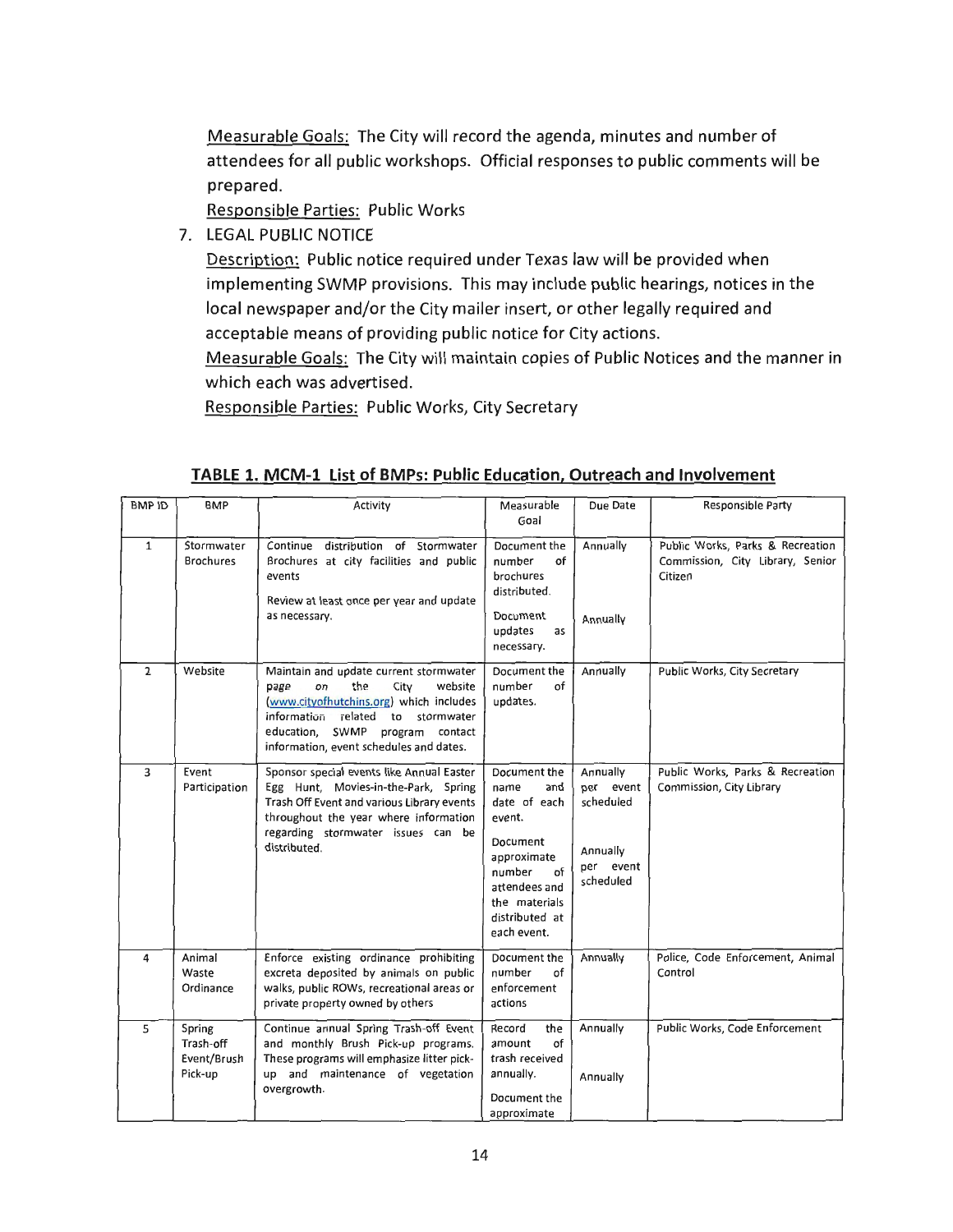|   |                                |                                                                                                               | of<br>number<br>participants.                                                                                                                                                                |                         |                              |
|---|--------------------------------|---------------------------------------------------------------------------------------------------------------|----------------------------------------------------------------------------------------------------------------------------------------------------------------------------------------------|-------------------------|------------------------------|
| 6 | Public<br>Workshops<br>on SWMP | Arrange public workshops following the<br>submittal of NOI and SWMP as required<br>by TCEQ.                   | Record<br>the<br>agenda,<br>minutes<br>and<br>number<br>of<br>attendees for<br>all<br>public<br>workshops.<br>Official<br>responses to<br>public<br>comment will<br>be prepared<br>per TCEQ. | As required<br>by TCEQ. | <b>Public Works</b>          |
| 7 | Legal Public<br>Notice         | Provide public notice regarding specific<br>city actions related to stormwater that<br>require public notice. | Document<br>public notice.                                                                                                                                                                   | As required<br>by TCEQ. | Public Works, City Secretary |

# **MCM-2 ILLICIT DISCHARGE DETECTION & ELIMINATION (IDDE)**

The Illicit Discharge Detection & Elimination {IDDE) minimum control measure is designed to reduce pollutants in stormwater runoff through identification and elimination of illicit and/or inappropriate discharges and connections to the municipal separate storm sewer system.

- A. Program Development
	- 1. All permittees shall develop, implement, and enforce a program to detect, investigate and eliminate illicit discharges into the small MS4. The program must include a plan to detect and address non-stormwater discharges, including illegal dumping to the MS4 system.

Existing permittees must assess program elements that were described in the previous permit, modify as necessary, and develop and implement new elements, as necessary, to continue reducing the discharge of pollutants from the MS4 to the MEP. New elements must be fully implemented by the end of this permit term and newly regulated permittees shall have the program fully implemented by the end of this permit term.

The IDDE program must include the following:

- a. an up-to-date MS map;
- b. methods for informing and training MS4 field staff;
- c. procedures for tracing the source of an illicit discharge;
- d. procedures for removing the source of the illicit discharge;
- e. for Level 2, 3 and 4 small MS4s, if applicable, procedures to prevent and correct any leaking on-site sewage disposal systems that discharge into the small MS4;
- f. for Level 4 small MS4s, procedures for identifying priority areas within the small MS4 likely to have illicit discharges, and a list of all such areas identified in the small MS4;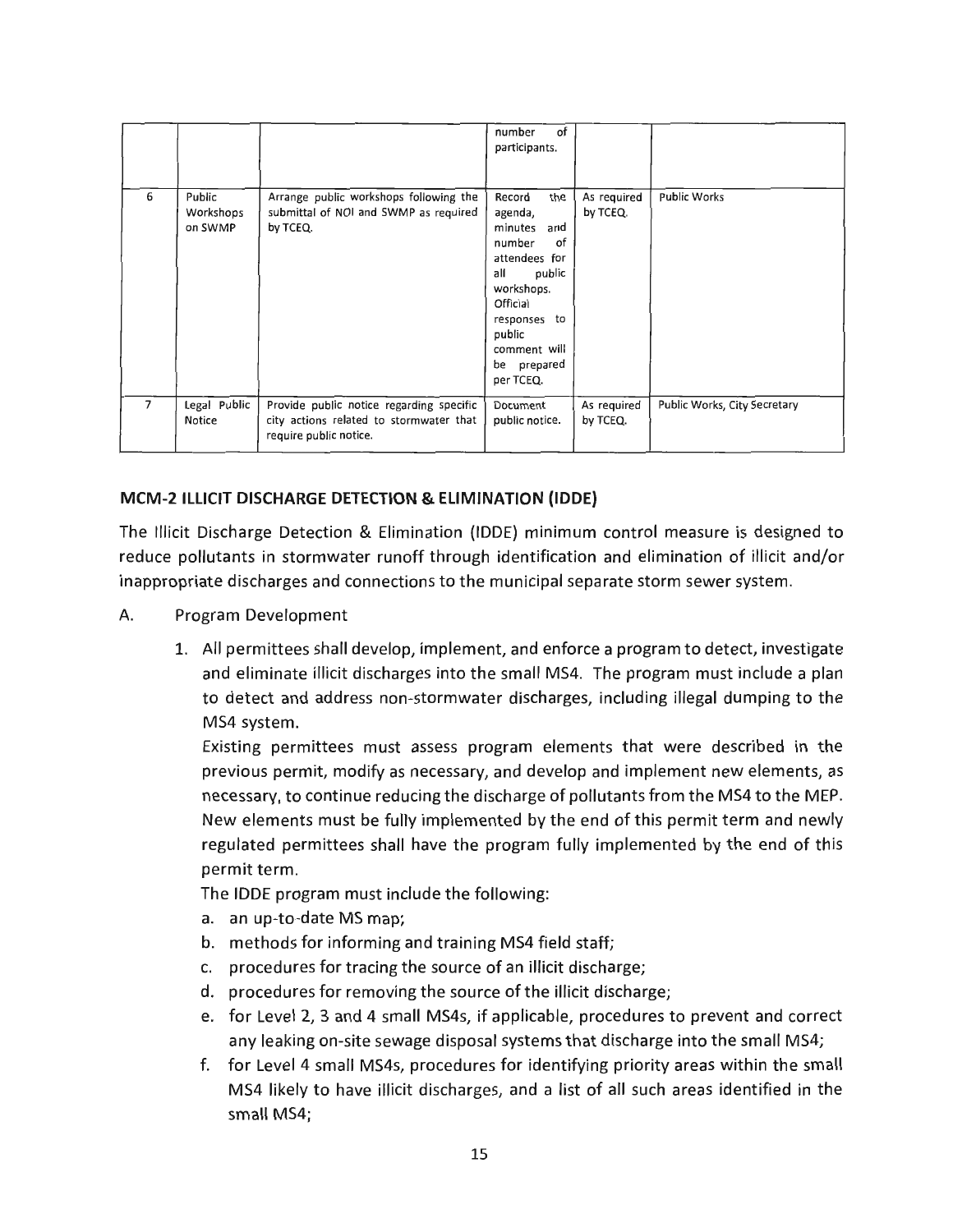- g. for Level 4 small MS4s, field screening to detect illicit discharges; and
- h. for Level 4 small MS4s, procedures to reduce the discharge of floatables in the MS4.
- 2. For non-traditional small MS4s, if illicit connections or illicit discharges are observed related to another operator's MS4, the permittee shall notify the other MS4 operator within 48 hours of discovery. If notification to the other MS4 operator is not practicable, then the permittee shall notify the appropriate TCEQ Regional Office of the possible illicit connection or illicit discharge.
- 3. If another MS4 operator notifies the permittee of an illegal connection or illicit discharge to the small MS4, then the permittee shall follow the requirements specified in the TPDES General Permit TXR150000.
- 4. All permittees shall annually review and update as necessary, the SWMP and MCM implementation procedures. Any changes must be reflected in the annual report. Such written procedures must be maintained, either on site or in the SWMP and made available for inspection by the TCEQ.
- B. Allowable Non-Stormwater Discharges

Non-stormwater flows do not need to be considered by the permittee as an illicit discharge requiring elimination unless the permittee or the TCEQ identifies the flow as a significant source of pollutants to the small MS4.

C. Requirements for all Permittees

All permittees shall include the requirements described below:

(1) MS4 Mapping

All permittees shall maintain an up-to-date MS4 map, which must be located on site and available for review by the TCEQ. The MS4 map must show at a minimum the following information:

- a. the location of all small MS4 outfalls that are operated by the permittee and that discharge into waters of the U.S.;
- b. the location and name of all surface waters receiving discharges from the small MS4 outfalls; and
- c. priority areas, if applicable.
- (2) Education and Training

All permittees shall implement a method for informing or training all the permittee's field staff that may come into contact with or otherwise observe an illicit discharge or illicit connection to the small MS4 as part of their normal job responsibilities. Training program materials and attendance lists must be maintained on site and made available for review by the TCEQ.

(3) Public Reporting of Illicit Discharges and Spills All permittees shall publicize and facilitate public reporting of illicit discharges or water quality impacts associated with discharges into or from the small MS4. The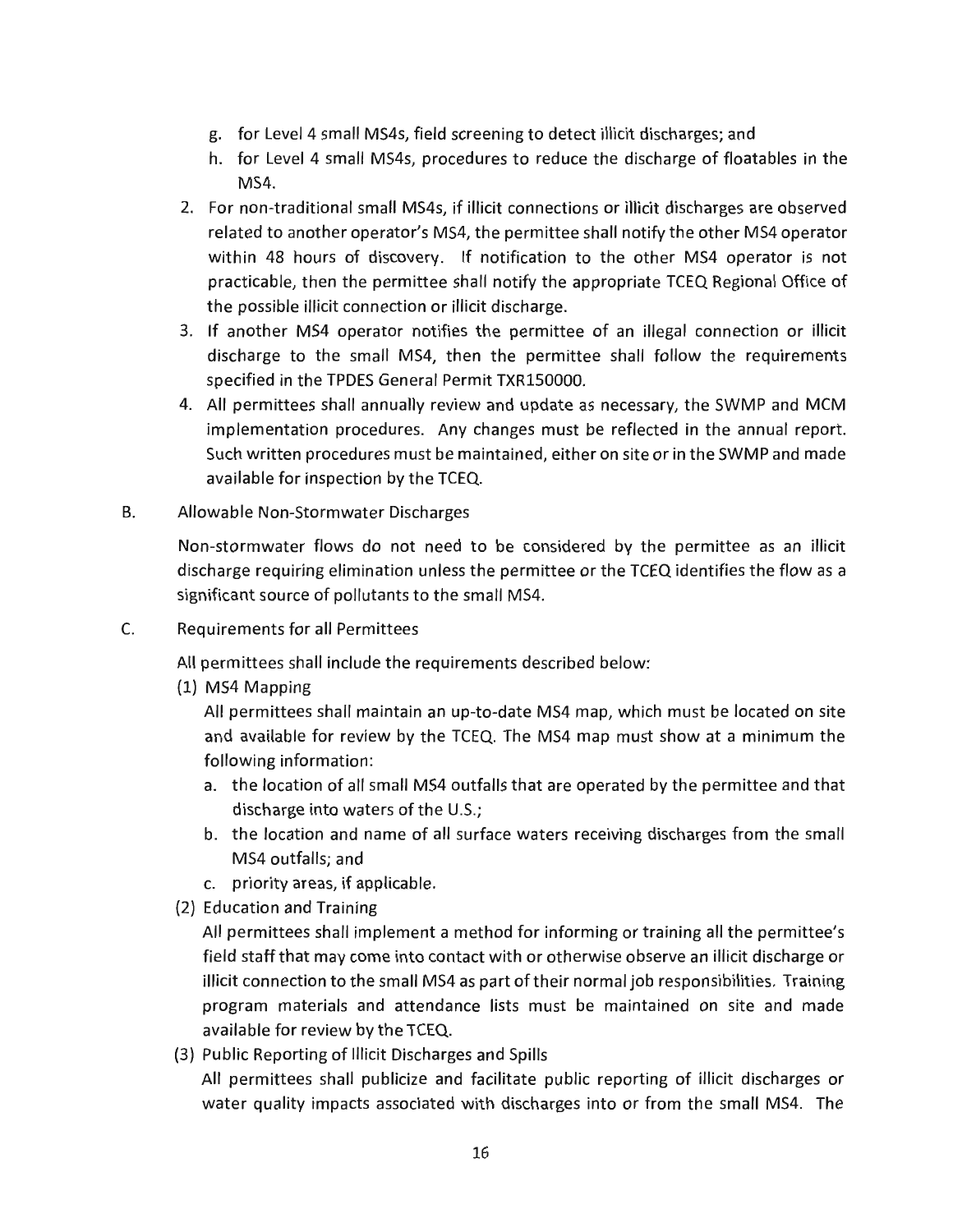permittee shall provide a central contact point to receive reports, for example by including a phone number for complaints and spill reporting.

- (4) All permittees shall develop and maintain on-site procedures for responding to illicit discharges and spills.
- (5) Source Investigation and Elimination
	- a. Minimum Investigation Requirements Upon becoming aware of an illicit discharge, all permittees shall conduct an investigation to identify and locate the source of such illicit discharge as soon as practicable.
		- (i) All permittees shall prioritize the investigation of discharges based on their relative risk of pollution. For example, sanitary sewer may be considered a high priority discharge.
		- (ii) All permittees shall report to the TCEQ immediately upon becoming aware of the occurrence of any illicit flows believed to be an immediate threat to human health or the environment.
		- (iii) All permittees shall track all investigations and document, at a minimum, the date(s) the illicit discharge was observed; the results of the investigation; any follow-up of the investigation; and the date the investigation was closed.
	- b. Identification and Investigation of the Source of the Illicit Discharge All permittees shall investigate and document the source of illicit discharges where the permittees have jurisdiction to complete such an investigation. If the source of illicit discharge extends outside the permittee's boundary, all permittees shall notify the adjacent permitted MS4 operator or the appropriate TCEQ Regional Office.
	- c. Corrective Action to Eliminate Illicit Discharge If and when the source of the illicit discharge has been determined, all permittees shall immediately notify the responsible party of the problem, and shall require the responsible part to perform all necessary corrective actions to eliminate the illicit discharge.
- (6) Inspections The permittee shall conduct inspections, in response to complaints, and shall conduct follow-up inspections to ensure that corrective measures have been implemented by the responsible party.

The permittee shall develop written procedures describing the basis for conducting inspections in response to complaints and conducting follow-up inspections.

D. Discussion of selected BMPs

Implementation, activities, measurable goals, schedules and responsible parties for existing and new BMPs are presented in **Table 2.**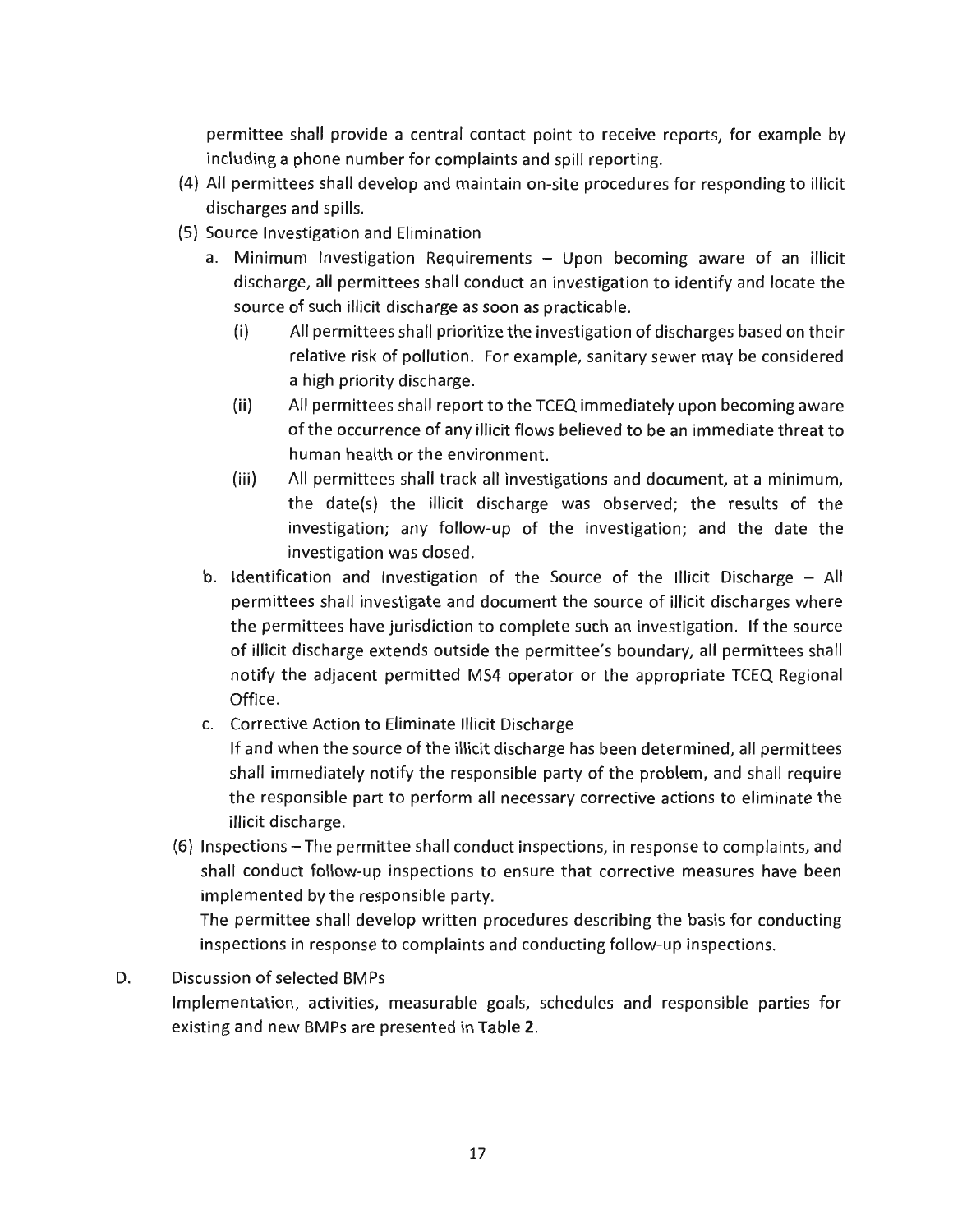# 1. STORMWATER BROCHURES

Description: The City will continue distribution of general stormwater brochures targeted toward educating the general public about stormwater requirements and BMPs to reduce negative impacts to stormwater.

Measurable Goals. The City will provide and distribute these stormwater brochures. The brochure will be distributed at City and community events and at city facilities. The City will maintain a file copy of the brochure and review the information at least once a year and update as necessary. The City will record the number of brochures distributed each year.

Responsible Parties: Public Works, City Library

# 2. NUISANCE ABATEMENT ORDINANCE

Description: The City will enforce the existing ordinance that prohibits the creation of nuisance conditions, including accumulation of waste/refuse and stagnant water. Violations of the ordinance will be pursued and enforced when necessary.

Measurable Goals: The City will record any nuisance complaints received. Complaints necessitating the City action will be delegated to appropriate personnel. All enforcement actions associated with ordinance violations will be tracked. The eventual goal will be to reduce illicit discharges.

Responsible Parties: Public Works, Police, Code Enforcement

3. ST0RMWATER OUTFALL MAP

Description: To facilitate the IDDE program, the City will maintain its existing Stormwater Outfall Map. The outfall map contains the elements required under this permit including the location of all outfalls and the names and locations of all waters of the United States that receive discharges from those outfalls. The sources of information used to develop and update the map includes City of Hutchins drainage maps, Dallas County drainage delineation maps and civil plans submitted by local developers.

Measurable Goals: The Stormwater Outfall Map will be maintained at Public Works. The map will be updated as necessary to include new outfalls, potential hotspots for sanitary sewer system discharges, and other noted illicit discharge detection sites. Responsible Parties: Public Works

# 4. STORMWATER POLLUTION PREVENTION ORDINANCE

Description: The City will continue implementation of its existing ordinance that prohibits non-stormwater discharges into the storm sewer system and identifies appropriate enforcement procedures and actions for failing to comply.

Measurable Goals: The ordinance will be reviewed on an annual basis and updated as necessary. City residents and businesses will be notified of ordinance updates via the City website and other appropriate public notice measures. Inspection and enforcement procedures will be developed to help identify possible violations.

Responsible Parties: Code Enforcement, Public Works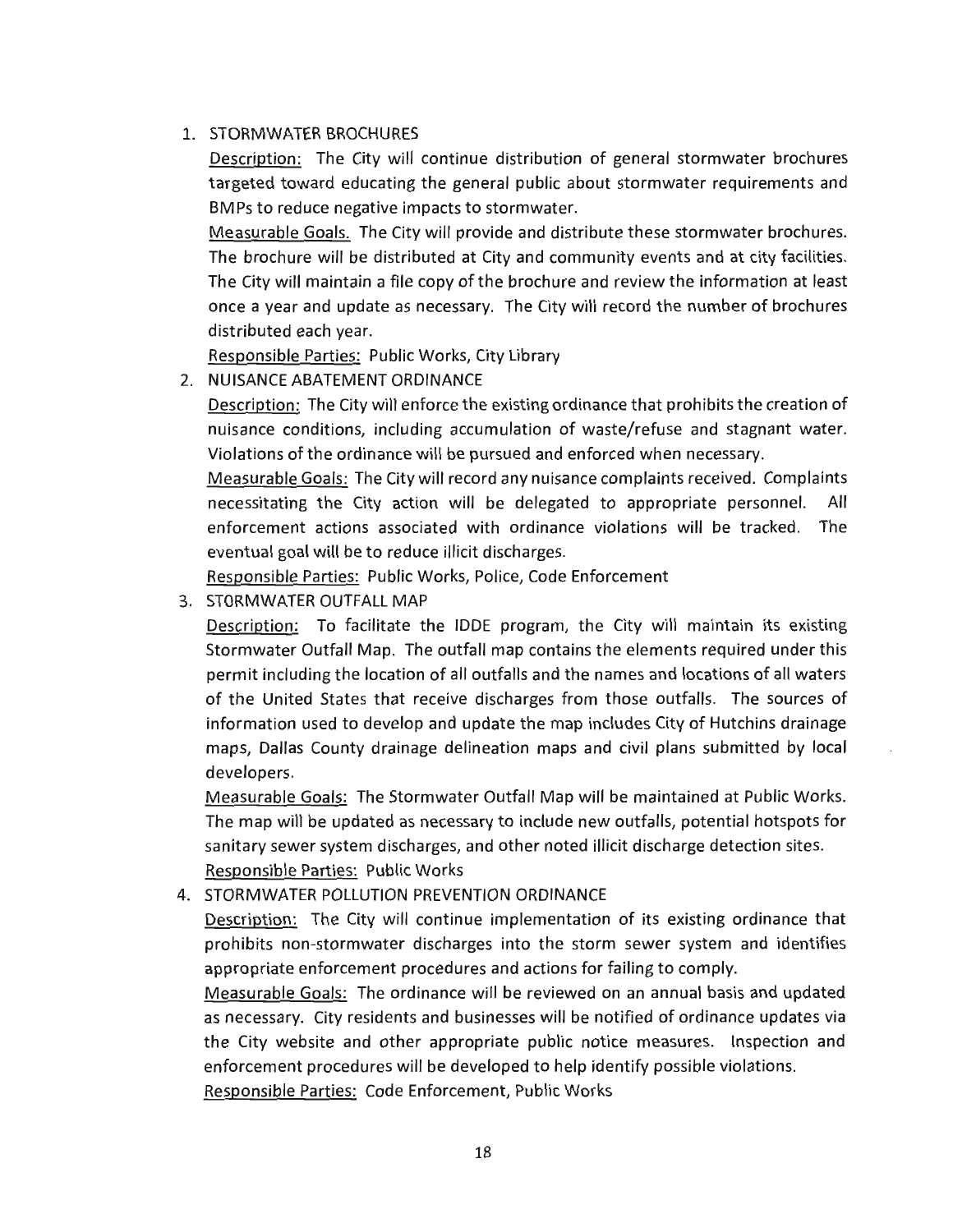#### 5. EMPLOYEE TRAINING

Description: Develop and implement a training program to educate City personnel on the identification of illicit discharges and procedures for reporting observations to appropriate personnel.

Measurable Goals: The City will identify appropriate personnel to be trained, develop training materials and implement training.

Responsible Parties: Public Works, Code Enforcement

| <b>BMPID</b> | <b>BMP</b>                                         | Activity                                                                                                                                                                                                                                   | Measureable Goal                                                                                                      | Due Date             | Responsible Party                         |
|--------------|----------------------------------------------------|--------------------------------------------------------------------------------------------------------------------------------------------------------------------------------------------------------------------------------------------|-----------------------------------------------------------------------------------------------------------------------|----------------------|-------------------------------------------|
| $\mathbf{1}$ | Stormwater<br><b>Brochures</b>                     | Continue distribution of a Stormwater<br>Brochure at city facilities and public<br>events.<br>Review at least once per year and<br>update as necessary.                                                                                    | Document the number<br>brochures<br>of<br>distributed.<br>Document the number<br>of updates.                          | Annually<br>Annually | <b>Public Works</b>                       |
| 8            | Nuisance<br>Abatement<br>Ordinance                 | Enforce and track violations to the<br>existing ordinance prohibiting the<br>creation of nuisance conditions.<br>including<br>accumulation<br>of<br>waste/refuse and stagnant water.                                                       | Document and<br>track<br>of<br>number<br>the<br>enforcement actions.                                                  | Annually             | Public Works, Code<br>Enforcement, Police |
| 9            | Stormwater<br>Outfall Map                          | Maintain and utilize existing map to<br>facilitate an IDDE program. The map<br>will be updated as necessary to<br>include potential hotspots for sanitary<br>sewer system discharges and other<br>noted illicit discharge detection sites. | Document updates to<br>the map.                                                                                       | Annually             | <b>Public Works</b>                       |
| 10           | Stormwater<br>Pollution<br>Prevention<br>Ordinance | Review existing ordinance annually<br>and update as necessary.<br>Develop and implement inspection<br>and enforcement procedures to help<br>identify possible violations.                                                                  | Document the number<br>of updates<br>Document inspections<br>and<br>anv<br>violations/enforcement<br>action.          | Annually<br>Annually | Code Enforcement,<br>Public Works, Police |
| 11           | Employee<br>Training                               | Educate City<br>personnel on the<br>identification of illicit discharge and<br>procedures<br>for<br>reporting<br>observations<br>appropriate<br>to<br>personnel.                                                                           | training<br>Develop<br>program.<br>Implement<br>training<br>program and record the<br>number of employees<br>trained. | Annually             | Public Works, Code<br>Enforcement         |

#### **TABLE 2. MCM-2 List of BMPs: Illicit Discharge Detection** & **Elimination**

#### **MCM-3 CONSTRUCTION SITE STORMWATER RUNOFF CONTROL**

The purpose of construction site runoff controls is to prevent soil and construction waste from entering stormwater. Sediment is usually the main pollutant of concern. During a short period of time, construction sites can contribute more sediment to creeks than can be deposited naturally over several decades. The resulting siltation and the contribution of other pollutants from construction sites can cause physical, biological and chemical harm to local waterways.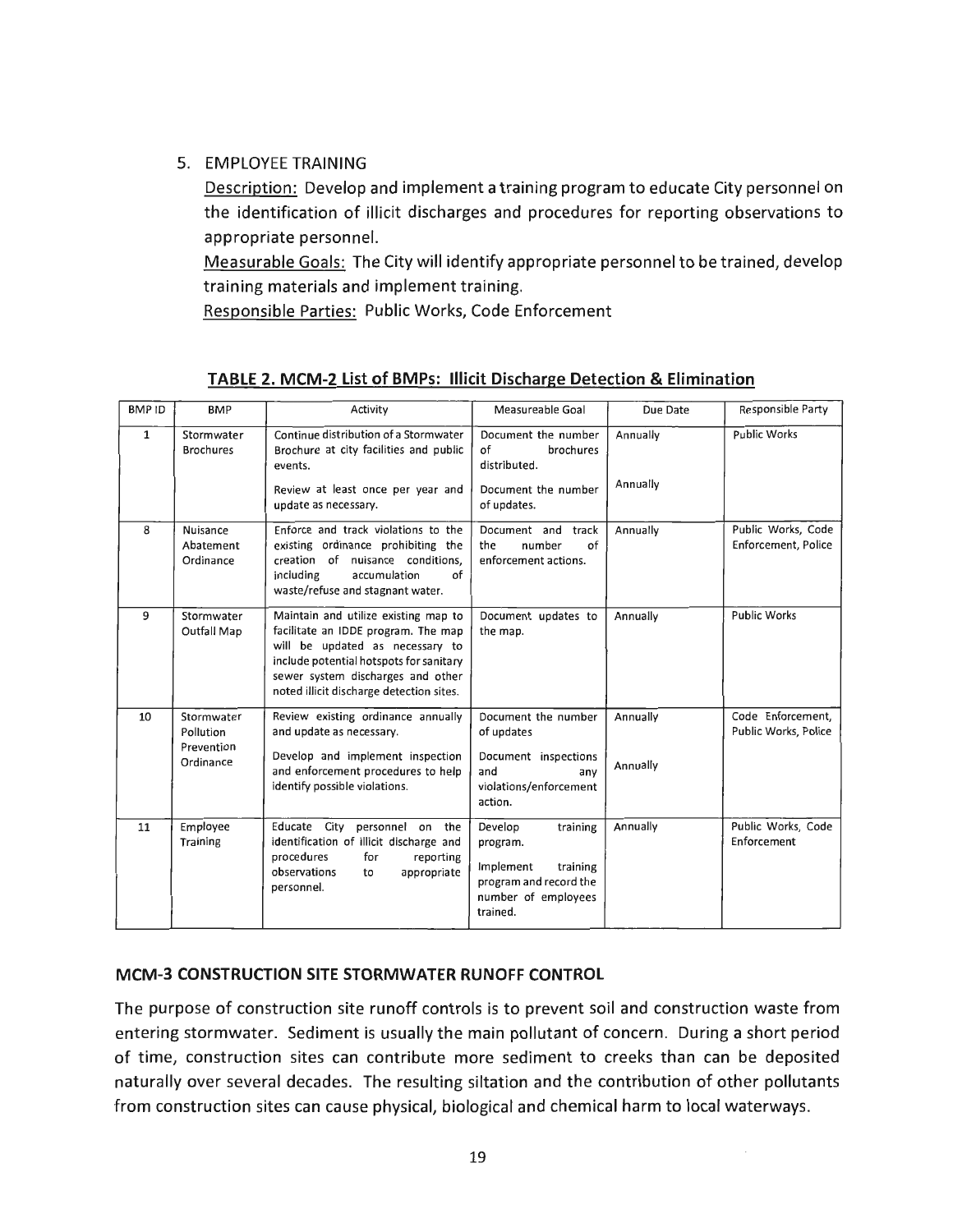#### A. Requirements and Control Measures

(1) All permittees shall develop, implement and enforce a program requiring operators of small and large construction activities to select, install, implement and maintain stormwater control measures that prevent illicit discharges to the MEP. The program must include the development and implementation of an ordinance or other regulatory mechanism, as well as sanctions to ensure compliance to the extent allowable under state, federal and local law, to require erosion and sediment control. Existing permittees shall assess program elements that were described in the previous permit, modify as necessary, and develop and implement new elements as necessary, to continue reducing the discharge of pollutants from the MS4 to the MEP. New elements must be fully implemented by the end of this permit term and newly regulated permittees shall have the program fully implemented by the end of this permit term.

If TCEQ waives requirements for stormwater discharges associated with small construction from a specific site(s), the permittee is not required to enforce the program to reduce pollutant discharges from such site(s).

(2) Requirements for all Permittees

All permittees shall include the requirements described below.

- (a) All permittees shall annually review and update as necessary, the SWMP and MCM implementation procedures. Any changes must be included in the annual report. Such written procedures must be maintained on site or in the SWMP and made available for inspection by the TCEQ.
- (b) All permittees shall require that construction site operators implement appropriate erosion and sediment control BMPs. The permittee's construction program must ensure the following minimum requirements are effectively implemented for all small and large construction activities discharging to its small MS4.
	- (i) Erosion and Sediment Controls Design, install and maintain effective erosion controls and sediment controls to minimize the discharge of pollutants.
	- (ii) Soil Stabilization Stabilization of disturbed areas must, at a minimum ,be initiated immediately whenever any clearing, grading, excavating or other earth disturbing activities have permanently ceased on any portion of the site, or temporarily ceased on any portion of the site and will not resume for a period exceeding 14 calendar days. Stabilization must be completed as soon as practicable, but no more than 14 calendar days after the initiation of soil stabilization measures. In arid, semiarid, and droughtstricken areas, where initiating vegetative stabilization measures immediately is infeasible, alternative stabilization measures must be employed.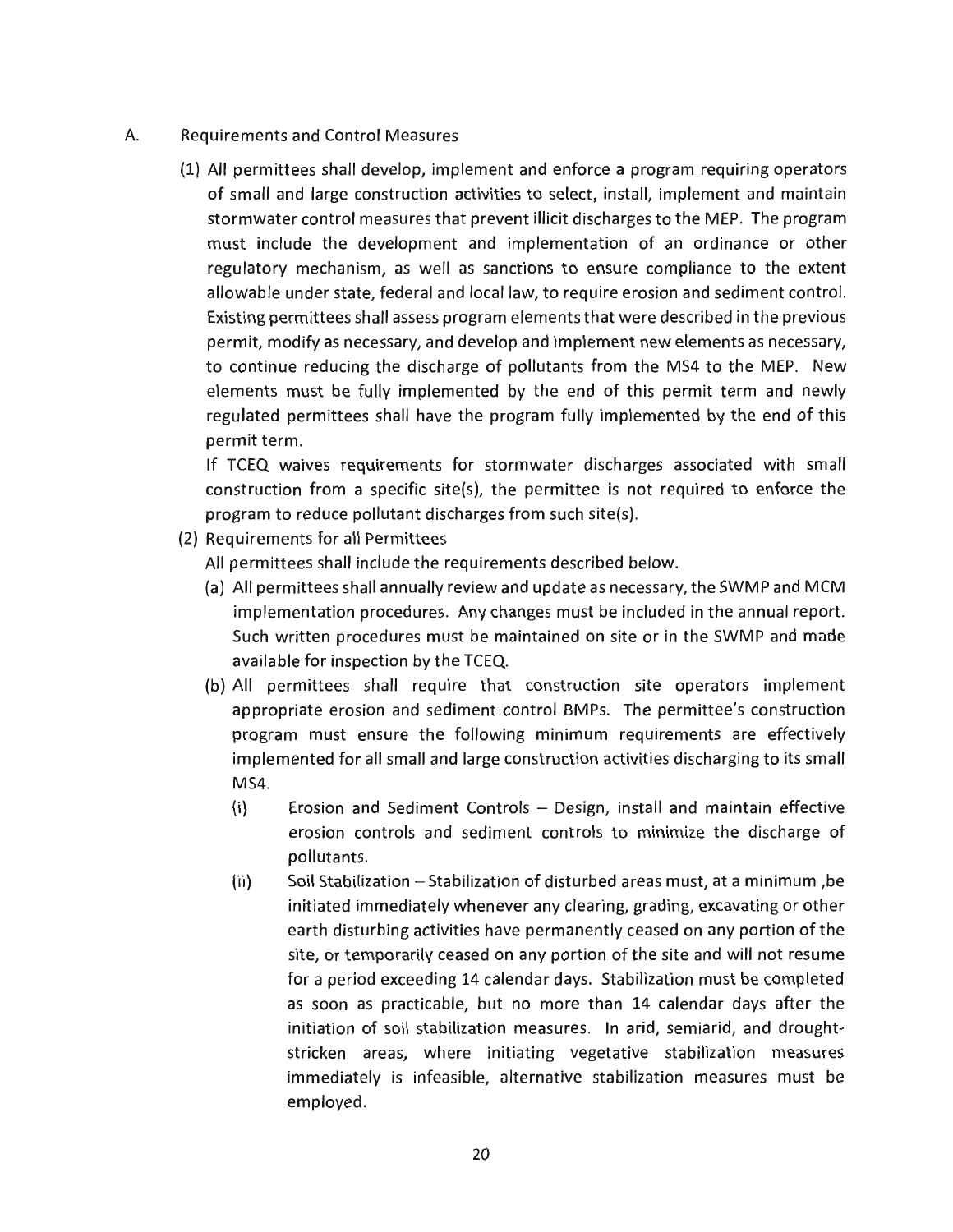The permittee shall develop written procedures that describes initiating and completing stabilization measures for construction sites.

(iii) BMPs - Design, install, implement, and maintain effective BMPs to minimize the discharge of pollutants to the small MS4. At a minimum, such BMPs must be designed, installed, implemented and maintained to:

(aa) Minimize the discharge of pollutants from equipment and vehicle washing, wheel wash water and other wash waters;

(bb) Minimize the exposure of building materials, building products, construction wastes, trash, landscape materials, fertilizers, pesticides, herbicides, detergents, sanitary waste and other materials present on the site to precipitation and to stormwater; and

(cc) Minimize the discharge of pollutants from spills and leaks.

- (iv) As an alternative to (i) through (iii) above, all permittees shall ensure that all small and large construction activities discharging to the small MS4 have developed and implemented a stormwater pollution prevention plan (SWP3) in accordance with the TPDES Construction General Permit TXRlS0000. In arid, semiarid, and drought-stricken areas where initiating vegetative stabilization measures immediately is infeasible, alternative stabilization measures must be employed and described in the written procedure required in (b)(ii) above. As an alternative, vegetative stabilization measures may be implemented as soon as practicable.
- (c) Prohibited Discharges -The following discharges are prohibited:
	- 1. wastewater from washout of concrete and wastewater from water well drilling operations, unless managed by an appropriate control;
	- 2. wastewater from washout and cleanout of stucco, paint, from release oils, and other construction materials;
	- 3. fuels, oils, or other pollutants used in vehicle and equipment operation and maintenance;
	- 4. soaps or solvents used in vehicle and equipment washing; and
	- 5. discharges from dewatering activities, including discharges from dewatering of trenches and excavations, unless managed by appropriate BMPs.
- (d) Construction Plan Review Procedures

To the extent allowable by state, federal, and local law, all permittees shall maintain and implement site plan review procedures that describe which plans will be reviewed as well as when an operator may begin construction. For those permittees without legal authority to enforce site plan reviews, this requirements is limited to those sites operated by the permittee and its contractors and located within the permittee's regulated area. The site plan procedures must meet the following minimum requirements.

1. The site plan review procedures must incorporate consideration of potential water quality impacts.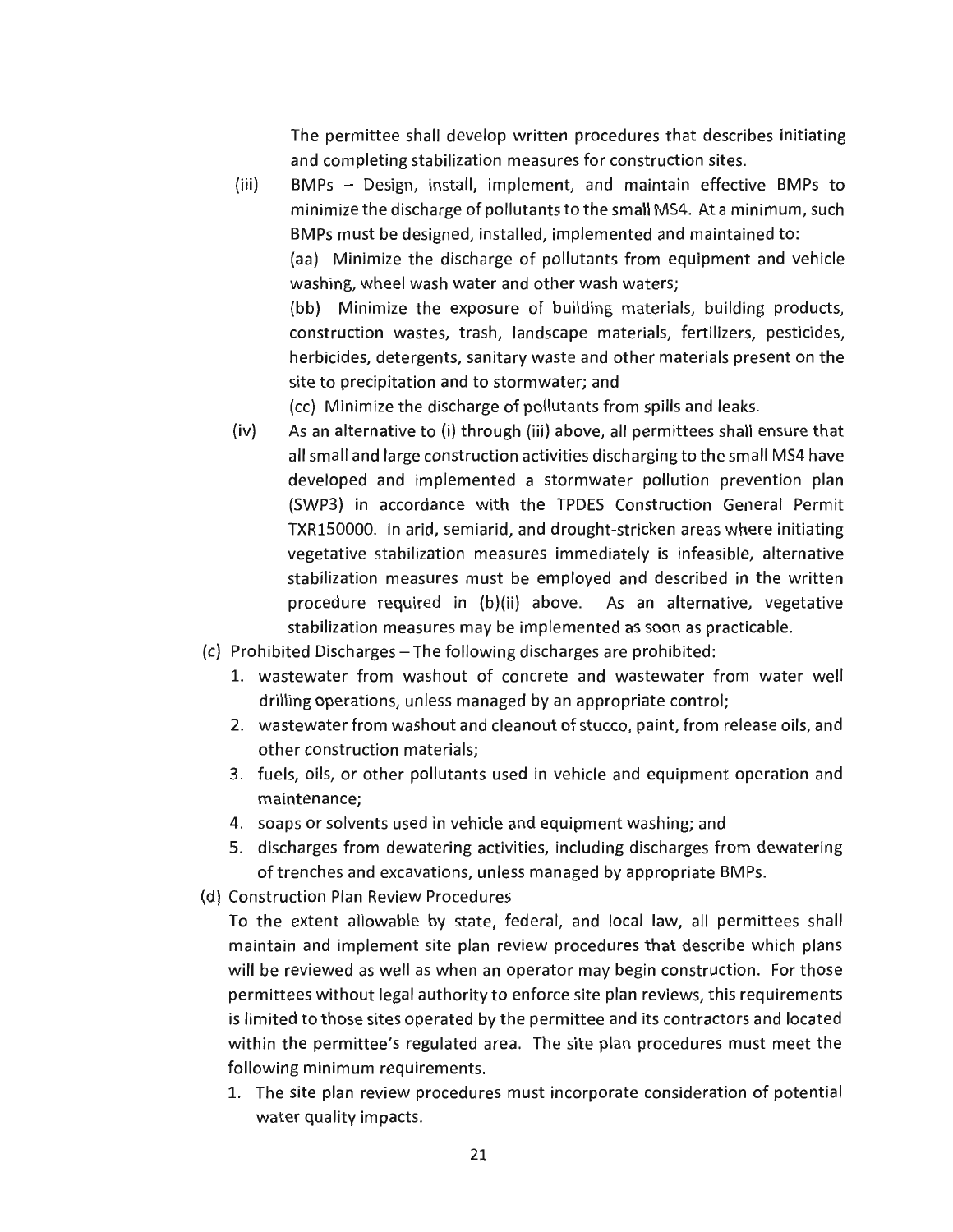- 2. The permittee may not approve any plans unless the plans contain appropriate site specific construction site control measures that, at a minimum, meet the requirements described in the TPDES Construction General Permit TXRlS0000. The permittee may require and accept a plan, such as a SWP3, that has been developed pursuant to the TPDES Construction General Permit TXR150000.
- (e) Construction Site Inspections and Enforcement

To the extent allowable by state, federal and local law, all permittees shall implement procedures for inspecting large and small construction projects. Permittees without legal authority to inspect construction sites shall at a minimum conduct inspection of sites operated by the permittee or its contractors and that are located in the permittee's regulated area.

- 1. The permittee shall conduct inspections based on the evaluation of factors that are a threat to water quality, such as: soil erosion potential, site slope; project size and type; sensitivity of receiving waterbodies; proximity to receiving waterbodies; non-stormwater discharges; and past record of noncompliance by the operators of the construction site.
- 2. Inspections must occur during the active construction phase.
	- (i) All permittees shall develop and implement updated written procedures outlining the inspection and enforcement requirements. These procedures must be maintained on-site or in the SWMP and be made available to TCEQ.
	- (ii) Inspections of construction sites must, at a minimum:
		- a) determine whether the site has appropriate coverage under the TPDES Construction General Permit TXR150000. If no coverage exists, notify the permittee of the need for permit coverage;
		- b) conduct a site inspection to determine if control measures have been selected, installed, implemented and maintained according to the small MS4's requirements;
		- c) assess compliance with the permittee's ordinances and other regulations; and
		- d) provide a written or electronic inspection report.
- 3. Based on site inspection findings, all permittees shall take all necessary followup actions (for example, follow-up inspections or enforcement) to ensure compliance with permit requirements and the SWMP. These follow-up and enforcement actions must be tracked and maintained for review by the TCEQ.
- (f) Information submitted by the Public All permittees shall develop, implement and maintain procedures for receipt and consideration of information submitted by the public.
- (g) MS4 Staff Training

All permittees shall ensure that all staff whose primary job duties are related to implementing the construction stormwater program (including permitting, plan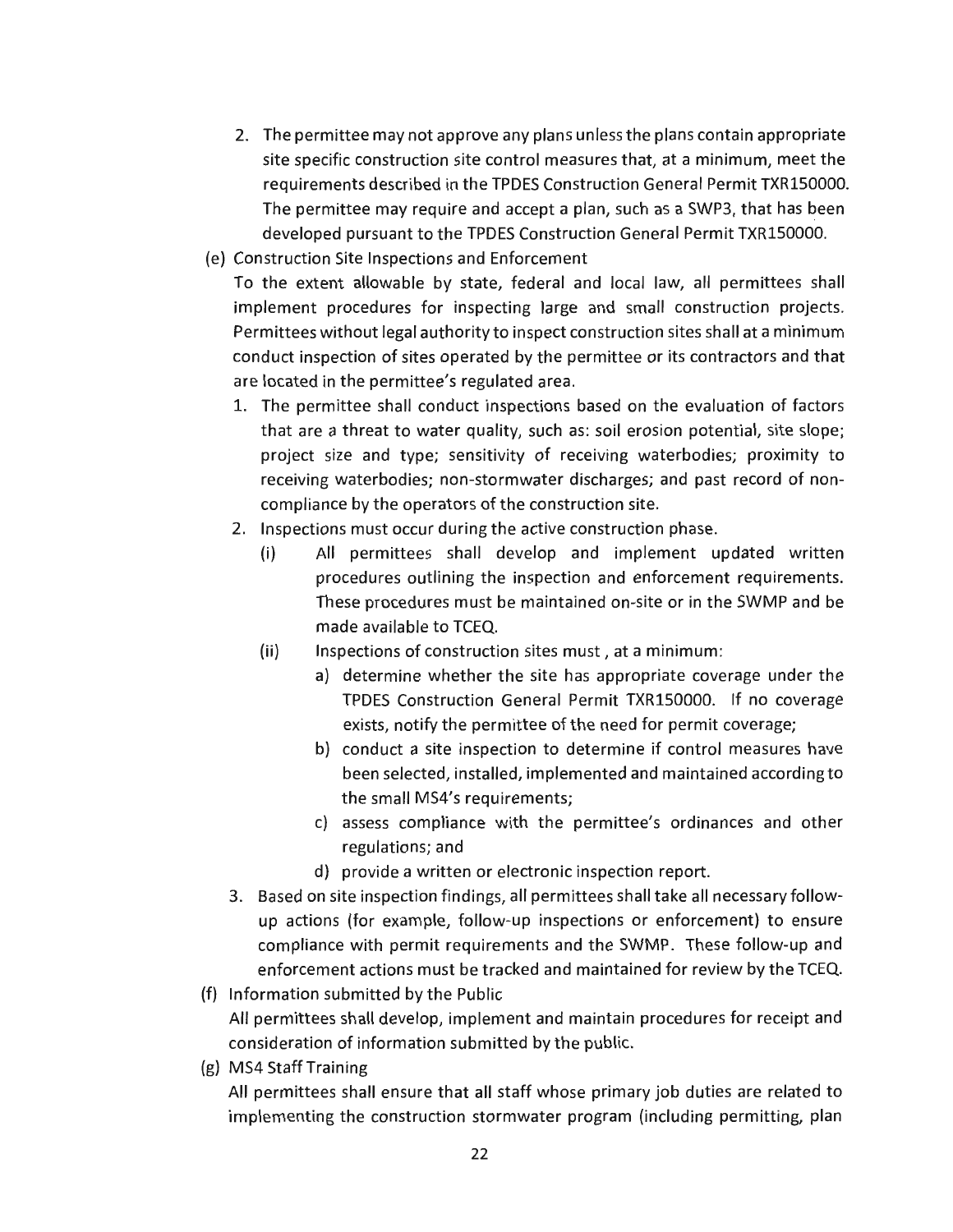review, construction site inspections and enforcement) are informed or trained to conduct these activities. The training may be conducted by the permittee or by outside trainers.

B. Discussion of selected BMPs

Implementation, activities, measurable goals, schedules and responsible parties for existing and new BMPs are presented in **Table 3.** 

1. DEVELOPMENT REVIEW COMMITTEE/PLAN REVIEW AND APPROVAL PROCEDURES

Description: The City of Hutchins has created a Plan Review Committee to streamline the plan review process for local developments. Meetings of the Plan Review Committee (PRC) are held as needed and representatives from the Public Works, Building Inspections, Police and Fire Department attend.

Developers must submit for review civil drawings prior to each PRC meeting. The Building Inspections Department distributes copies of the plans to the appropriate departments for review prior to the meetings. The Public Works Director reviews the plans to ensure that proposed construction activities at sites of one acre and greater, including construction activates at sites that are part of a larger common plan of development meet the appropriate stormwater requirements including permit coverage under TCEQ (if required), the SWPPP, and appropriate BMPs. The public may provide comments prior to the PRC review by submitting a letter to the City. In addition, the public may provide comments on proposed developments at Planning and Zoning Commission or City Council meetings.

Measurable Goals: The City will continue to hold PRC meetings to review plans for local developments. The City will document the number of reviewed projects. The PRC process will be used to identify current construction activities and develop an inspection schedule.

Responsible Parties: Public Works, Building Inspection, Police, Fire

2. CITIZEN COMPLAINT/ILLEGAL DUMPING

Description: The City will continue enforcing illegal dumping violations. Concerned citizens are encouraged to report any stormwater violations and file complaints regarding illegal dumping that they may observe by making a service request, or contacting Code Enforcement/Public Works/Utility Billing. Measurable Goals: The City will investigate and inspect all illegal dumping complaints aiding in identifying violations of the Storm Water Protection Ordinance, such as wash out wastewater, fuels/oils, soaps/solvents and dewatering activities, and the Texas Health and Safety Code. The City will track the number of complaints received and any enforcement action.

Responsible Parties: Public Works, Code Enforcement, Utility Billing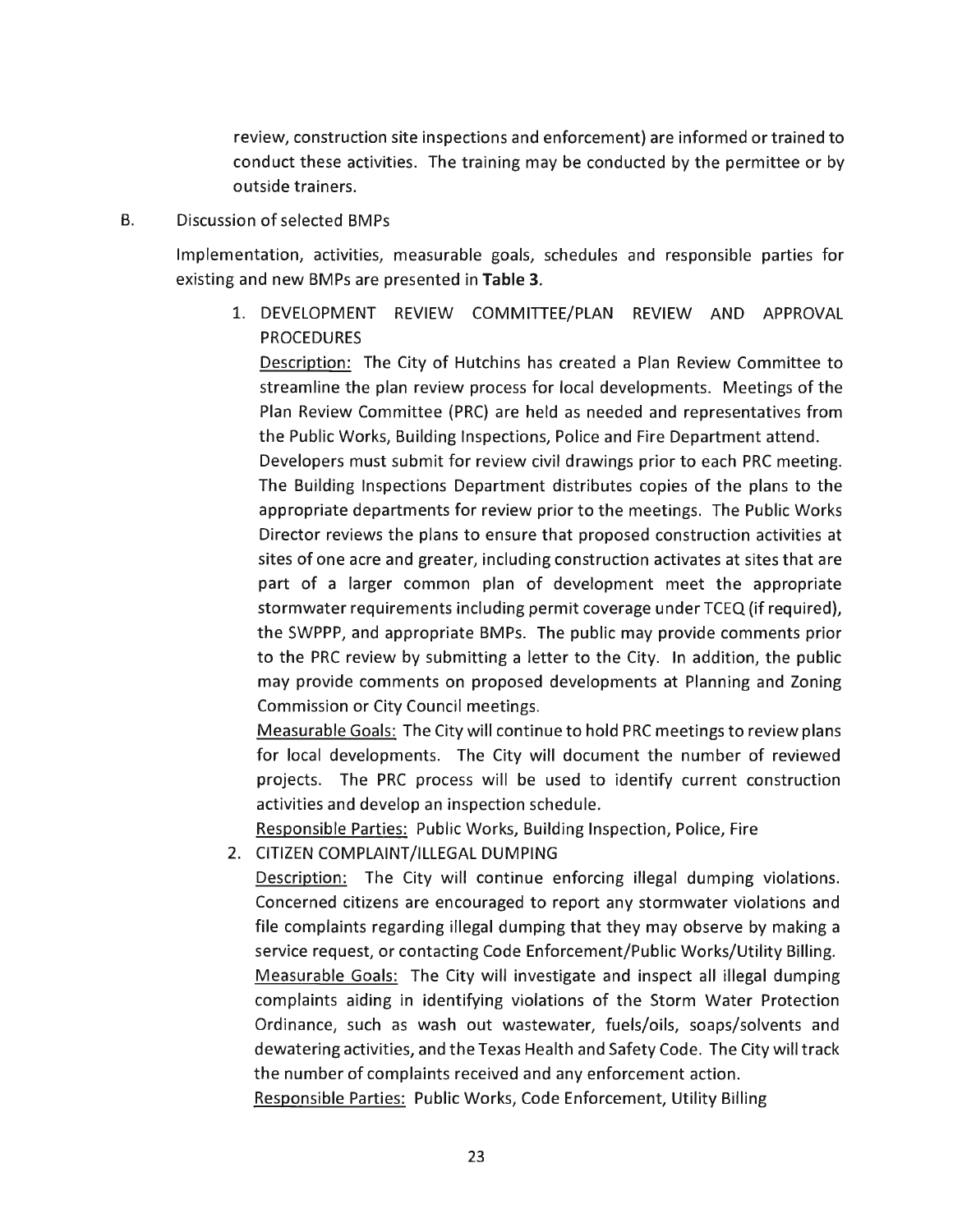3. STORMWATER POLLUTION PREVENTION ORDINANCE - EROSION AND SEDIMENT

Description: The City will amend its Building Regulations Ordinance to establish a new article entitled "Soil Erosion and Sedimentation Control". The ordinance will require property owners, developers and builders to maintain their property in such a manner as to prevent excessive erosion. The ordinance also establishes minimum requirements and procedures to control the adverse effects of increased sedimentation and soil erosion; and provides for civil and criminal enforcement and penalty for failure to comply.

Measurable Goals: The City will continue site inspection and enforcement procedures to implement the construction site pollution prevention program. The City will document the number of inspections completed. Any follow-up activities including enforcement will be documented and maintained by the City.

Responsible Parties: Code Enforcement, Public Works

4. STORMWATER POLLUTION PREVENTION ORDINANCE - ON-SITE WASTE CONTROL SECTION

Description: The City will amend its Building Regulations Ordinance to establish a new article entitled "Soil Erosion and Sedimentation Control". The ordinance requires property owners, developers and builders to require offsite borrow, spoil and staging areas to be constructed in a manner that will minimize the amount of sediment entering streams.

Measurable Goals: The City will continue site inspection and enforcement procedures to implement the construction site pollution prevention program. The City will document the number of inspections completed. Any follow-up activities including enforcement will be documented and maintained by the City.

Responsible Parties: Code Enforcement, Public Works

5. SITE INSPECTIONS AND ENFORCEMENT

Description: The City will continue conducting site inspections and enforcement as implementation of the construction site pollution prevention program. All construction sites requiring inspections will be inspected in accordance with the TPDES Construction General Permit TXR150000. Employees responsible for conducting site inspections will be trained and have adequate experience. Training documentation will be kept on file at the City. Measurable Goals: The City will document the number of inspections completed and any follow-up activities including enforcement will be documented and maintained by the City.

Responsible Parties: Code Enforcement, Public Works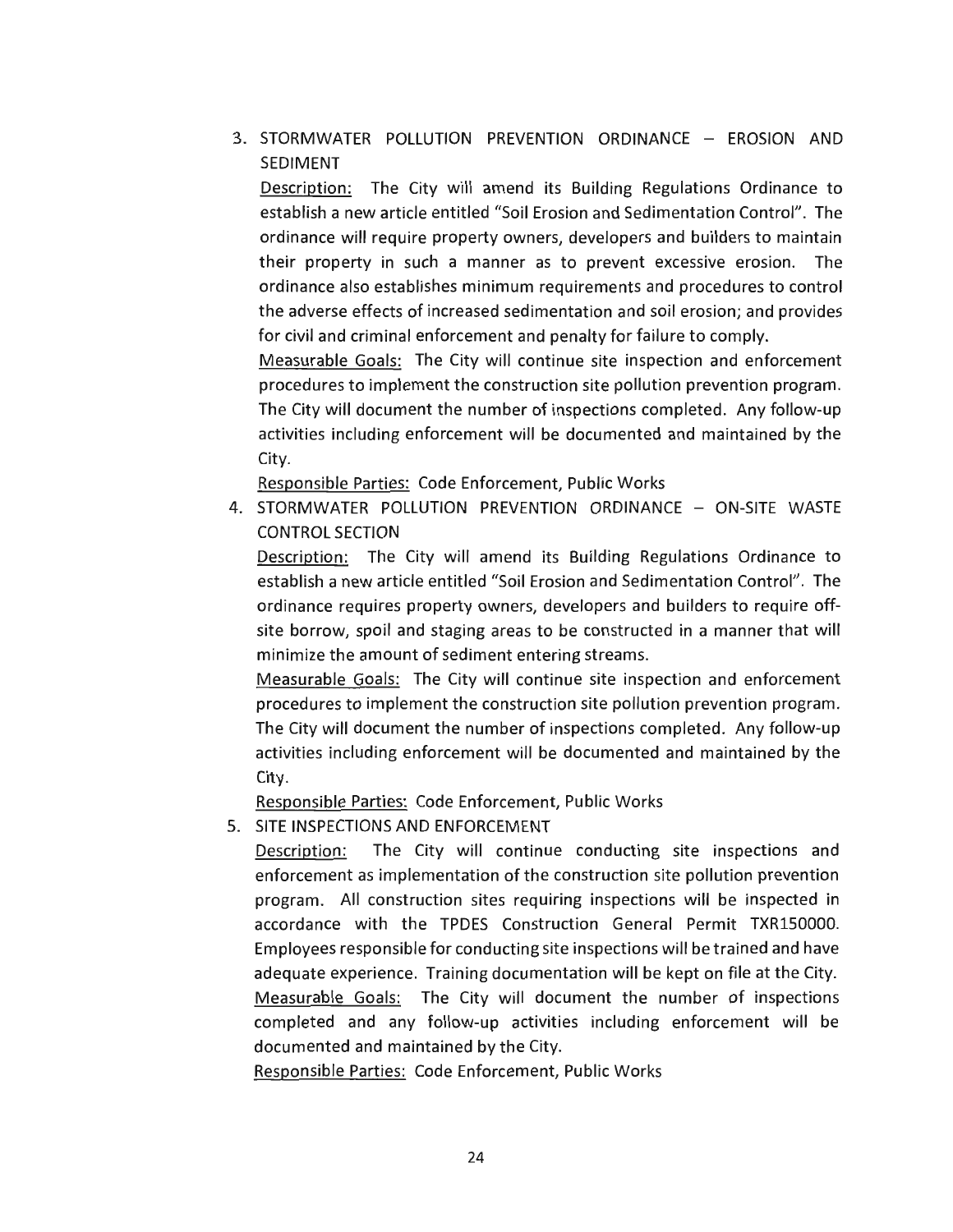# **TABLE 3. MCM-3 List of BMPs: Construction Site Stormwater Runoff Control**

| <b>BMP</b><br>ID | BMP                                                                                                    | Activity                                                                                                                                        | Measurable<br>Goal                                                                                                                                                   | Due Date             | Responsible<br>Party                                         |
|------------------|--------------------------------------------------------------------------------------------------------|-------------------------------------------------------------------------------------------------------------------------------------------------|----------------------------------------------------------------------------------------------------------------------------------------------------------------------|----------------------|--------------------------------------------------------------|
| 12               | Development<br>Review<br>Committee/Plan<br>Review<br>and Approval Procedures                           | Continue<br>participating<br>in<br>construction site<br>review<br>plan<br>procedures<br>to<br>address potential<br>water<br>quality<br>impacts. | Document<br>the<br>of<br>number<br>reviews<br>conducted.                                                                                                             | Annually             | Public<br>Works,<br>Building<br>Inspections,<br>Police, Fire |
| 13               | Citizen Complaint/Illegal<br>Dumping                                                                   | Continue<br>enforcing illegal<br>dumping<br>violations<br>and<br>investigating<br>complaints.                                                   | the<br>Document<br>number<br>of<br>complaints<br>received and any<br>enforcement<br>action.                                                                          | Annually             | Public<br>Works,<br>Code<br>Enforcement                      |
| 14               | Pollution<br>Stormwater<br>Prevention Ordinance -<br>Sediment<br>Erosion and<br><b>Control Section</b> | Continue<br>enforcement of<br>ordinance<br>requiring erosion<br>sediment<br>and<br>control BMPs to<br>prevent<br>excessive<br>erosion.          | the<br>Revise<br>Building<br>Regulation<br>section of the<br>City Codes<br>to<br>include<br>new<br>section<br>to<br>address "Erosion<br>Sediment<br>and<br>Control". | December 31,<br>2019 | Works,<br>Public<br>Code<br>Enforcement                      |
|                  |                                                                                                        |                                                                                                                                                 | the<br>Document<br>of<br>number<br>inspections<br>completed.                                                                                                         | Annually             |                                                              |
|                  |                                                                                                        |                                                                                                                                                 | Document<br>the<br>number<br>of<br>follow-up<br>activities<br>including<br>enforcement.                                                                              | Annually             |                                                              |
| 15               | Pollution<br>Stormwater<br>Prevention Ordinance -<br>On-Site Waste Control<br>Section                  | Continue<br>enforcement of<br>ordinance<br>requiring on-site<br>waste control.                                                                  | Revise Building<br>Regulation<br>section of City<br>Codes to include<br>new section to<br>address "On-Site<br>Control<br>Waste<br>Section".                          | December 31,<br>2019 | Public<br>Works,<br>Code<br>Enforcement                      |
|                  |                                                                                                        |                                                                                                                                                 | Document<br>the<br>of<br>number<br>inspections<br>completed.                                                                                                         | Annually             |                                                              |
|                  |                                                                                                        |                                                                                                                                                 | Document<br>the<br>of<br>number<br>follow-up<br>activities<br>including<br>enforcement.                                                                              | Annually             |                                                              |
| 16               | Site<br>Inspections<br>and<br>Enforcement                                                              | Continue<br>site<br>inspections and<br>enforcements.                                                                                            | Document<br>the<br>number<br>of<br>inspections and<br>follow-up<br>any                                                                                               | Annually             | Public<br>Works;<br>Code<br>Enforcement                      |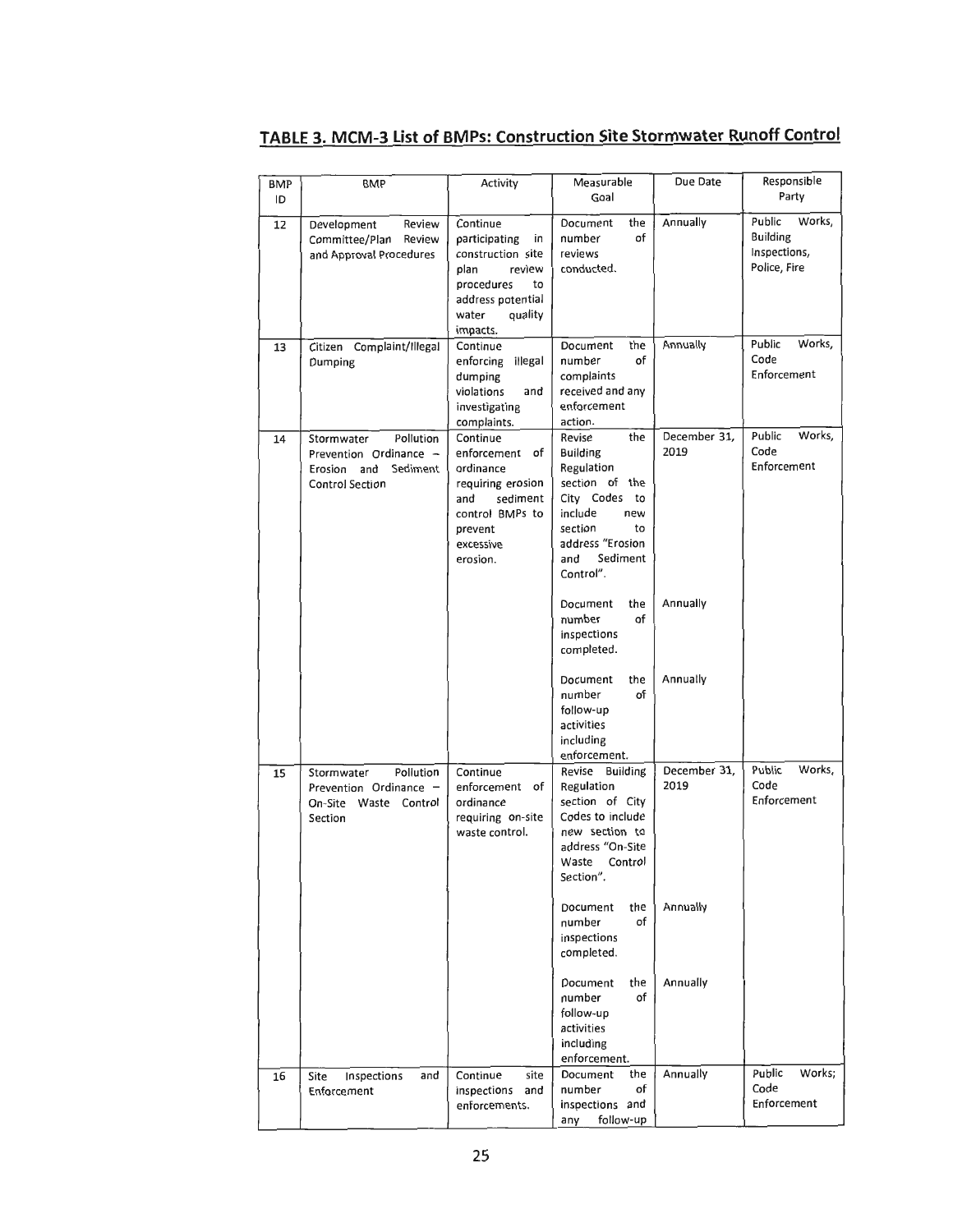|    |                           |                                   | activities<br>including<br>enforcement.                |           |                                         |
|----|---------------------------|-----------------------------------|--------------------------------------------------------|-----------|-----------------------------------------|
| 17 | <b>MS4 Staff Training</b> | MS4<br>Continue<br>training staff | all<br>Document<br>employees<br>receiving<br>training. | Quarterly | Works;<br>Public<br>Code<br>Enforcement |

# **MCM-4 POST-CONSTRUCTION STORMWATER MANAGEMENT IN NEW DEVELOPMENT AND REDEVELOPMENT**

The Post-Construction Stormwater Management in New Development and Redevelopment minimum control measure is intended to increase the inclusion of site planning and design considerations, which will reduce runoff, and thus stormwater pollution, from developed sites.

- A. Post-Construction Stormwater Management Program
	- (1) All permittees shall develop, implement, and enforce a program, to the extent allowable under state, federal and local law, to control stormwater discharges from new development and redeveloped sites that discharge into the small MS4 that disturb one acre or more, including projects that disturb less than one acre that are part of a larger common plan of development or sale. The program may utilize an offsite mitigation and payment in lieu of components to address this requirement. Existing permittees shall assess program elements that were described in the previous permit and modify as necessary to continue reducing the discharge of pollutants from the MS4 to the MEP. New elements must be fully implemented by the end of this permit term and newly regulated permittees shall have the program fully implemented by the end of the permit term.
	- (2) All permittees shall use, to the extent allowable under state, federal, and local law and local development standards, an ordinance or other regulatory mechanism to address post-construction runoff from new development and redevelopment projects. The permittees shall establish, implement, and enforce a requirement that owners or operators of new development and redeveloped sites design, install, implement and maintain a combination of structural and non-structural BMPs appropriate for the community and that protects water quality. If the construction of permanent structures is not feasible due to space limitations, health and safety concerns, cost effectiveness, or highway construction codes, the permittee may proposed an alternative approach to TCEQ. Newly regulated permittees shall have the program element fully implemented by the end of the permit term.
- B. Requirements for all Permittees

All permittees shall include the requirements described below.

(1) All permittees shall annually review and update as necessary, the SWMP and MCM implementation procedures required. Any changes must be included in the annual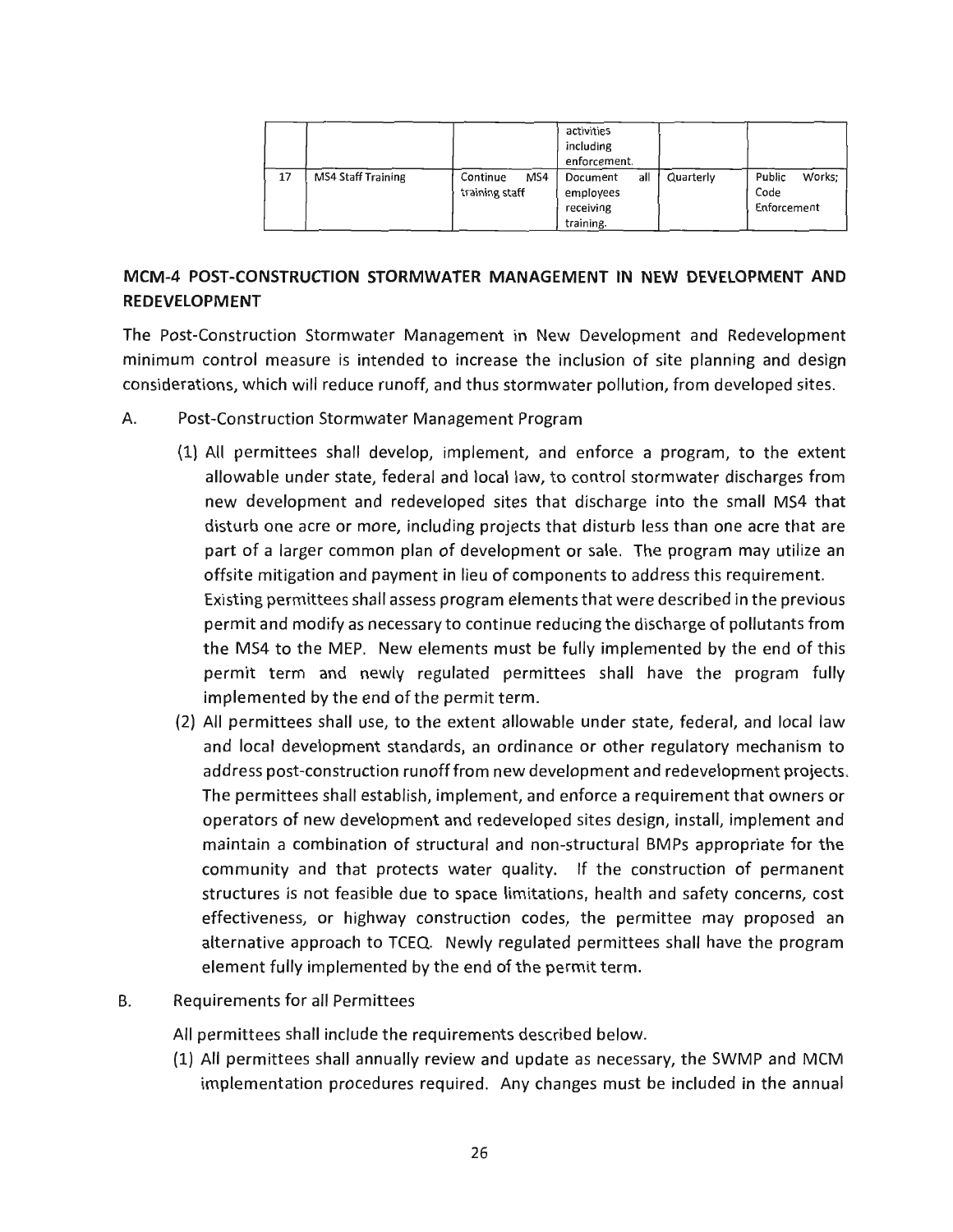report. Such written procedures must be maintained either on site or in the SWMP and made available for inspection by TCEQ.

- (2) All permittees shall document and maintain records of enforcement actions and make them available for review by the TCEQ.
- (3) Long-Term Maintenance of Post-Construction Stormwater Control Measures All permittees shall, to the extent allowable under state, federal, and local law, ensure the long-term operation and maintenance of structural stormwater control measures installed through one or both of the following approaches:
	- d. Maintenance performed by the permittee.
	- e. Maintenance performed by the owner or operator of a new development or redeveloped site under a maintenance plan. The maintenance plan must be filed in the real property records of Dallas County. The permittee shall require the owner or operator of any new development or redeveloped site to develop and implement a maintenance plan addressing maintenance requirements for any structural control measures installed on site. The permittee shall require operation and maintenance performed is documented and retained on site, such as at the offices of the owner or operator, and made available for review by the small MS4.
- C. Discussion of selected BMPs

Implementation, activities, measurable goals, schedules, and responsible parties for existing and new BMPs are presented in **Table 4.** 

1. DEVELOPMENT REVIEW COMMITTEE/PLAN REVIEW AND APPROVAL PROCEDURES

Description: The City created a Plan Review Committee to streamline the plan review process for local developments. Meetings of the Plan Review Committee (PRC) are held as needed and representatives from the Public Works, Building Inspections, Police and Fire Department attend.

Developers must submit for review civil drawings prior to each PRC meeting. The Building Inspections Department distributes copies of the plans to the appropriate departments for review prior to the meetings. The plans are reviewed to ensure that proposed construction activities at sites of one acre and greater, including construction activities at sites that are part of a larger common plan of development, meet the appropriate stormwater requirements including TPDES permit coverage (if required), SWPPP and appropriate BMPs. The public may provide comments prior to the PRC review by submitting a letter to the City. In addition, the public may provide comments on proposed developments at Planning and Zoning Commission or City Council meetings.

Measurable Goals: The City will continue to hold PRC meetings to review plans for local developments. The City will document the number of reviewed projects. The PRC process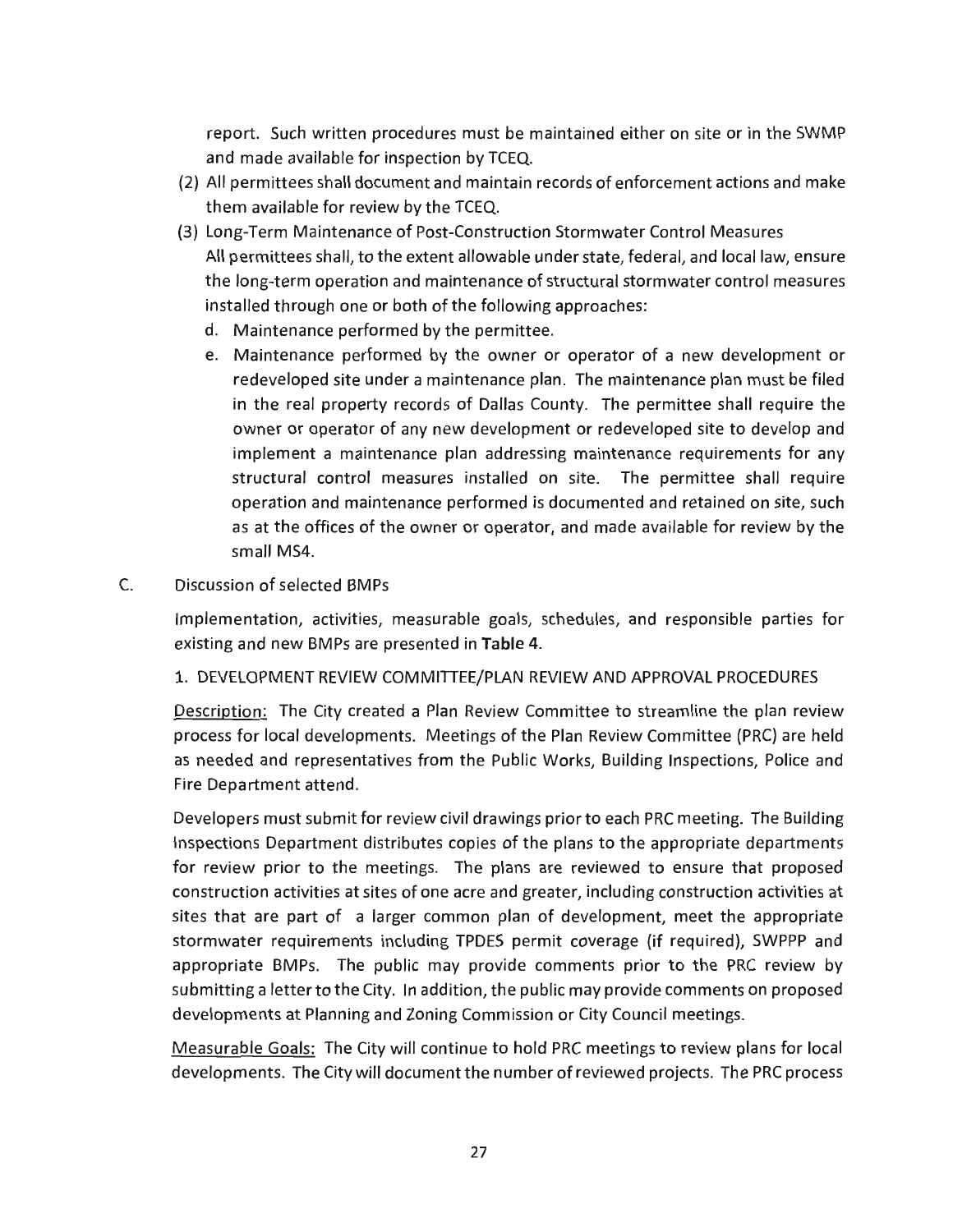will be used as a basis for identifying current construction activities and developing an inspection schedule.

Responsible Parties: Public Works, Building Inspections, Police, Fire

2. STORMWATER POLLUTION PREVENTION ORDINANCE - POST DEVELOPMENT STORMWATER MANAGEMENT FOR NEW DEVELOPMENT AND REDEVELOPMENT

Description: The City will amend its Building Regulation Ordinance to include a new section entitled "Post Development Stormwater Management for New Development and Redevelopment" that addresses stormwater runoff from new development and redevelopment activities at sites that create five thousand square feet (5,000 sf) or more of impervious cover or that involve land development activities of one acre or greater. The standards also apply to land development activities that are part of a larger common plan of development. This section will ensure that the quality and quantity of stormwater runoff leaving new development or redevelopment activities at sites of one acre or greater, including sites that are part of a larger common plan of development, meets regulatory requirements.

Measurable Goals: The City will continue enforcing the ordinance and issuing permits for applicants meeting all requirements of the ordinance. The City will document the number of permits issued and the number of inspections completed. Anh follow-up activities including enforcement will be documented and maintained by the City.

Responsible Parties: Public Works, Code Enforcement

#### **TABLE 4. MCM-4 List of BMPs: Post-Construction Stormwater Management in New Development and Redevelopment.**

| <b>BMP</b><br>ID | <b>BMP</b>                                                                         | Activity                                                                                                                                                                                                                                               | Measurable Goal                                                                                                                                                                                                                                  | Due                  | Responsible Party                                   |
|------------------|------------------------------------------------------------------------------------|--------------------------------------------------------------------------------------------------------------------------------------------------------------------------------------------------------------------------------------------------------|--------------------------------------------------------------------------------------------------------------------------------------------------------------------------------------------------------------------------------------------------|----------------------|-----------------------------------------------------|
| 18               | Development Review<br>Committee/Review<br>and<br>Approval<br>Procedures            | Continue<br>participating<br>in<br>construction site plan review<br>procedures to address potential<br>water quality impacts                                                                                                                           | the<br>Document<br>of<br>number<br>reviews<br>conducted.                                                                                                                                                                                         | Annually             | Public Works, Building Inspections,<br>Police, Fire |
| 19               | Stormwater<br>Ordinance -<br>Post<br>Construction Runoff<br><b>Control Section</b> | Continue enforcing ordinance<br>related to new development and<br>redevelopment<br>to<br>require<br>permanent stormwater quality<br>controls<br>and<br>to<br>ensure<br>compliance and long term O & M<br>provisions, as required during<br>permitting. | Revise<br>the<br><b>Building</b><br>Regulations<br>section of<br>the<br>City Codes<br>to<br>establish<br>new<br>section<br>to<br>"Post<br>address<br>Construction<br>Stormwater<br>Management in<br>New<br>Development<br>and<br>Redevelopment". | December<br>31, 2019 | Public Works, Building Inspections                  |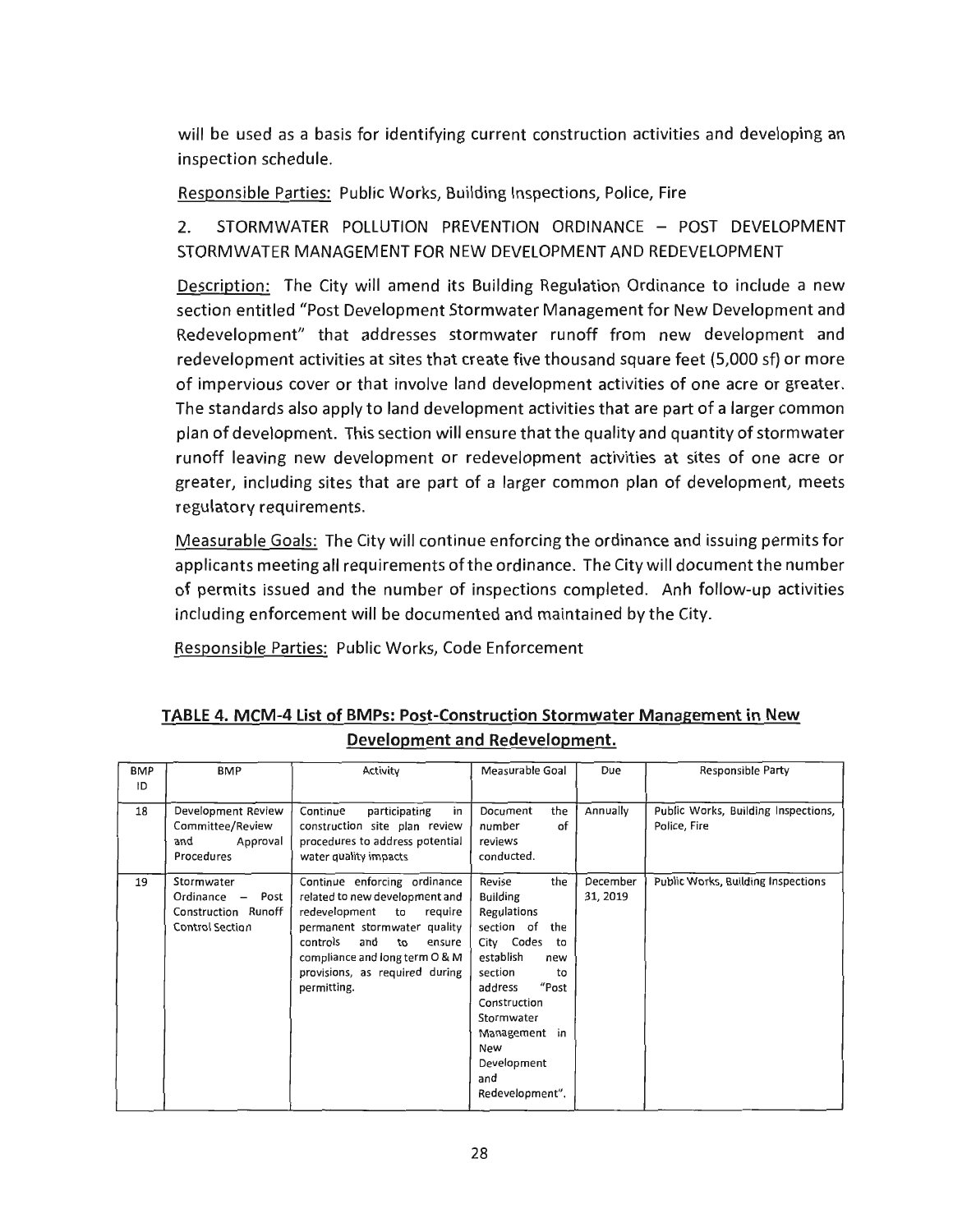| the<br>Annually<br>Document<br>of<br>number<br>permits issued<br>and the number<br>of inspections<br>conducted. |
|-----------------------------------------------------------------------------------------------------------------|
| Annually<br>Document any<br>enforcement<br>actions.                                                             |

#### **MCM-5 POLLUTION PREVENTION AND GOOD HOUSEKEEPING FOR MUNICIPAL OPERATIONS**

The purpose for the Pollution Prevention and Good Housekeeping for municipal Operations minimum control measure is to assure that the City's deliver of public services occurs in a manner protective of stormwater quality. In this way, the City may serve as a model to the community.

A. Program development

All permittees shall develop and implement an operation and maintenance program, including an employee training component that has the ultimate goal of preventing or reducing pollutant runoff from municipal activities and municipally owned areas including but not limited to park and open space maintenance; street, road or highway maintenance; fleet and building maintenance; stormwater system maintenance; new construction and land disturbances; municipal parking lots; vehicle and equipment maintenance and storage yards; waste transfer stations; and salt/sand storage locations. Existing permittees shall assess program elements that were described in the previous permit, modify as necessary, and develop and implement new elements, s necessary, to continue reducing the discharges of pollutants from the MS4 to the MEP. New elements must be fully implemented by the end of this permit term and newly regulated permittees shall have the program fully implemented by the end of this permit term.

B. Requirements for all Permittees

All permittees shall include the requirements described below in the program:

(1) Permittee-owned Facilities and Control Inventory

All permittees shall develop and maintain an inventory of facilities and stormwater controls that it owns and operates within the regulated area of the small MS4. The inventory must include all applicable permit numbers, registration numbers, and authorization for each facility or controls. The inventory must be available for review by TCEQ and must include, but is not limited, to the following, as applicable:

- a. Composting facilities;
- b. Equipment storage and maintenance facilities;
- c. Fuel storage facilities;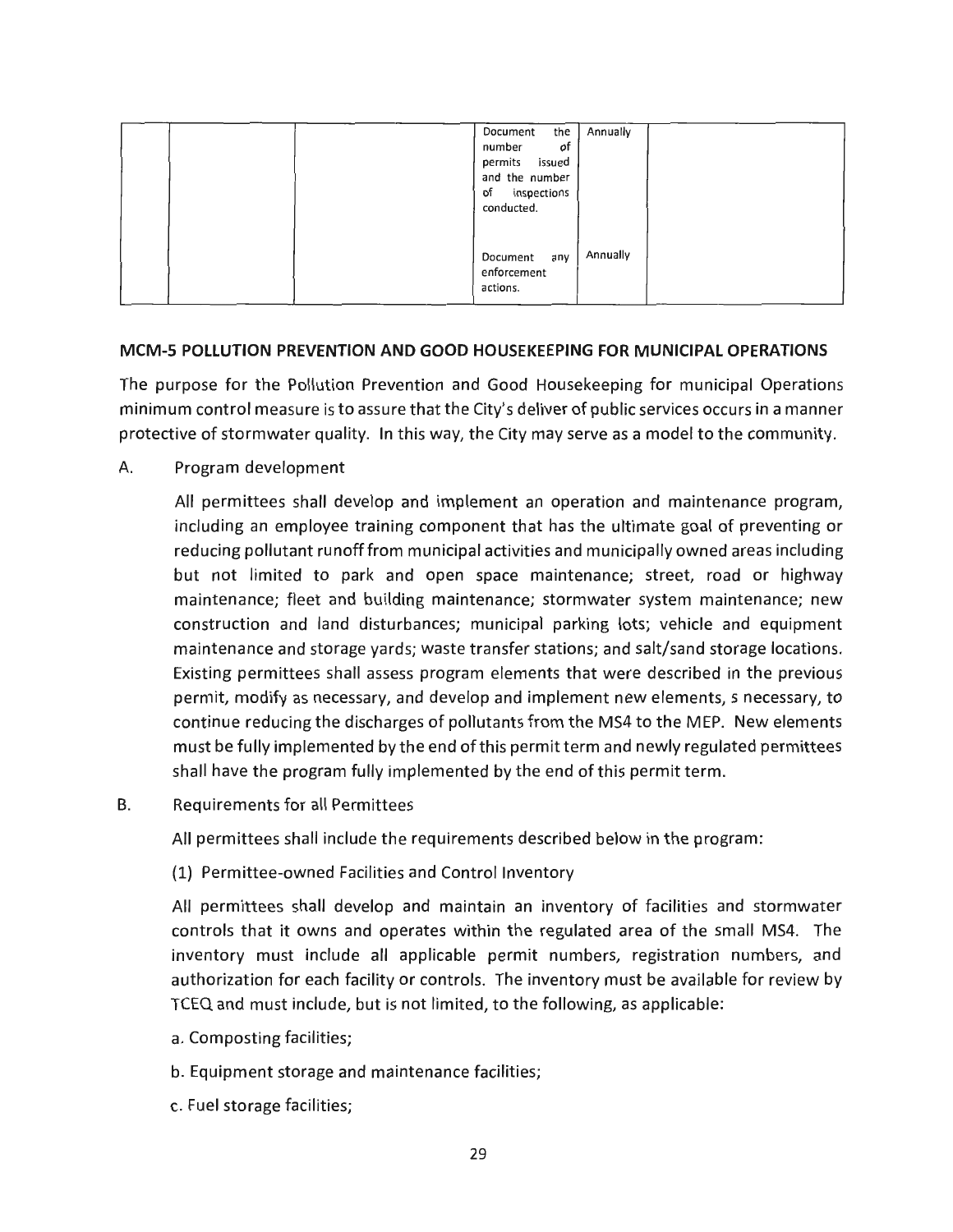- d. Hazardous waste disposal facilities;
- e. Hazardous waste handling and transfer facilities;
- f. Incinerators;
- g. Landfills
- h. Materials storage yards;
- i. Pesticide storage facilities;
- j. Buildings, including schools, libraries, police stations, fire stations and office buildings;
- k. Parking lots;
- I. Golf courses;
- m. Swimming pools;
- n. Public works yards;
- o. Recycling facilities;
- p. Salt storage facilities;
- q. Solid waste handling and transfer facilities;
- r. Street repair and maintenance sites;
- s. Vehicle storage and maintenance yards; and
- t. Structural stormwater controls.
- (2) Training and Education

All permittees shall inform or train appropriate employees involved in implementing pollution prevention and good housekeeping practices. All permittees shall maintain a training attendance list for inspection by TCEQ when requested.

(3) Disposal of Waste Material - Waste materials removed from the small MS4 must be disposed of in accordance with 30 TAC Chapters 330 or 335, as applicable.

(4) Contractor Requirements and Oversight

a. Any contractors hired by the permittee to perform maintenance activities on permittee-owned facilities must be contractually required to comply with all of the stormwater control measures, good housekeeping practices, and facility-specific stormwater management operating procedures.

b. All permittees shall provide oversight of contractor activities to ensure that contractors are using appropriate control measures and SOPs. Oversight procedures must be maintained on-site and made available for inspection by TCEQ.

(5) Municipal Operation and Maintenance Activities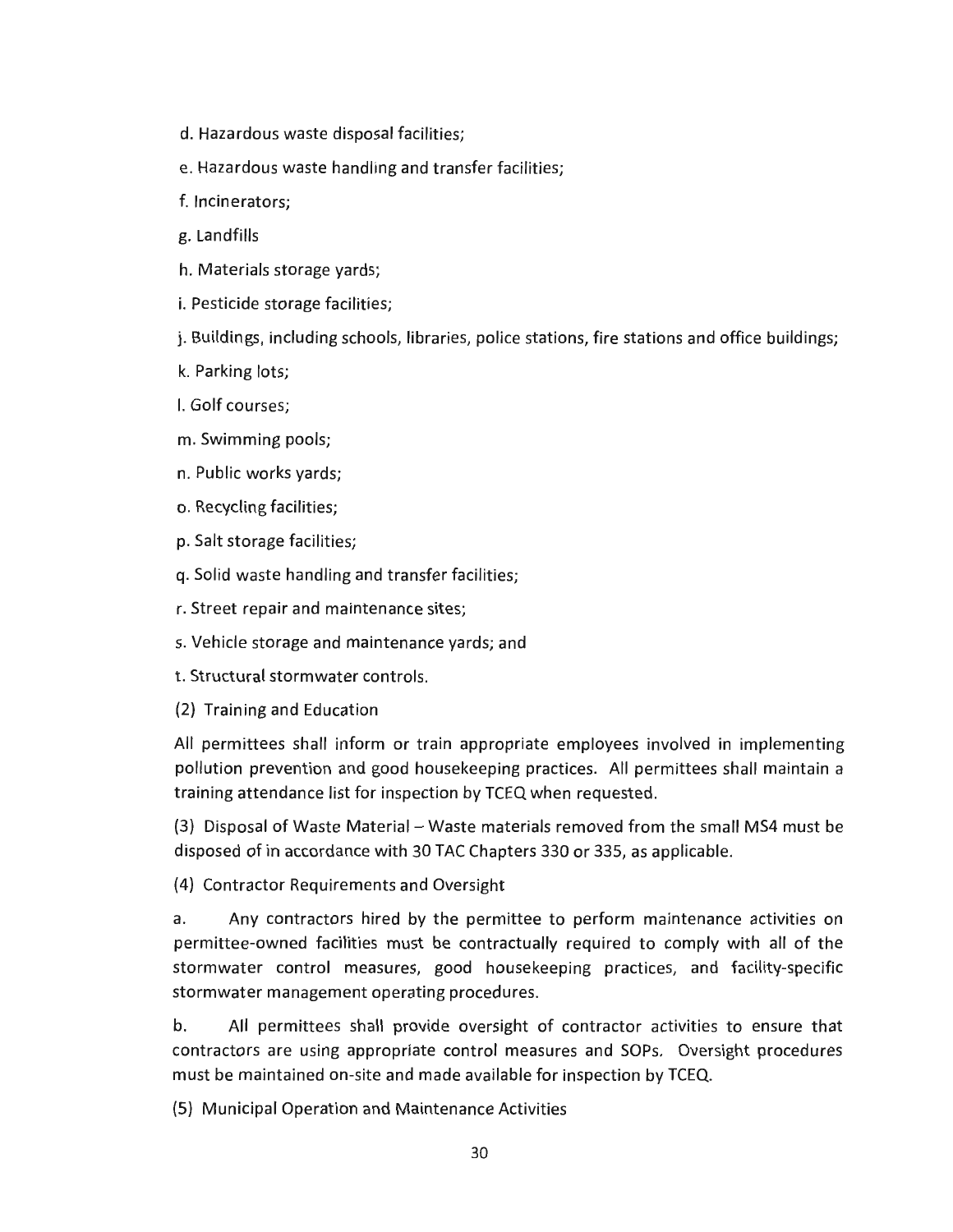a. Assessment of permittee-owned operations

All permittees shall evaluate operation and maintenance (O&M) activities for their potential to discharge pollutants in stormwater, including but not limited to:

- (i) Road and parking lot maintenance, including such areas as pothole repair, pavement marking, sealing, and re-paving;
- (ii) Bridge maintenance, including such areas as re-chipping, grinding, and saw cutting;
- (iii) Cold weather operations, including plowing, sanding, and application of deicing and anti-icing compounds and maintenance of snow disposal areas; and
- (iv) Right-of-way maintenance, including mowing, herbicide and pesticide application, and planting vegetation.
- b. All permittees shall identify pollutants of concern that could be discharged from the above O&M activities (for example, metals; chlorides; hydrocarbons such as benzene, toluene, ethyl benzene, and xylenes; sediment; and trash).
- c. All permittees shall develop and implement a set of pollution prevention measures that will reduce the discharge of pollutants in stormwater from the above activities. These pollution prevention measures may include the following examples:

(i) Replacing materials and chemicals with more environmentally benign materials or methods;

(ii) Changing operations to minimize the exposure or mobilization of pollutants to prevent them from entering surface waters; and

(iii) Placing barriers around or conducting runoff away from deicing chemical storage areas to prevent discharge into surface waters.

- d. Inspection of pollution prevention measures All pollution prevention measures Implemented at permittee-owned facilities must be visually inspected to ensure they are working properly. The permittee shall develop written procedures that describes frequency of inspections and how they will be conducted. A log of inspections must be maintained and made available for review by the TCEQ upon request.
- (6) Structural Control Maintenance

If BMPs include structural controls, maintenance of the controls must be performed by the permittee and consistent with maintaining the effectiveness of the BMP. The permittee shall develop written procedures that define the frequency of inspections and how they will be conducted.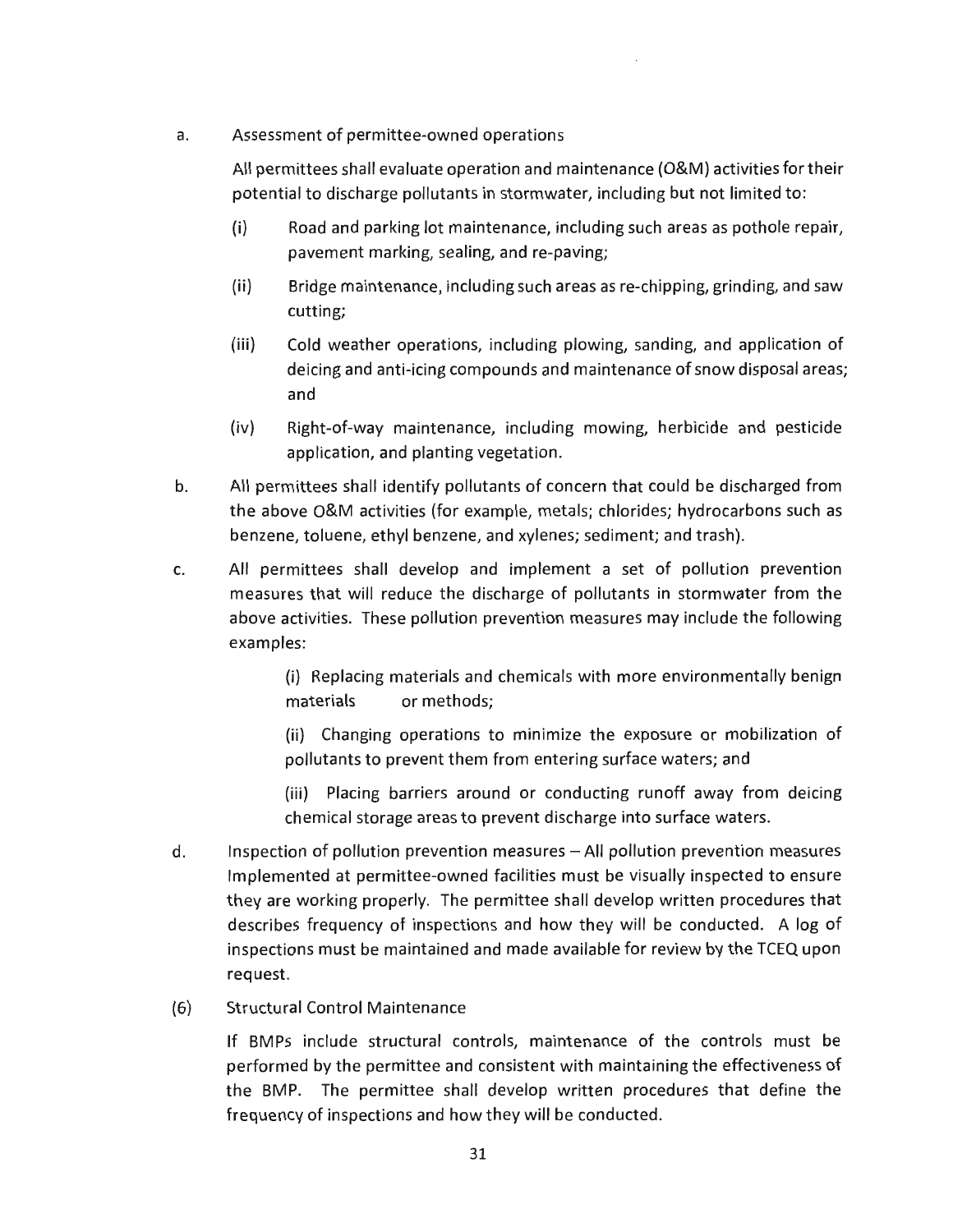#### C. Discussion of selected BMPs

Implementation, activities, measurable goals, schedules, and responsible parties for existing and new BMPs are presented in **Table 5.** 

#### 1. DITCH CLEANING/DRAINAGE SYSTEM O&M

Descriptions: As part of its Drainage Operation and Maintenance activities, the City will continue routinely cleaning ditches and culverts, and will maintain structural controls as needed, located within the MS4, to reduce sediment and floatable materials. Staff will properly dispose of any dredged soil, accumulated sediments, and/or floatables recovered from the ditches. Any uncontaminated soils may be reused to re-establish the ditches to proper grade. The City will conduct activities to maintain proper operation of stormwater drainage, detention, and water quality features including post-construction BMPs owned, operated, and/or maintained by the City. Additional structural controls may be implemented, if appropriate and effective.

Measurable Goals: The City will clean ditches and culverts within the ROW on a regular basis. Appropriate personnel will maintain a log of O&M activities including recording the linear footage of ditches cleaned, dates of activities, and the account of material removed.

Responsible Parties: Public Works

2. MUNICIPAL OPERATIONS AUDIT

Description: The City operates many different kinds of facilities over a wide and varied area. In order to address the need for stormwater protection for all facilities and operations, the City will conduct a self-audit of its facilities to determine the nature of activities, identify appropriate BMPs (including structural controls), and provide for their implementation. The City will use the information to compile information regarding maintenance activities; maintenance schedules; and long-term inspection procedures for controls used to reduce floatables and other pollutants.

Measurable Goals: The City will conduct a self-audit. After completion of the audit, the City will use the results to identify and start implementing appropriate BMPs for each facility. During the fifth permit year, the City will conduct a second self-audit to determine the effectiveness of the BMPs.

Responsible Parties: Public Works

#### 3. HAZARDOUS MATERIALS MANAGEMENT

Description: The City will develop and/or maintain an existing hazardous materials management program that minimizes the impact to water quality through the proper storage, use, and disposal of chemicals and bulk materials throughout the city and consider less toxic alternatives where appropriate.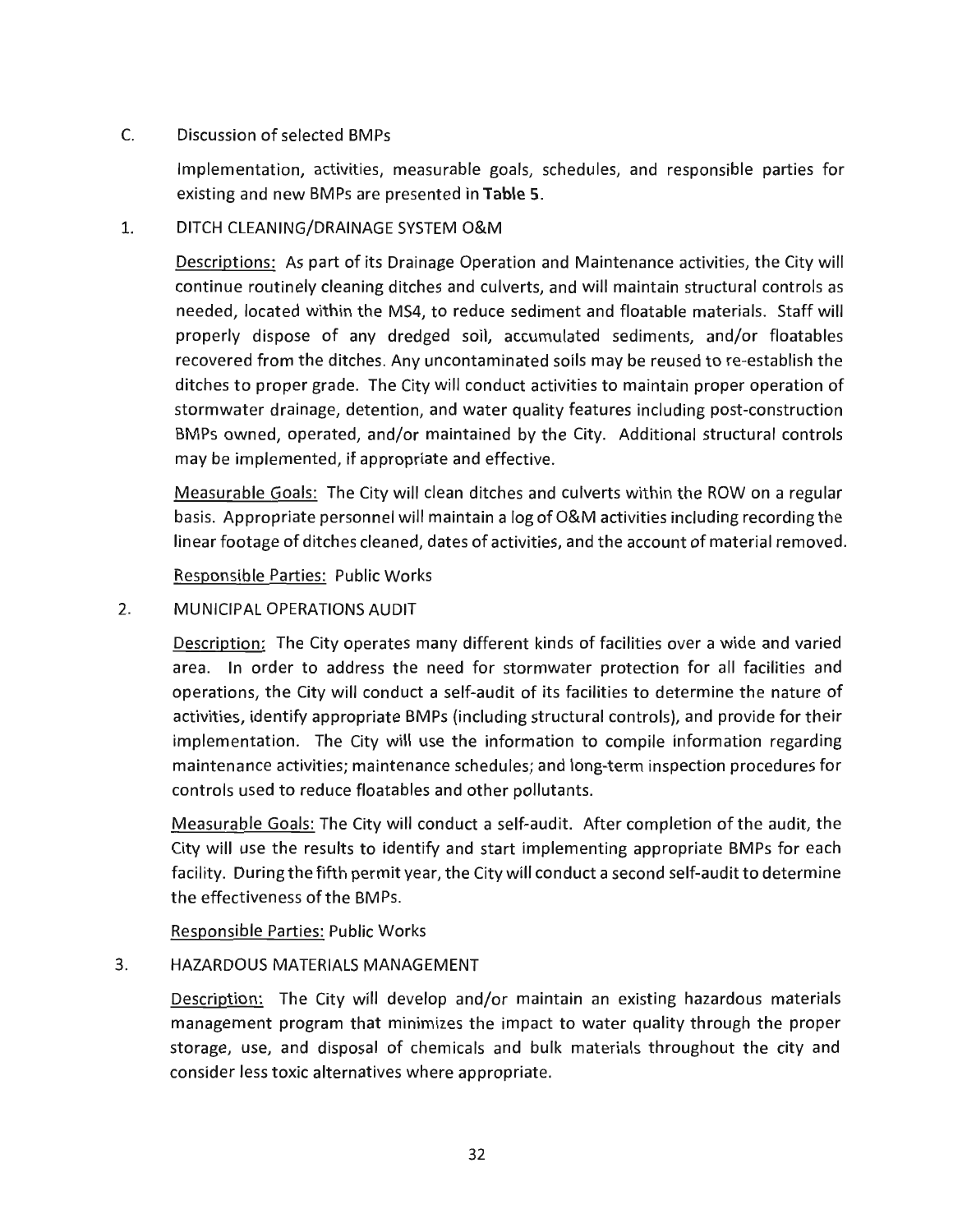Measurable Goals: The City will evaluate the status of the existing program procedures and document the results of the evaluation, including compiling a list of hazardous materials purchased, stored and utilized by the City. If applicable and feasible, the City will conduct research on less toxic alternatives and ensure that proper handling/storage methods are practiced; and re-evaluate the effectiveness of the current program at the end of permit term.

Responsible Parties: Public Works, Police, Fire

#### 4. EMPLOYEE TRAINING

Description: The City will continue implementing an employee training program regarding stormwater quality issues and good housekeeping procedures. The training program, developed in-house, will educate employees on stormwater pollution prevention requirements and best practices. The training will be targeted to employees conducting the following municipal operations:

- a. Park and open space maintenance;
- b. Street and road maintenance, fleet, and building maintenance;
- c. Stormwater system maintenance;
- d. New municipal construction and land disturbances;
- e. Municipal parking lots;
- f. Vehicle and equipment maintenance;
- g. Storage yards, waste transfer stations; and
- h. Sand/gravel storage locations.

Measurable Goals: The City will conduct annual training. The date, topics, and attendees for training sessions will be documented.

Responsible Parties: Code Enforcement, Public Works, Building Inspections, Police, Fire

#### 5. OTHER OPERATION & MAINTENANCE (O&M) ACTIVITIES

Description: As an additional effort to reduce stormwater pollution, the City will continue implementing operation & maintenance activities such as Daily Park cleaning, ROW/median maintenance, and maintenance of public facilities. These activities will reduce the amount of pollutants and floatables from entering the MS4. Contractors hired by the City to perform any O&M activities will be required to comply with procedures for reducing pollutants.

Measurable Goals: Appropriate personnel will maintain a log of O&M activities including recording the amount of trash collected and dates of activities. As necessary, the City will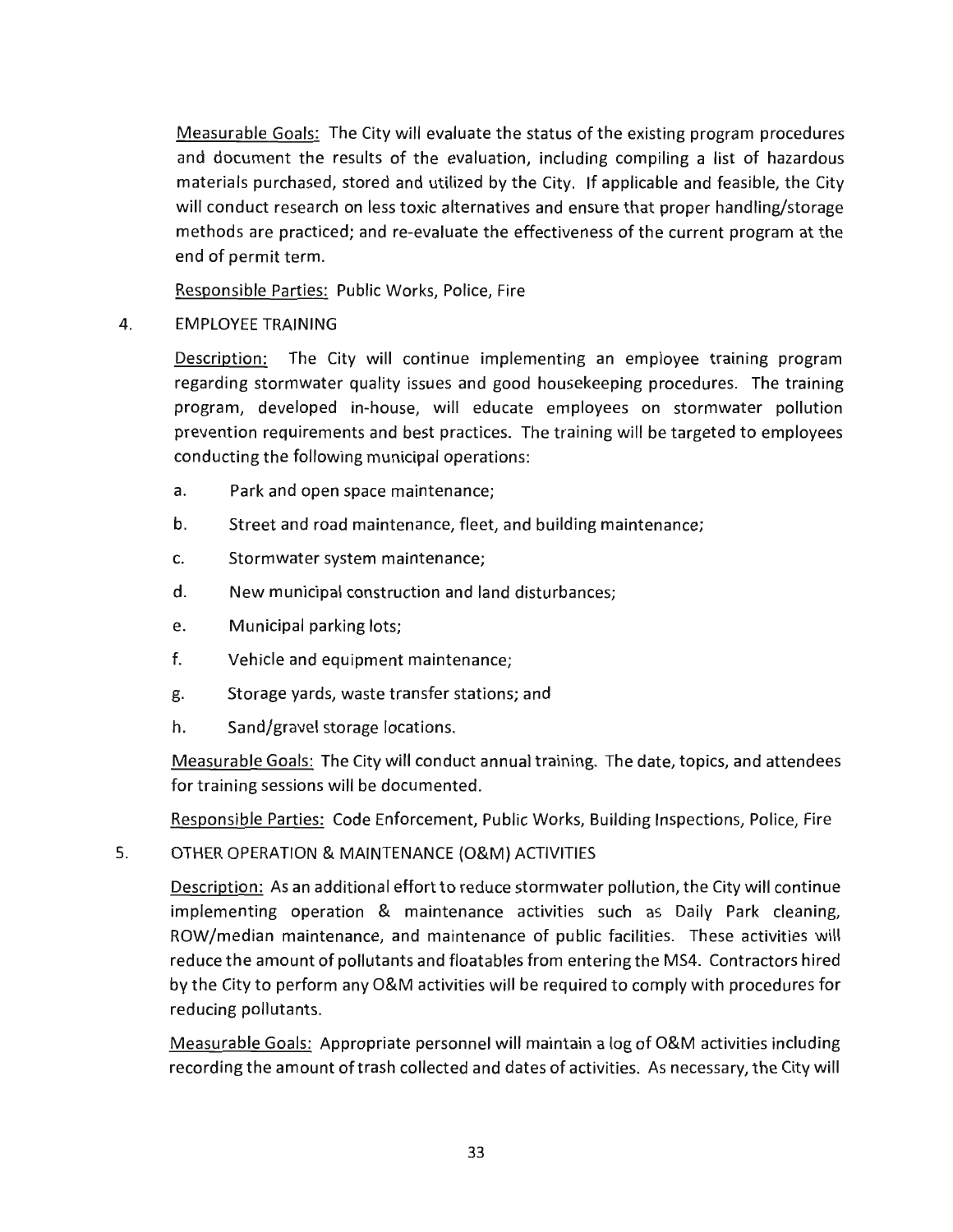**provide contractor oversight and record the dates of activities and type of activity performed. Contractor training may be implemented, if appropriate and effective.** 

**Responsible Parties: Code Enforcement, Public Works** 

| TABLE 5. MCM-5 List of BMPs: Pollution Prevention and Good Housekeeping for |  |  |  |  |  |
|-----------------------------------------------------------------------------|--|--|--|--|--|
| <b>Municipal Operations.</b>                                                |  |  |  |  |  |

| <b>BMPID</b> | BMP                                      | Activity                                                                                                                                                                                                                                                                                                                                                                                                                | Measurable Goal                                                                                                                                                                              | Due Date                         | Responsible Party                                        |
|--------------|------------------------------------------|-------------------------------------------------------------------------------------------------------------------------------------------------------------------------------------------------------------------------------------------------------------------------------------------------------------------------------------------------------------------------------------------------------------------------|----------------------------------------------------------------------------------------------------------------------------------------------------------------------------------------------|----------------------------------|----------------------------------------------------------|
| 20           | Ditch<br>Cleaning/Drainage<br>System O&M | sediment<br>Reduce<br>and<br>floatable<br>materials<br>by<br>routinely cleaning<br>MS4 ditches and<br>culverts,<br>and<br>maintaining<br>structural controls.<br>Conduct activities<br>to maintain proper<br>operation<br>of<br>stormwater<br>drainage,<br>detention<br>and<br>quality<br>water<br>features including<br>post construction<br><b>BMPs</b><br>owned,<br>and/or<br>operated<br>maintained by the<br>City. | Maintain a log of<br>O&M activities to<br>include<br>documenting the<br>linear footage of<br>ditches<br>cleaned,<br>date, and amount<br>of<br>material<br>removed.                           | Annually                         | <b>Public Works</b>                                      |
| 21           | Municipal<br><b>Operations Audit</b>     | Conduct a<br>self-<br>audit<br>of<br>City<br>facilities<br>to<br>determine<br>the<br>nature of activities,<br>identify<br>appropriate BMPs<br>(including<br>structural<br>controls),<br>and<br>provide for their<br>implementation<br>throughout<br>the<br>permit term. Make<br>adjustments<br>as<br>necessary.<br>Conduct a second<br>self-audit<br>to<br>determine<br>effectiveness<br>of<br>BMPs.                    | Compete a self-<br>audit.<br>Determine<br>and<br>implement<br>appropriate BMPs,<br>document<br>the<br>BMPs in place and<br>record<br>any<br>changes.<br>Complete a follow-<br>up self-audit. | Annually<br>Annually<br>Annually | Public Works<br>Public Works<br><b>Public Works</b>      |
| 22           | Hazardous<br>Materials<br>Management     | Develop<br>and/or<br>maintain<br>an<br>existing hazardous<br>materials<br>management<br>that<br>program<br>minimizes<br>the<br>impact to water                                                                                                                                                                                                                                                                          | Evaluate the status<br>of<br>the<br>existing<br>and<br>program<br>determine<br>deficiencies.                                                                                                 | Annually                         | Public<br>Works,<br>Code<br>Enforcement,<br>Police, Fire |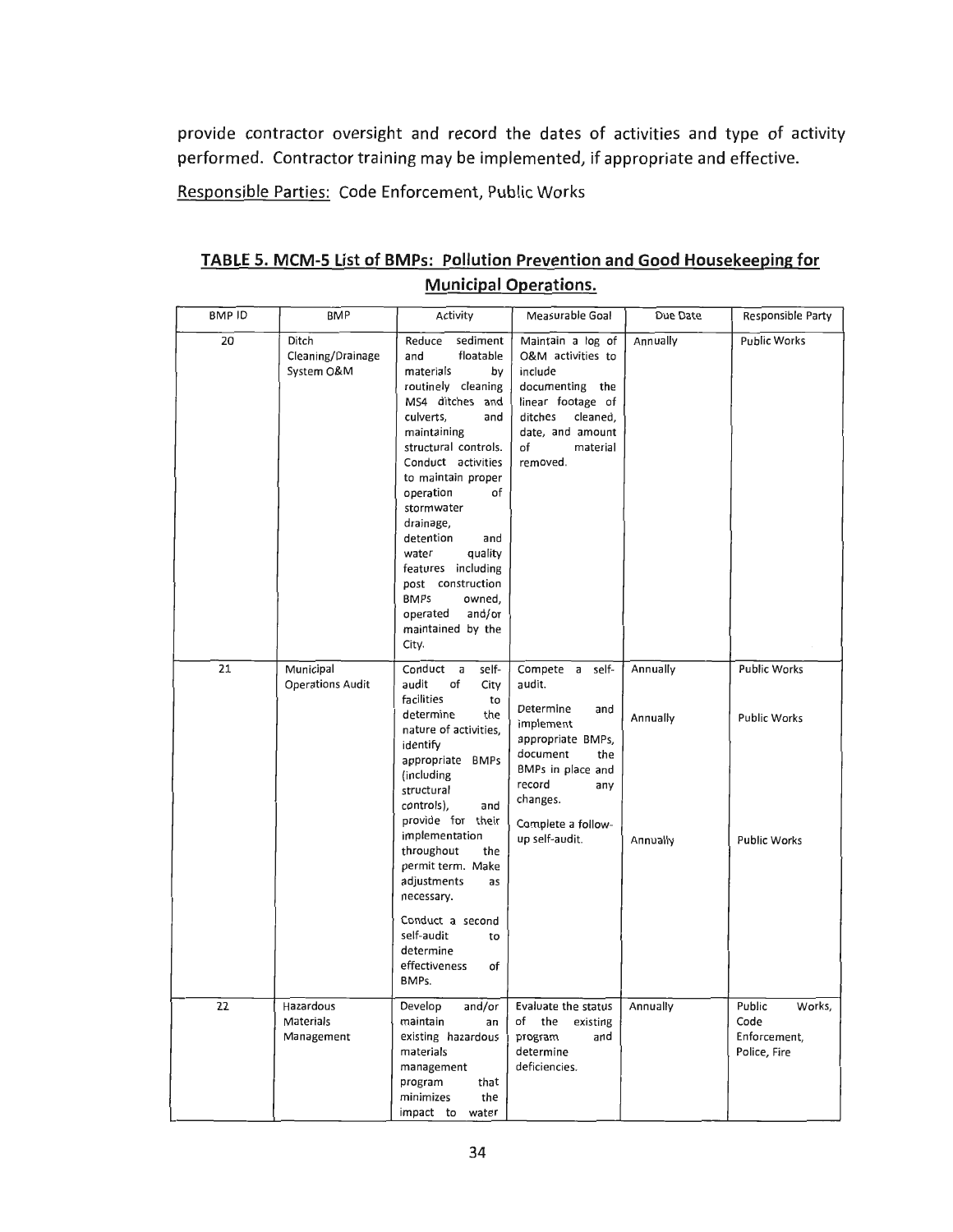|    |                                                      | quality through the<br>proper<br>storage,<br>use, and disposal of<br>chemicals and bulk<br>materials<br>throughout the city<br>and consider less<br>alternatives<br>toxic<br>where appropriate.                                                                                                                                   | Prepare<br>a<br>hazardous material<br>inventory.<br>Make<br>improvements to<br>the program, try to<br>reduce hazardous<br>material<br>and<br>determine if less<br>toxic materials are<br>available<br>and<br>feasible for use.<br>the<br>Re-evaluate<br>of<br>effectiveness<br>the program. | Annually<br>Annually<br>Annually |                                                          |
|----|------------------------------------------------------|-----------------------------------------------------------------------------------------------------------------------------------------------------------------------------------------------------------------------------------------------------------------------------------------------------------------------------------|---------------------------------------------------------------------------------------------------------------------------------------------------------------------------------------------------------------------------------------------------------------------------------------------|----------------------------------|----------------------------------------------------------|
| 23 | <b>Employee Training</b>                             | Continue<br>implementing<br>an<br>employee training<br>program regarding<br>stormwater quality<br>issues and good<br>housekeeping<br>procedures.                                                                                                                                                                                  | Document<br>the<br>of<br>number<br>employees trained                                                                                                                                                                                                                                        | Annually                         | Code<br>Enforcement,<br>Public<br>Works,<br>Police, Fire |
| 24 | Other Operation &<br>Maintenance<br>(O&M) Activities | Reduce the amount<br>of pollutants and<br>floatables entering<br>MS4<br>the<br>by<br>activities such as<br>daily park clean up,<br>ROW/median<br>maintenance<br>and<br>maintenance<br>of<br>facilities.<br>public<br>Contractors hired<br>by City to perform<br>O&M must comply<br>with procedures for<br>reducing<br>pollutants. | Maintain a log of<br>0&M<br>activities<br>including<br>the<br>amount of trash<br>collected and dates<br>of activities.                                                                                                                                                                      | Annually                         | Code<br>Enforcement,<br>Public Works                     |

# **RECORDKEEPING AND REPORTING**

The purpose of recordkeeping and reporting is to document successful implementation of the SWMP. Annual reports (based on calendar year) on SWMP implementation will be required by TCEQ, and this update will be brought each year to the Hutchins City Council.

- A. RECORDKEEPING
- 1. The permittee shall retain all records, a copy of the TPDES general permit, and records of all data used to complete the application (NOi) for the general permit and satisfy the public participation requirements, for a period of a least three (3) years, or for the remainder of the term of the general permit, whichever is longer. This period may be extended by request of the TCEQ executive director at any time.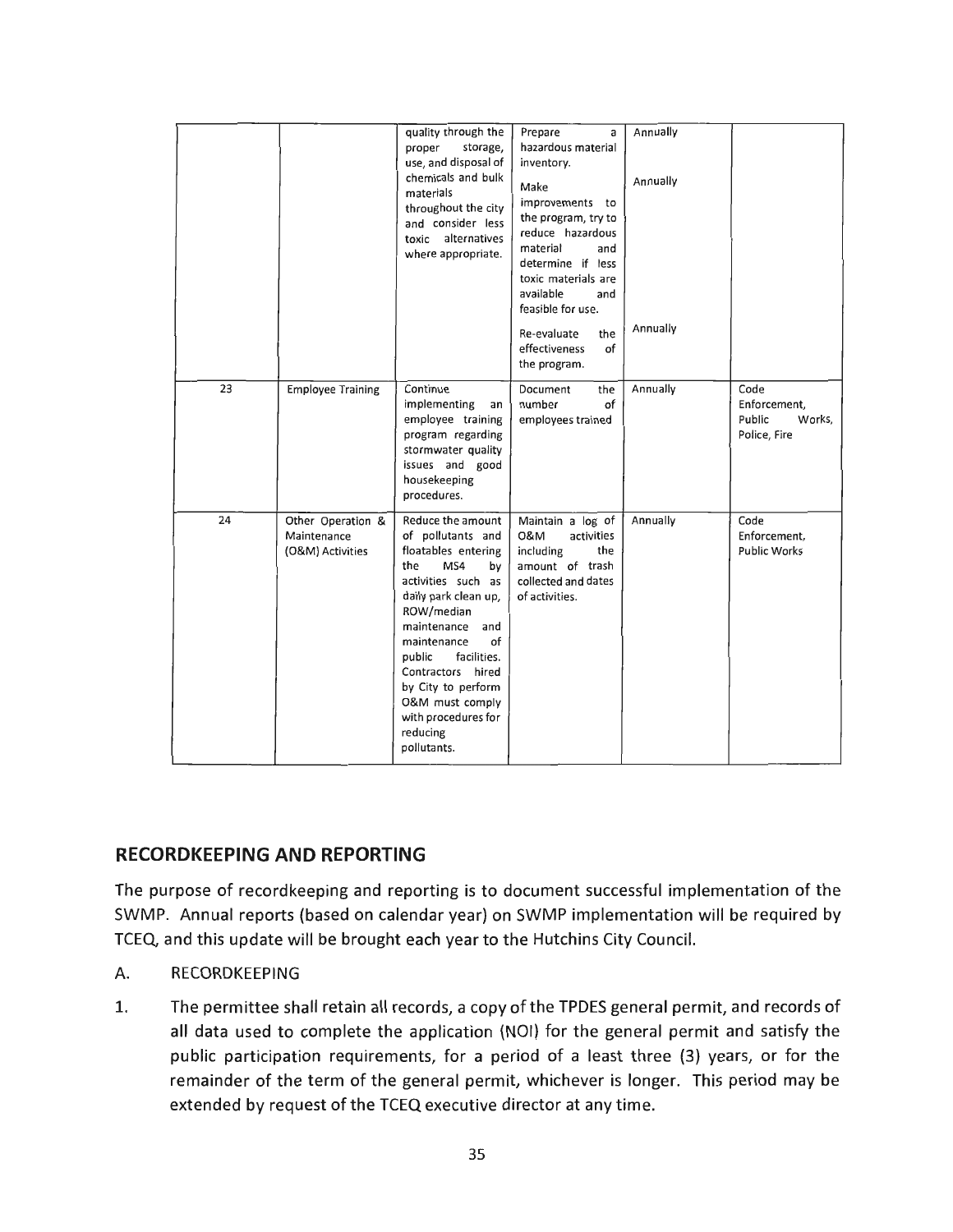- 2. The permittee shall submit the records to the TCEQ executive director only when specifically asked to do so. The SWMP required by the general permit (including a copy of the general permit) must be retained at a location accessible to the TCEQ.
- 3. The permittee shall make the NOi and the SWMP available to the public at reasonable times during regular business hours, if requested to do so in writing. Copies of the SWMP must be made available within the ten (10) working days of receipt of a written request. Other records must be provided in accordance with the Texas Public Information Act. However, all requests for records from federal facilities must be made in accordance with the Freedom of Information Act.
- 4. The period during which records are required to be kept shall be automatically extended to the date of the final disposition of any administrative or judicial enforcement action that may be instituted against the permittee.
- B. REPORTING
- 1. General Reporting Requirements
	- (a) Noncompliance Notification

According to 30 TAC Section 305.125(9), any noncompliance which may endanger human health or safety, or the environment, must be reported by the permittee to the TCEQ. Report of such information must be provided orally or by fax to the TCEQ Regional Office within 24 hours of becoming aware of the noncompliance. A written report must be provided by the permittee to the appropriate TCEQ Regional Office and to the TCEQ Enforcement Division (MC-224) within five working days of becoming aware of the noncompliance. The written report must contain:

- (1) A description of the noncompliance and its cause;
- (2) The potential danger to human health or safety, or the environment;
- (3) The period of noncompliance, including exact dates and times;
- (4) If the noncompliance has been corrected, the anticipated time it is expected to continue; and
- (5) Steps taken or planned to reduce, eliminate and prevent recurrence of the noncompliance and to mitigate its adverse effects.
- (b) Other Information

When the permittee becomes aware that it either submitted incorrect information or failed to submit complete and accurate information requested in an NOi, NOT or NOC, or any other report, the permittee shall promptly submit the facts or information to the TCEQ executive director.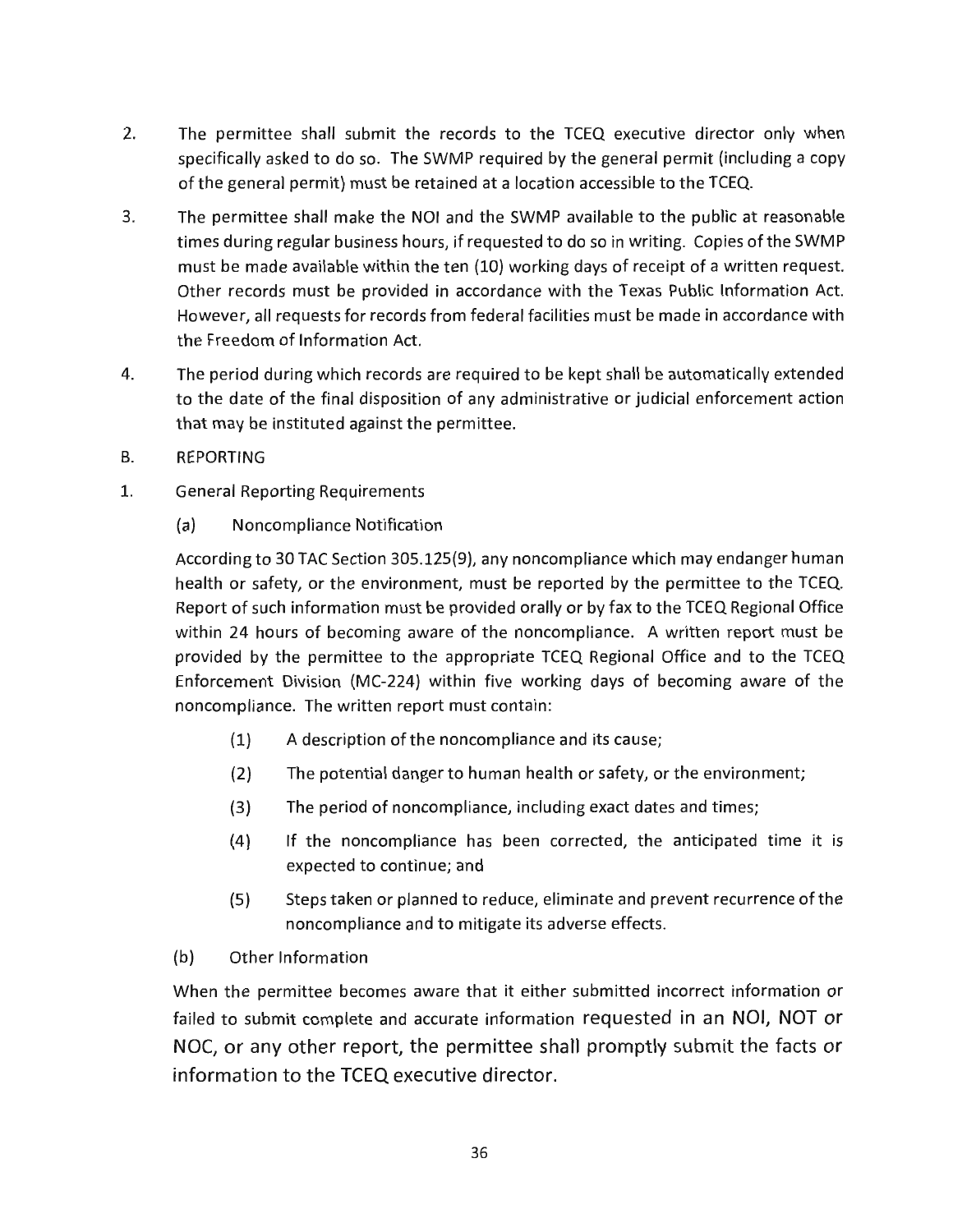#### 2. Annual Report

The MS4 operator shall submit a concise annual report to the TCEQ executive director within 90 days of the end of each reporting year. For the purpose of this section, the reporting year may include either the permit year, the permittee's fiscal year or the calendar year, as elected by the small MS4 and notified to the TCEQ in the application submittal. The annual report must address the previous reporting year.

The first reporting year for annual reporting purposes shall begin on the permit effective date and shall last for a period of one (1) year (the end of the "permit year"). Alternatively, if the permittee elects to report based on its fiscal year, the first reporting year will last until the end of the fiscal year immediately following the issuance date of the permit. If the permittee elects to report based on the calendar year, then the first reporting year will last until December 31, 2019.

Subsequent calendar years will begin at the beginning of the first reporting year (which will vary based on the previous paragraph) and last for one (1) year. The MS4 operator shall also make a copy of the annual report readily available for review by TCEQ personnel upon request. The report must include:

(a) The status of compliance with permit conditions, an assessment of the appropriateness of the identified BMPs, progress towards achieving the statutory goal of reducing the discharge of pollutants to the MEP, the measurable goals for each of the MCMs, and an evaluation of the success of the implementation of the measurable goals;

(b) A summary of the results of information collected and analyzed, during the reporting period, including monitoring data used to assess the success of the program at reducing the discharge of pollutants to the MEP;

(c) If applicable, a summary of any activities taken to address the discharge to impaired waterbodies, including any sampling results and a summary of the small MS4s BMPs used to address the pollutant of concern;

(d) A summary of the stormwater activities the MS4 operator plans to undertake during the next reporting year;

(e) Proposed changes to the SWMP, including changes to any BMPs or any identified measurable goals that apply to the program elements;

(f) Description and schedule for implementation of additional BMPs that may be necessary, based on monitoring results, to ensure compliance with applicable TMDLs and implementation plans. For waters that are listed as impaired after discharge authorization pursuant to Part KK.D.4, include a list of such waters and the pollutant(s) causing the impairment, and a summary of any actions taken to comply with the requirements;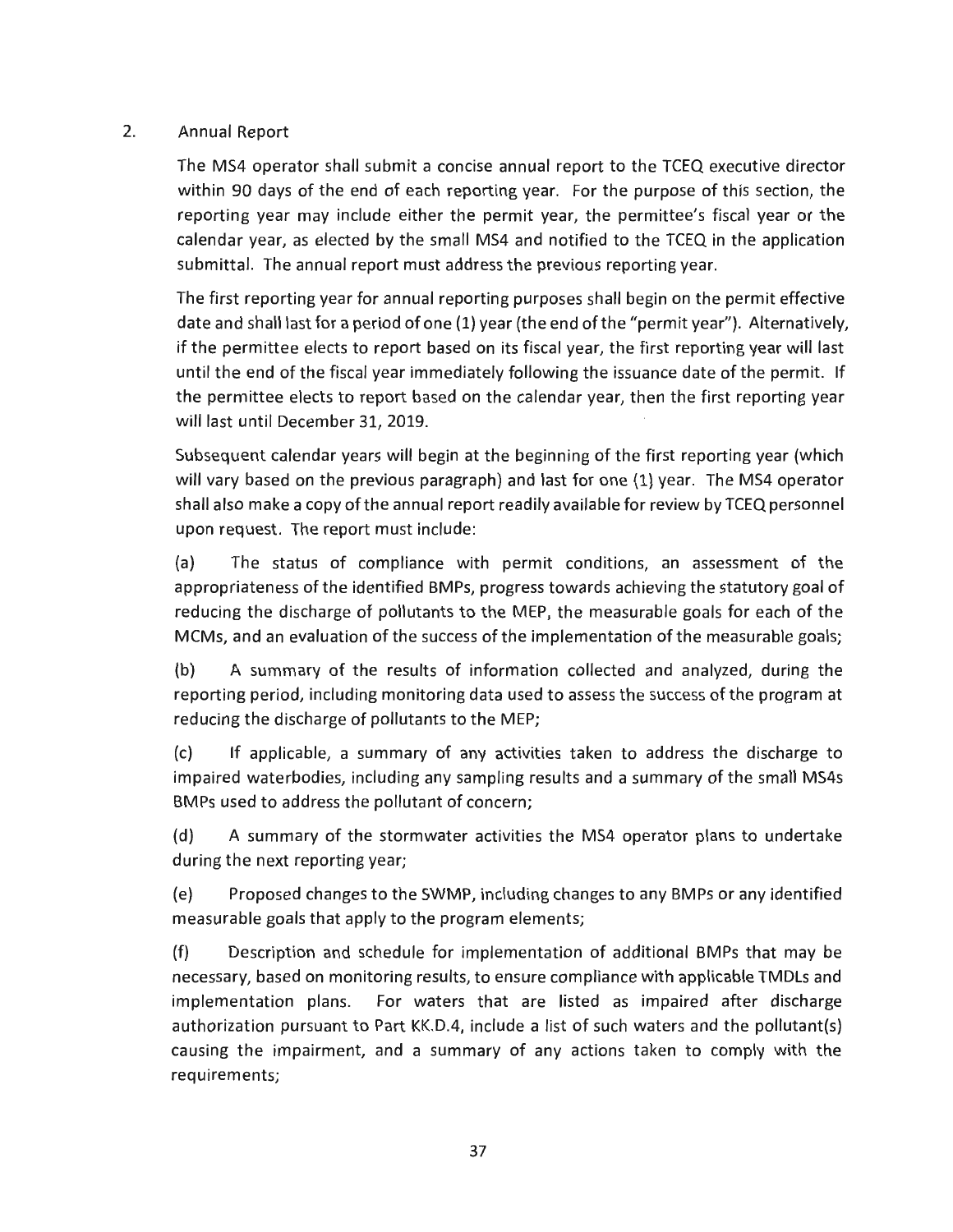(g) Notice that the MS4 operator is relying on another government entity to satisfy some of its permit obligations (if applicable);

(h) The number of construction activities where the small MS4 is the operator and authorized under the  $7<sup>th</sup>$  optional MCM, including the total number of acres disturbed; and

(i) The number of construction activities that occurred within the jurisdictional area of the small MS4 (as noticed to the permittee by the construction operator), and that were not authorized under the 7<sup>th</sup> MCM.

MS4s authorized under the previous version of the permit must prepare an annual report whether or not the NOI and SWMP have been approved by the TCEQ. If the permittee has either not implemented the SWMP or not begun to implement the SWMP because it has not received approval of the NOi and SWMP, then the annual report may include that information.

If permittees share a common SWMP, they shall contribute to and submit a single systemwide report. Each permittee shall sign and certify the annual report in accordance with 30 TAC Section 305.128 (relating to Signatories to Reports).

The annual report must be submitted with the appropriate TCEQ reporting forms if available, or as otherwise approved by TCEQ.

The annual report must be submitted to the following address:

Texas Commission on Environmental Quality

Stormwater Team, MC-148

P.O. Box 13087

Austin, Texas 78711-3087

A copy of the annual report must also be submitted to the TCEQ Regional Office that services the area of the regulated small MS4, except if the report is submitted electronically.

Effective December 21, 2020, annual reports must be submitted using the online electronic reporting system available through the TCEQ website unless the permittee requests and obtains an electronic reporting waiver.